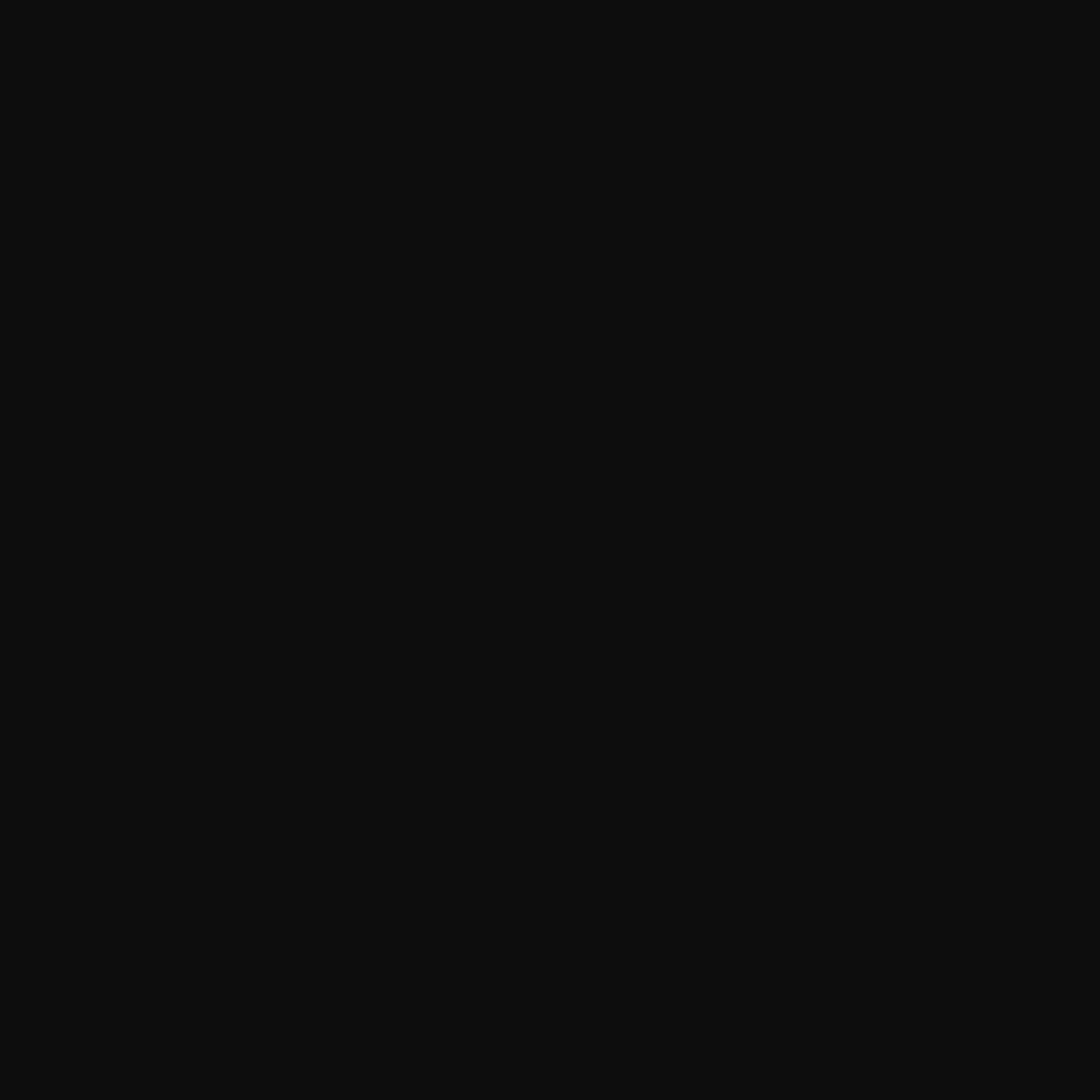### **TABLE OF CONTENTS**

- **3** INTRODUCTION **SEEKING A MIDDLE GROUND FOR HISTORY BETWEEN DIGITAL DELIGHT AND DREAD** Randy Boswell
- **7 DIGITIZATION AND DEMOCRATIZATION: KEEPING AN OPEN MIND ABOUT HOW WE PRESERVE AND SHARE OUR DOCUMENTARY HERITAGE** Dr. Guy Berthiaume
- **9 THE NEW ARCHIVISTS: SOCIAL MEDIA, MEMORY AND HISTORY** Dr. Jaigris Hodson
- **13 COGNITIO RERUM: SOME PERSPECTIVES ON MEMORY, TECHNOLOGY AND THE FUTURE OF HISTORY** Moysés Marcos and Benjamin C. Storm
- **17 WHY WE NEED MORE FINDINGS ON CANADIANS, HISTORY AND TECHNOLOGY** Dr. Stéphane Lévesque
- **22 SHARING OUR HISTORY IN THE DIGITAL ERA: TREMENDOUS TRIUMPHS AND CLEAR CAVEATS** Anthony Wilson-Smith
- **25 NET DEPENDENCE: TECHNOLOGY, MEMORY AND KNOWLEDGE ABOUT HISTORY** Jack Jedwab
- **36 GETTING READY TO STUDY THE AGE OF ABUNDANCE** Ian Milligan
- **40 THE CLASSROOM IS A FOREIGN COUNTRY: THE CHALLENGES AND OPPORTUNITIES OF TEACHING DIGITAL NATIVES** Deborah Morrison
- **44 SEARCHING FOR WISDOM IN THE AGE OF DIGITAL DISTRACTION** Dr. Nancy Salay
- **47 A FUTURE OF HISTORY EDUCATION: HOW HISTORY'S METHODS ARE MORE IMPORTANT THAN ITS FACTS AND NARRATIVES IN A POST-REALITY, ALTERNATIVE-FACTS, FAKE-NEWS SOCIETY** Robert Cassidy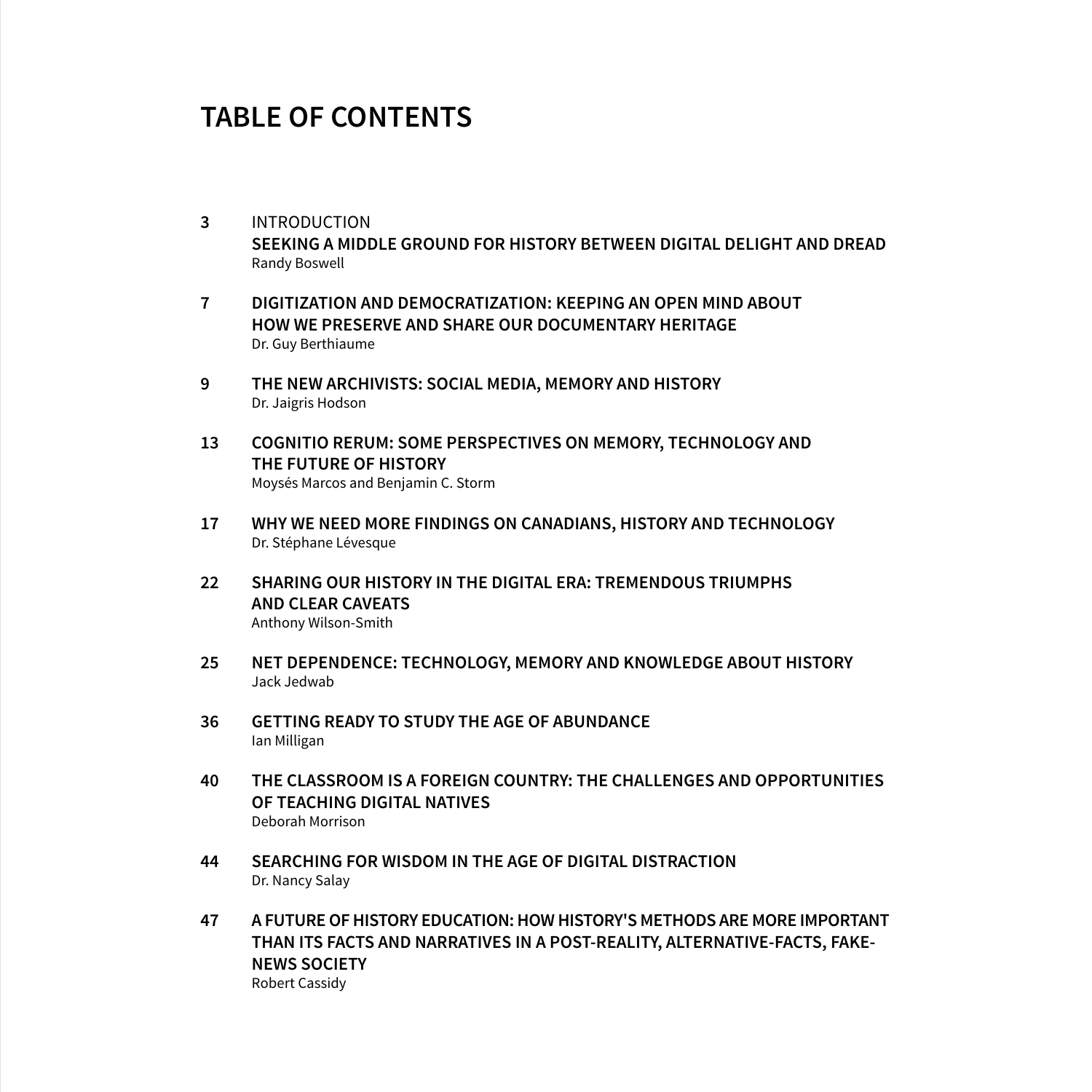



**ASSOCIATION FOR CANADIAN STUDIES BOARD OF DIRECTORS** *Elected November 3, 2017*

#### **CELINE COOPER**

Montréal, Québec, Chairperson of the Board of Directors, Columnist at the Montréal Gazette, PhD Candidate, OISE/University of Toronto

**THE HONOURABLE HERBERT MARX** Québec Superior Court (retired), Montréal, Québec

**YOLANDE COHEN** Université du Québec à Montréal, Montréal, Québec

**JOANNA ANNEKE RUMMENS** Professor, York University, Toronto, Ontario

**LLOYD WONG** Professor, University of Calgary, Calgary, Alberta

**THE HONOURABLE MARLENE JENNINGS** P.C., LLb.,Lawyer/Avocate, Montréal, Québec

**DR. AYMAN AL- YASSINI** Montréal, Québec

**MADELINE ZINIAK** Consultant, Chairperson of the Canadian Ethnic Media Association, Toronto, Ontario

**CHEDLY BELKHODJA** Professor, Concordia University, Montréal, Québec

**HOWARD RAMOS** Professor, Dalhousie University, Halifax, Nova Scotia

**JEAN TEILLET** Partner at Pape Salter Teillet LLP, Vancouver, British Columbia

**DR. JULIE PERRONE** Vaudreuil, Québec



Patrimoine Canadian canadien Heritage

Canadian Issues is a quarterly publication of the Association for Canadian Studies (ACS). It is distributed free of charge to individual and institutional members of the ACS. Canadian Issues is a bilingual publication. All material prepared by the ACS is published in both French and English. All other articles are published in the language in which they are written. Opinions expressed in articles are those of the authors and do not necessarily reflect the opinion of the ACS. The Association for Canadian Studies is a voluntary non-profit organization. It seeks to expand and disseminate knowledge about Canada through teaching, research and publications.

Canadian Issues acknowledges the financial support of the Government of Canada through the Canada History Fund of the Department of Canadian Heritage for this project.

### **LETTERS**

Comments on this edition of Canadian Issues? We want to hear from you!

Canadian Diversity / ACS 1822A, rue Sherbrooke Ouest Montréal, Québec H3H 1E4

Or e-mail us at <james.ondrick@acs-aec.ca>

*Your letters may be edited for length and clarity.*





**JACK JEDWAB** President and CEO

**JAMES ONDRICK** Director of Programs and Administration **SARAH KOOI** Senior Project Manager

**VICTORIA CHWALEK** Translation

**CAMILAHGO. STUDIO CRÉATIF** Design & Layout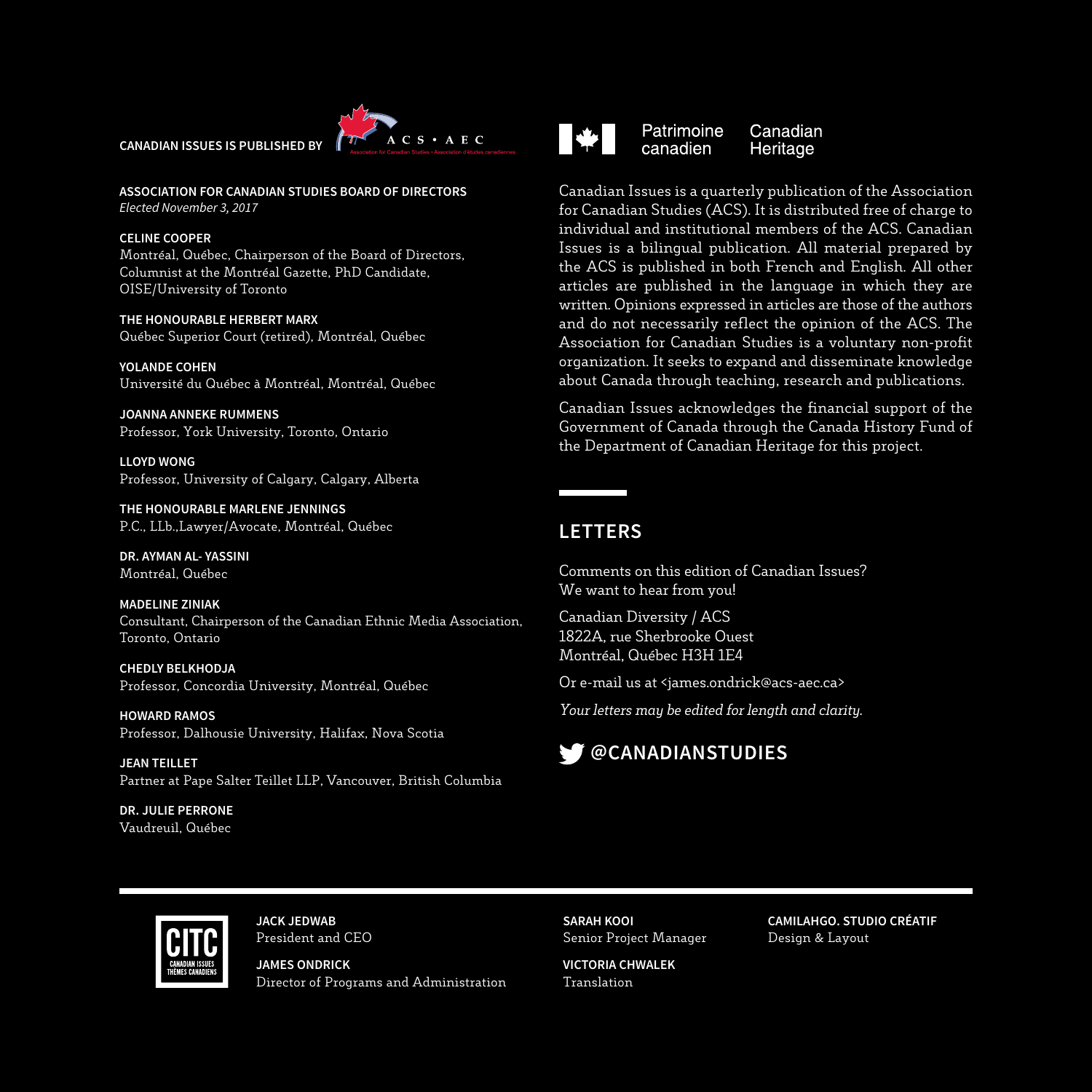#### INTRODUCTION

### **SEEKING A MIDDLE GROUND FOR HISTORY BETWEEN DIGITAL DELIGHT AND DREAD**

RANDY BOSWELL

Randy Boswell is an associate professor at Carleton University's School of Journalism and Communication. He holds an M.A. in Canadian Studies and is a long-time Ottawa journalist who developed a unique national history news beat with the Ottawa Citizen and Postmedia News. He has recently published academic studies on aspects of Canadian environmental and archaeological history, but continues to produce stories about the past for wider audiences. These include a 2016 article for Rolling Stone magazine revealing the true origins of Elvis Presley's breakthrough hit *Heartbreak Hotel*, and a 2017 feature for CBC News titled "Solving the Mystery of the NHL's First Game."

For a journalist and writer of popular history, these are pretty exciting times. Background information that used to take many hours or even days to compile can now be gathered online in mere minutes. Instead of roaming library shelves, interviewing experts or semi-randomly scrolling through microfilm of 19th-century newspapers, I can instantly, directly and efficiently tap remarkably rich veins of research through Google Books, newspapers. com, biographi.ca (that's the digital version of the wonderful *Dictionary of Canadian Biography),*  thecanadianencyclopedia.ca and, yes, the muchmocked but incredibly useful Wikipedia. Then there's Library and Archives Canada's amazing web portal to so much of the country's digitized documentary heritage, including countless historical photographs and other vintage images. Toss in a few other treasure troves — the Virtual Museum of Canada, canadiana.ca, ancestry.ca, archive.org — and it's no exaggeration to say that, today, the nation's and even the world's history is essentially at my fingertips.

But there are caveats to consider in this seemingly boundless universe of digital delights for historyminded citizens. Some of the above-mentioned resources are not available for free, so a prof with an annual research allocation has a distinct advantage over millions of other people when it comes to accessing subscription-based, high-quality, online historical material. There's a worrisome murkiness, too, about the way Google searches direct all of us to certain websites using algorithms we know are constructed to serve advertisers first and knowledge-seekers second. And while social media networks offer many benefits to users, the way they shape our worldviews through filter bubbles and echo chambers — ultimately providing warped pictures of reality, past and present imposes a new kind of responsibility on "netizens"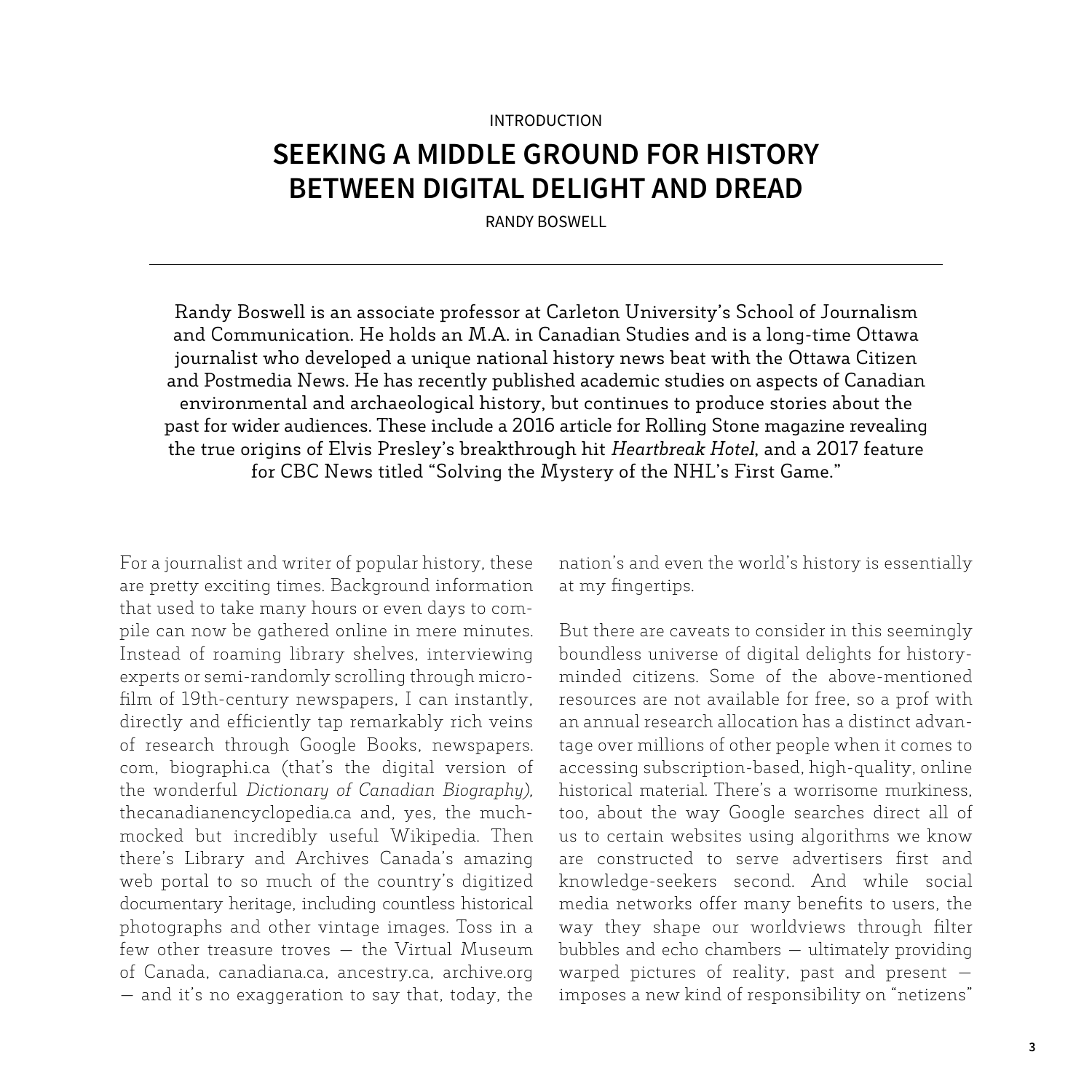to be wary of what they're absorbing online.

Apart from all that, there are genuine concerns about the yet-unknown, still-evolving impacts of the digital revolution — from hyper-fast computers to super-smart phones to nascent commercial applications of Artificial Intelligence like the ever-helpful Siri or Alexa — on our cognitive capacities, our habits of mind, our inter-personal relationships.

In this edition of *Canadian Issues/Thèmes Canadiens*, our contributors examine a wide range of these phenomena — encompassing both the exhilarating and the disquieting — and consider the potential implications for the way we learn about history. How will the seemingly transformative technologies that abound in the early 21st century reshape the way we perceive the past, the way we recall its landmark moments and lessons, the way we communicate and critique our collective heritage?

More specifically, we asked our contributors: How is technological change altering our relationship with history? While the digital revolution has enabled greater access to historical resources and knowledge, there is a growing awareness that the same new tools that enhance our capacity for information storage, retrieval and communication — all widely available to consumers — are challenging traditional ways of remembering, researching and presenting the past.

An assumption underlying this publication is that the impact of technologies on the teaching and learning of history and other related disciplines is an area of inquiry that merits considerably greater attention. An August 2018 survey by Leger Marketing commissioned by the Association for Canadian Studies — its results explored in detail in ACS president Jack Jedwab's submission in these pages — reveals that seven in 10 Canadians agree that, "with the Internet and technology, they don't need to remember as much as they used to." The survey results point to several other areas where technologies affect the relationship between memory, knowledge and interpretation, all of which are critical to the way we learn about history and related subjects.

To further stimulate thinking about these issues, the ACS and Historica Canada co-hosted a oneday forum in Toronto on Nov. 14, 2018 on the theme "Technology, Memory and History", an event attended by most of the contributors to this volume.

Forum participants were welcomed by Dr. Guy Berthiaume, Librarian and Archivist of Canada, and excerpted here is part of the address he gave in which he discussed the LAC's strategy to be "*open* to new technologies, *learn* about new tools for uncovering our past, and *listen* to our clients and partners" as the Ottawa-based institution navigates the opportunities and challenges of the digital age.

Education professor and neuroscientist Dr. Rob Cassidy, director of Concordia University's Centre for Teaching and Learning, argues that the advent of disruptive digital technologies, which can alleviate the mental burden of remembering mere facts about history, could herald an ambitious new era in history education in which "higher-order thinking skills" — including an enhanced ability to scrutinize and challenge inherited narratives —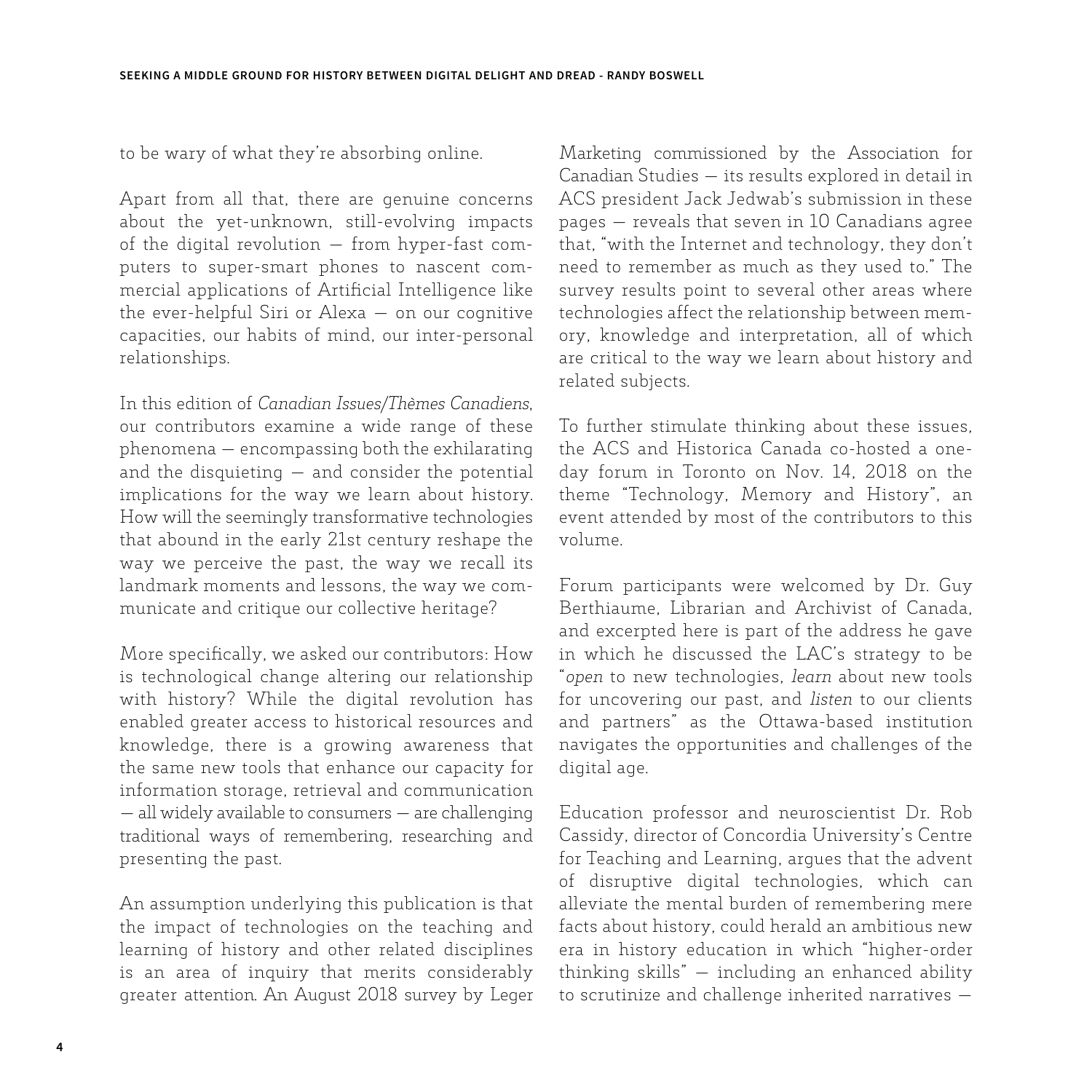gain priority over rote learning.

Dr. Jaigris Hodson, associate professor in the College of Interdisciplinary Studies at B.C.'s Royal Roads University, presents the case that today's historians must "work to ensure that people have access to an accurate, complete, and diverse history in an age of algorithmic filtering" — an era dominated by the corporate interests of online knowledge gatekeepers.

Dr. Stéphane Lévesque, an associate professor of history education and Director of the Virtual History and Stories Lab at the University of Ottawa, argues the need for much more research into and analysis of the intersections between technology and the learning of history. A key goal for educators, he states, must be "to leverage technology as a tool to critically engage their students to use the Internet in intelligent ways."

While wary of the potential pitfalls of technology's impact on historical thinking, U.S. scholars Moysés Marcos and Benjamin C. Storm conclude in their essay that society should be able to leverage the tools of digitization, Artificial Intelligence and other advances to achieve a net positive outcome. "Greater access to information and data should improve human understanding of things," they state, "and thus improve what we know and what we can know from and about 'history' and ourselves."

To University of Waterloo historian Ian Milligan — author of a forthcoming book titled *History in the Age of Abundance? How the Web is Transforming Historical Research* — the technological leaps of the digital age have brought about unprecedented opportunities for historians but also previously unknown challenges. Figuring out first how to effectively preserve and then how to access and interpret the unfathomable number of documents being produced daily since the dawn of the Web era has emerged as an urgent priority for the discipline of history, he argues.

Deborah Morrison, president and CEO of Experiences Canada and former president of Canada's History Society, expresses concern about the distracting and alienating effects of technology among youth. But she also asserts that the "value and relevance of teaching history has never looked brighter" — as long as the emphasis shifts more to the development of critical thinking, media literacy and other skills vital to living in a digital age. "How our history is taught remains the biggest risk," she warns.

Dr. Nancy Salay, an associate professor in the Department of Philosophy and the School of Computing at Queen's University, explores the paradox of a data-rich world in which the ability to transform information into wisdom seems increasingly rare. "We have the potential today for more information than ever before and this availability certainly makes us smarter," she observes. "But as we spend our time mining for data, we are missing the opportunity to *learn*, to make deep conceptual connections."

Anthony Wilson-Smith, president of Historica Canada, takes stock of the strengths and weaknesses of technology as a force for enhancing historical education and knowledge. On the whole, he argues, the Internet has liberated and allowed the mass dissemination of "vast troves of information" — and helped Historica itself reach exponentially larger audiences with online incarnations of its famous *Heritage Minutes* and *The Canadian Encyclopedia*.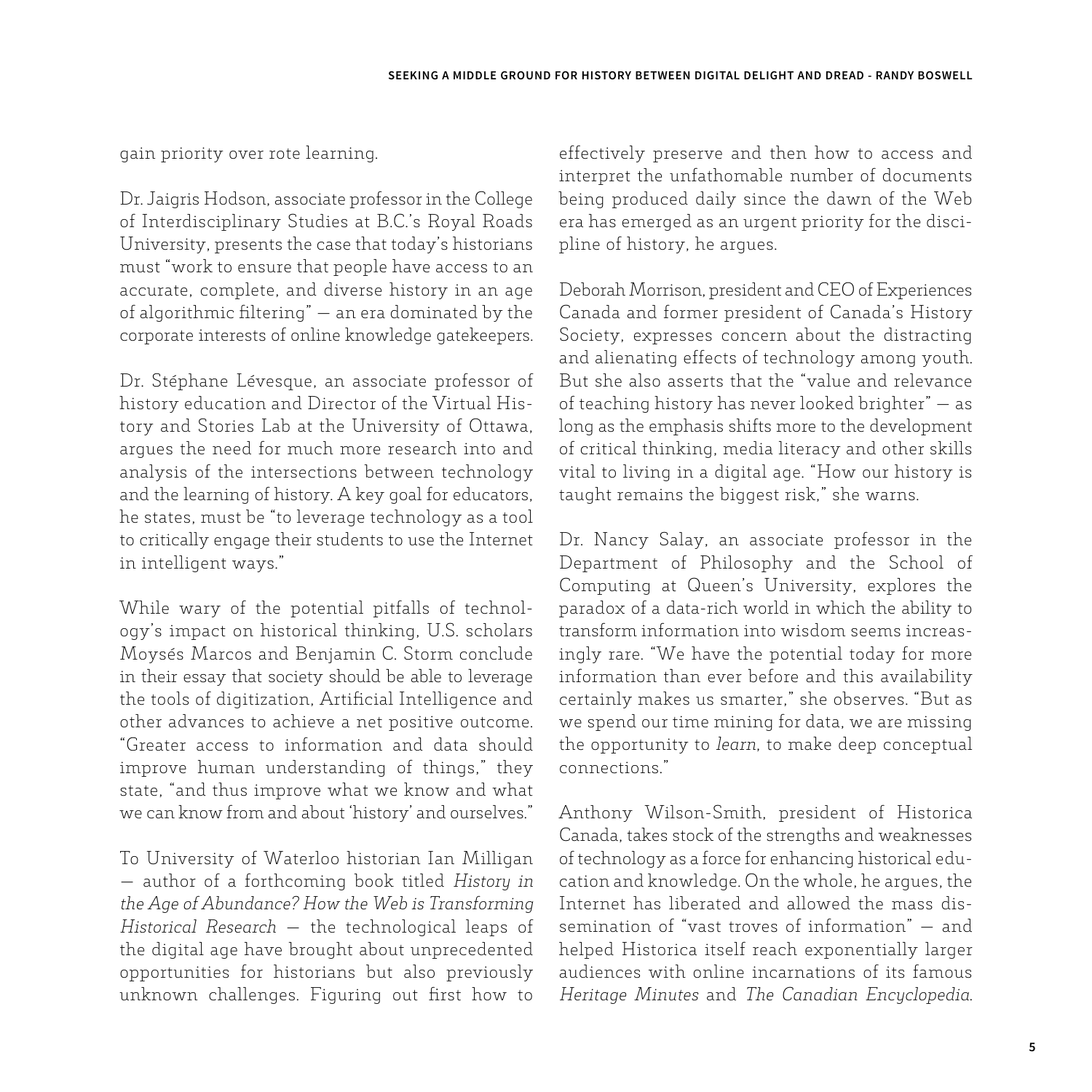But citing the major gaps in high-speed Internet access across Canada, and other inequities and drawbacks that have come with the modern explosion of online information, he concludes that society needs to remain as clear-eyed about the pros and cons of technology as it does about the achievements and failings of history itself.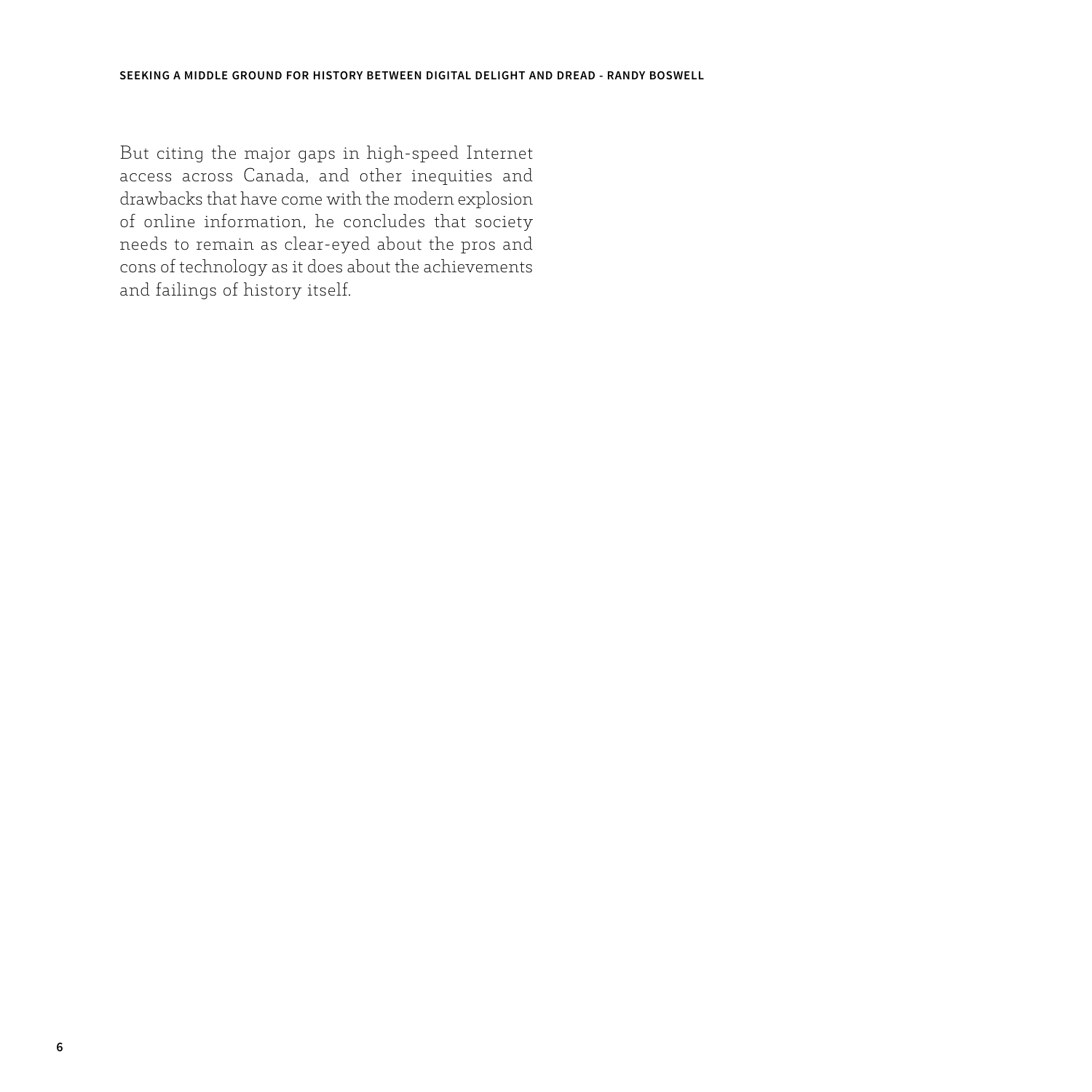# **DIGITIZATION AND DEMOCRATIZATION: KEEPING AN OPEN MIND ABOUT HOW WE PRESERVE AND SHARE OUR DOCUMENTARY HERITAGE**

DR. GUY BERTHIAUME

Dr. Guy Berthiaume is a Canadian historian specializing in classical antiquity. He has been the Librarian and Archivist of Canada since June 2014. Previously, he was the chief executive officer of the Bibliothèque et Archives nationales du Québec. In August 2015, he was elected to a four-year term as President of the Standing Committee of the National Libraries Section, International Federation of Library Associations and Institutions, based in The Hague, Netherlands. He is also a member of the Evaluation Commission of the International Council on Archives. As the Librarian and Archivist of Canada, he is an ex-officio member of the Historic Sites and Monuments Board of Canada. In November 2018, Dr. Berthiaume gave the opening address at Technology, Memory and History, a Toronto forum organized by the Association for Canadian Studies in collaboration with Historica Canada. The following is a condensed version of Dr. Berthiaume's remarks.

I'd like to briefly talk to you about Library and Archives Canada and the confluence of the preservation of our shared history and heritage and the use of technology to do so.

Four and a half years ago, when I became the Librarian and Archivist of Canada, I committed myself to making LAC an institution that listens to its clients and its partners. And by listening — even just a little — it was easy to understand the impact and demand for technology that keeps up with societal demands in the sharing of our documentary heritage.

We live in an age of the immediate, where response time is expected to be instantaneous, and where attention spans are the length of a soundbite. In this kind of world, it is easy for us to lose sight of the past and to ignore the future. Only the present seems to matter, and that present is in constant flux.

This said, many of our recent initiatives at LAC only make sense if we keep in mind the tremendous democratization of knowledge we have seen in the wake of digitization. At one time, only graduate students, faculty and researchers were allowed to visit national libraries. These days, thanks to the Web, anyone and everyone — not only from our own country, but from anywhere in the world has access to our collection. This has awakened an appetite for knowledge that we frankly find difficult to satisfy.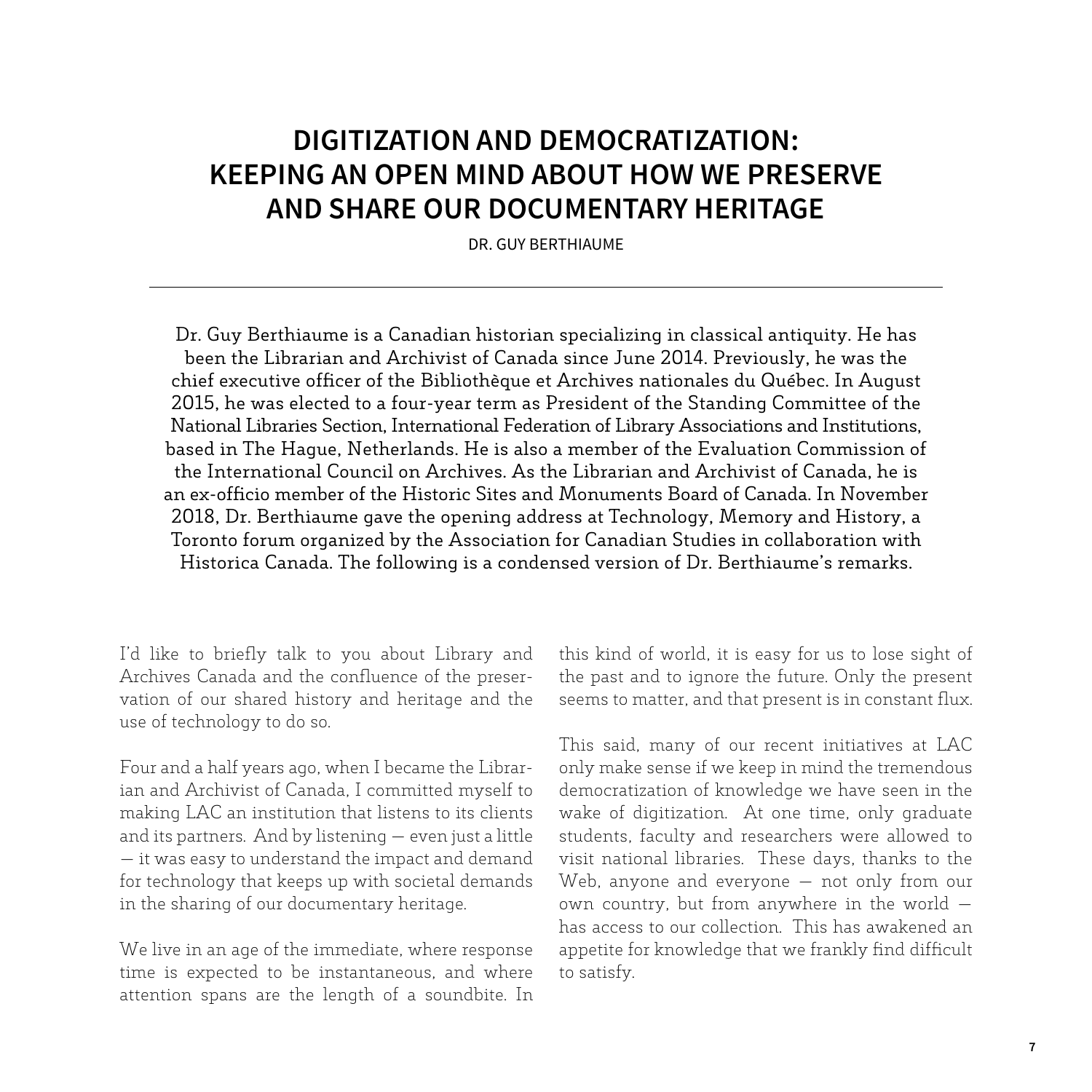So how do we maintain a continuum of past, present and future? With solid, robust and trustworthy memory institutions. And that's what LAC is all about.

Let me give you a few examples of the way we use technology to engage Canadians.

Last year, 2017, was an important year for us, the year of the 150th anniversary of Canadian Confederation, and we took the opportunity to share the richness of our collection with our customers, partners and the general public.

One such new initiative included the National Heritage Digitization Strategy (NHDS), developed with major Canadian memory institutions: public libraries, academic libraries and archives, provincial archives, national associations of archivists, librarians, historians and museums. The idea is to coordinate our approach to digitizing the hundreds of collections found in Canada's memory institutions. Needless to say, a co-operative system such as the NHDS only makes sense if its members do their own digitization to feed into the platform.

For LAC, our greatest digitization initiative to date has been the digitization of our First World War personnel files. These files are a major resource for genealogy and historical research. It took us four years and in July 2018, we finished the work, in time for the 100th anniversary of the signing of the armistice. Over 620,000 files are now online, some 32 million images.

LAC is always looking for opportunities to find new ways of sharing our history and heritage. By working together, with technology, we can make a profound difference both in the way our past is understood and our future is informed.

In such a context, it is imperative to ask: what should be preserved?

Edd Wilder-James, a researcher at Google, underlines a popular attitude towards records and data. I quote: "When you can, keep everything."

Wilder-James is a specialist in machine learning. He needs big data, and lots of it. But big data is no longer the exclusive domain of computer scientists — *historians* are increasingly demanding it.

The challenge for archivists is that keeping everything is not realistic. Aside from the huge costs involved, a "keep everything" policy threatens to drown history by preventing the historians of the future from finding themselves in the mass of billions of documents.

Wilder-James might answer that we must have confidence in the fact that future generations will be able to invent software to sort big data and find what is relevant.

Be that as it may, I believe that this posture requires resources that no institution readily has. Not LAC, not the National Archives of the U.K., not the National Archives and Records Administration of the United States.

So what is the alternative? We can continue to be *open* to new technologies, learn about new tools for uncovering our past, and *listen* to our clients and partners about how to continue to make our documentary heritage useful for the present and the future.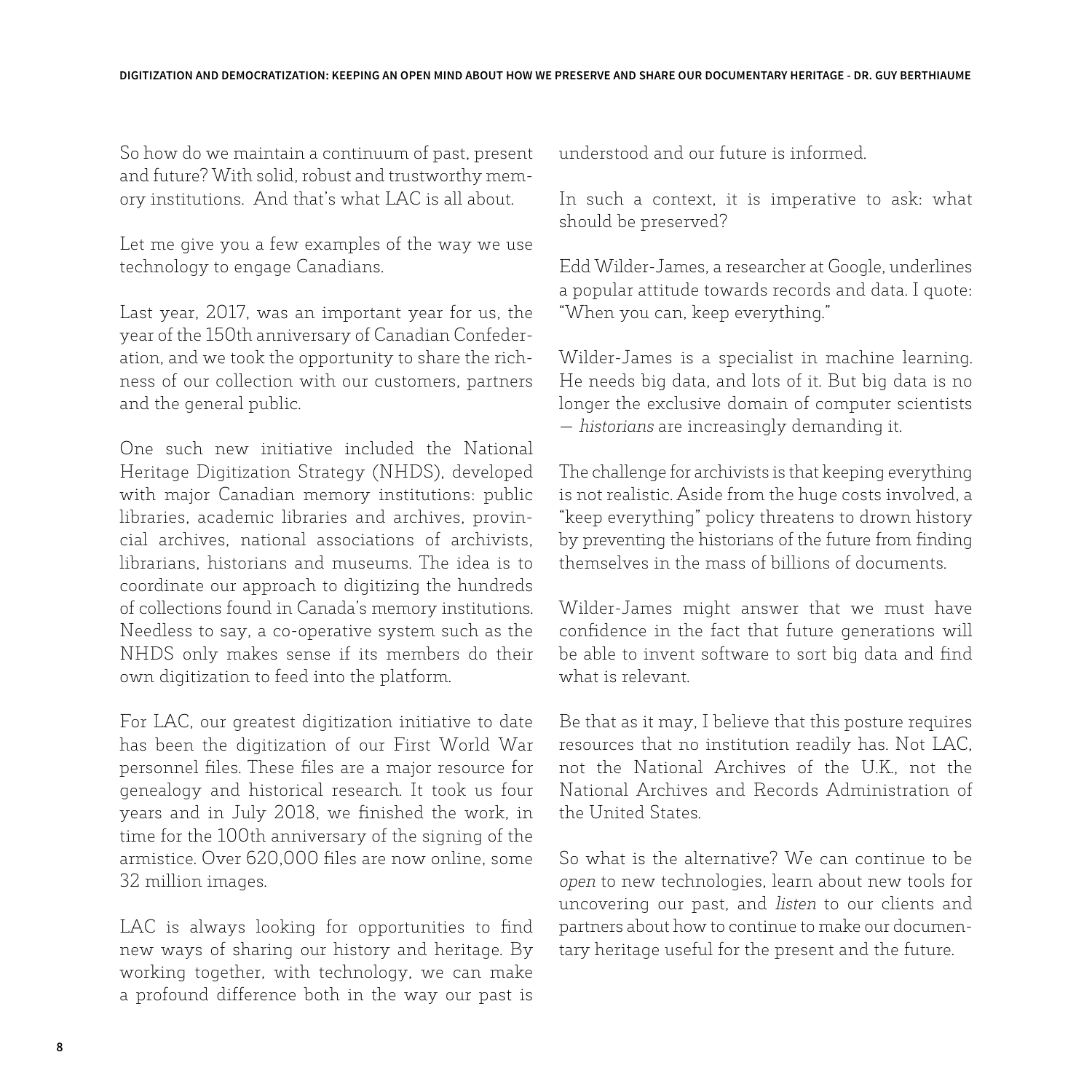### **THE NEW ARCHIVISTS: SOCIAL MEDIA, MEMORY AND HISTORY**

DR. JAIGRIS HODSON

Jaigris Hodson, PhD, is an Associate Professor in the College of Interdisciplinary Studies at Royal Roads University in Victoria, B.C. Dr. Hodson's research focuses on the social implications of information design on social media and other emerging technologies. She was recently awarded a MITACS Canadian Science Policy Fellowship, placing her for a year with the federal government's Environment and Climate Change Canada, where she is investigating how Canadian scientists can best communicate science and climate change information to the Canadian public.

#### **OUR DIGITAL LIVES**

In a time of growing populism around the world and here in Canada, many are wondering: if we forget our world history, are we doomed to repeat it? This provocative question may be increasingly relevant. In a recent Leger survey commissioned by the Association for Canadian Studies, seven out of 10 Canadians felt that "with the Internet and technology they don't need to remember as much as they used to" (Jedwab, 2018). And many also think "technology makes me smarter" since it helps them remember important historical dates, people and details of historical events. But what are the consequences of Canadians turning to dominant social platforms like Facebook, Google or Twitter for answers about history? This essay will consider the consequences of technologized history by looking at how algorithmic selection may play a role in a future historical archive.

Canadians love digital media. Ninety percent of Canadians use the Internet (CIRA, 2018), and most like to be connected on social networking sites. According to a recent report by the Social Media Lab, 84% of online Canadian adults are on Facebook, 59% are on YouTube, 46% are on LinkedIn and 42% are on Twitter (Gruzd et. al., 2017). StatCounter (2018) reports that profit-driven and advertisersupported search engines made up 99.5% of search engine market share in Canada over the last year, with Google taking 93%, Bing, 3.79%, and Yahoo, 2.24%. This may be why the Leger survey found that Canadians like to turn to social media and Google searches when they have a question about history.

What might be the consequences of 'outsourcing' memory to digital tools? In this essay, I argue that by outsourcing our memories to social media, Canadians risk developing an archive guided more by a marketing logic than by historical consciousness.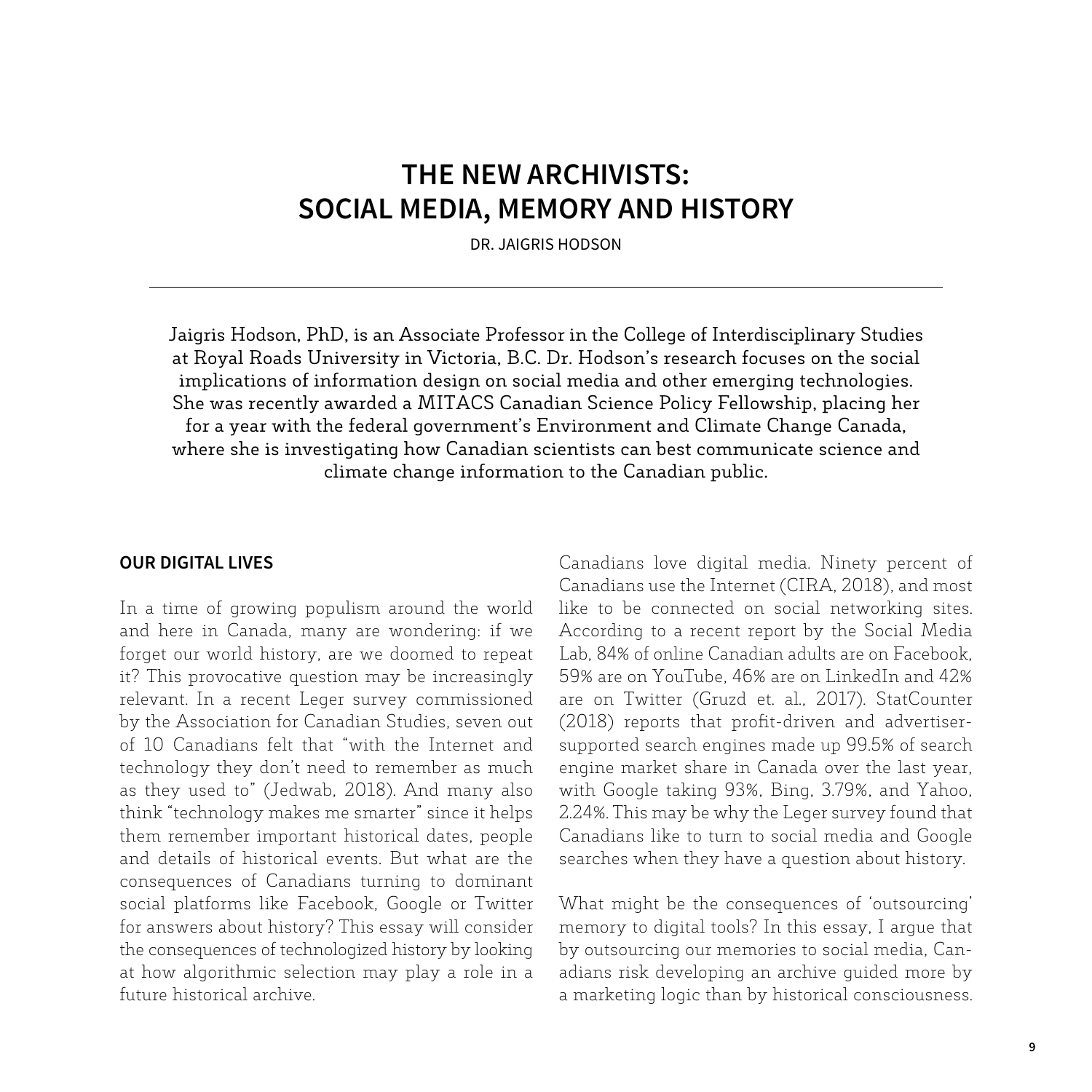I begin by adopting a media ecology perspective to consider the role that communication media play in how we relate to history. Then, I show how the political economy of social media platforms influences what gets archived. Finally, I make some recommendations for how historians could work to build digital literacy for those who turn to social platforms for help with historical remembering.

#### **THE MEDIUM IS THE ARCHIVE**

Canadian communication theorist Marshall McLuhan famously wrote "the medium is the message" (McLuhan, 1964). By this, he meant that the media that we use to communicate with one another (or to record our history) leave an indelible mark on the message. A dominant communication medium can impact how we interact with one another, which has the potential to create social and societal shifts. This is the central tenet of media ecology: the dominant media in an historical period set the tone for human social interaction.

History, as we know it, is possible mainly due to the written word. Walter Ong, author of *Orality and Literacy: The Technologizing of the Word* (1982), suggested that history in a pre-literature culture cannot be remembered in the same way and with the same detail as it can in a literate culture. History in an oral culture requires a living vessel in order for it to be transmitted, and in the telling and retelling of oral histories, stories are adapted and changed depending on the storyteller. In a literature culture, in contrast, the text can exist independent of the person who records it. This text can then be built on by others without those people having to be present. It persists through time and over distance.

This divorcing of time and space from communication is further accelerated by electronic media – this first occurred via the telegraph. The telegraph separated communication from space and time, since a message could be sent in one location and immediately received in another far distant one — a far cry from an oral type of communication where sender and receiver had to be close together to communicate (Carey, 1983). Thus the telegraph can be considered, in some ways, to be the great-great grandfather of Internet-mediated communication. It was the first medium to connect people despite geographic and temporal distance — a forebear of the networked society.

But something changes when communication becomes instant. And in some ways an instant communication hearkens back to oral culture. This is a phenomenon Ong termed "secondary orality". Due to the prevalence of electronic media, we live now in an age where we have some characteristics of a literate culture and other characteristics of an oral culture. For example, on social media we often use text to communicate; however, unlike the printed word, text is more ephemeral on social media. It's hard to keep your own record of social media posts, and many web pages or social media accounts are not reliably archived. Even if they were, it's difficult to wade through the large volumes of information to find and record meaningful history. There is so much information being published online, all the time, that we risk losing meaning, or outsourcing meaning-making to those who can filter the deluge of information.

#### **SOCIAL MEDIA AND THE NEW ARCHIVISTS**

The problem with social media as a tool for recording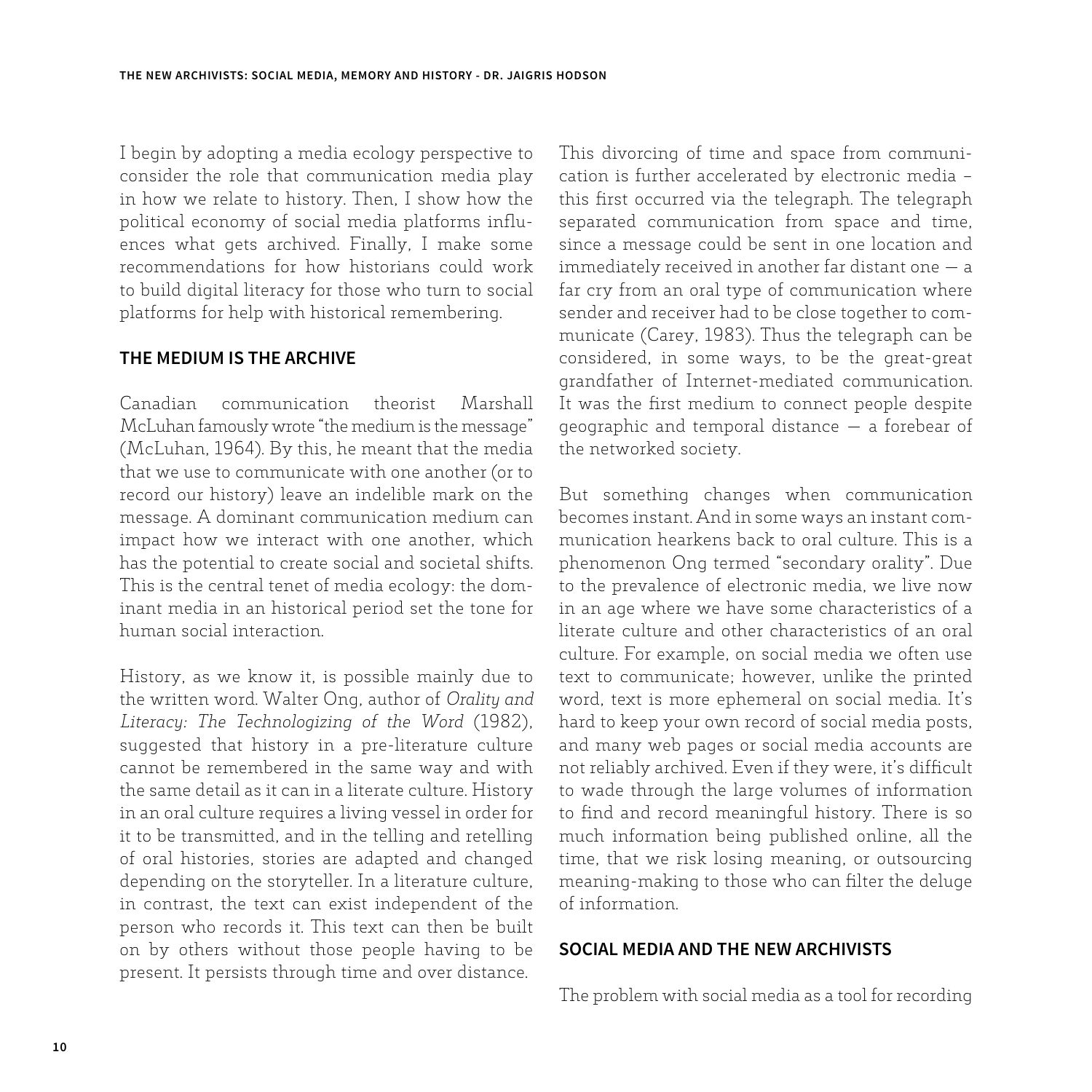history is that we require filtering of the information in order to make that history accessible (Shirky, 2008). Currently, social media platforms engage in frequent and efficient filtering; however, that filtering is serving a purpose of connecting advertisers with audiences. Since advertising is the main business model supporting social media platforms, the algorithms are optimized to keep and hold the attention of users. They do this by profiling users as data points, and then delivering filtered content that is novel, dramatic or emotional. These filters are optimized to be entertaining. They are not optimized for accuracy, fact or historical significance (Vaidhyanathan, 2018).

In a sense, content filtering algorithms, and those engineers who program them, are the archivists of the social media age. They make decisions about how to structure and make sense of information that will one day form part of the historical record. And they do so by making decisions based on advertising dollars. Content filtering algorithms on sites like Facebook, Google, YouTube and Twitter provide the user with novel and popular information, because doing so helps these platforms hold user attention. In addition, visibility on social networks is boosted for those who are willing or able to buy space. Advertisements on these platforms are more likely to be seen by many people because companies pay for the privilege.

History has always been chosen by gatekeepers. Unfortunately, in the case of algorithmic filtering, the processes are not transparent, they can be changed at any time by those who code and operate the site, and they always favour advertisers over all other users. This may not be the best way to create or manage a digital record of history, but it is a

great way to support the business model of social media platforms. Thus, historians are presented with a challenge: How do we work to ensure that people have access to an accurate, complete, and diverse history in an age of algorithmic filtering? If people prefer to access key historical facts using social media, how can we ensure they are not simply accessing the information that was boosted by those who could afford to pay for it?

There are no easy answers, but one possible part of the solution lies in providing information literacy to young Canadians as we teach them about history. The discipline of history can teach people to critically evaluate sources to find the most accurate representations of historical reality. This skill is needed now more than ever. Since digital media makes it possible to outsource our memories, we don't have to spend as much time teaching specific names or dates as part of the practice of history. To take the place of these skills, an information literacy approach is necessary. Teaching people how to evaluate online sources, look beyond the most popular content, and look for historical data beyond social media platforms will be key skills for developing an historical consciousness among the connected generation. This could be the first step to the creation of new tools and techniques for finding and filtering history outside of the commercial algorithmic gatekeepers.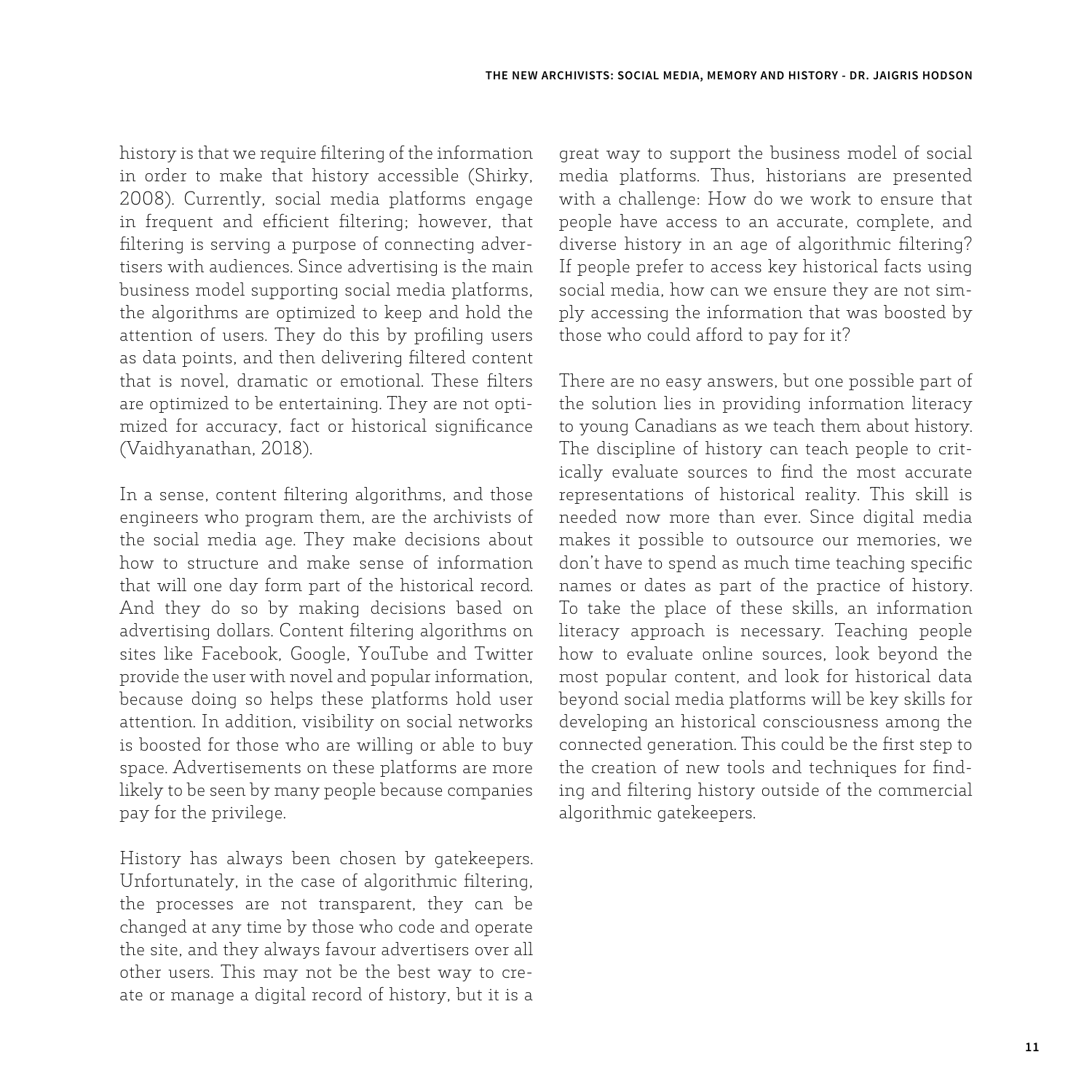#### **REFERENCES**

Jedwab, Jack. *Technology, Memory and Knowledge*. Presentation for ACS/ Historica Symposium Nov 14, 2018. Toronto, Canada, 2018.

CIRA. *Canada's Internet Factbook 2018*. Retrieved Nov. 22, 2018 from: https:// cira.ca/factbook/canada%E2%80%99s-internet-factbook-2018, 2018.

Gruzd, Anatoliy, Jenna Jacobson, Phillip Mai, & Elizabeth Dubois, E. *The State of Social Media in Canada 2017.* Report. Ryerson University Social Media Lab. https://dx.doi.org/10.2139/ssrn.3158771, 2017.

McLuhan, Marshall. *Understanding Media: The extensions of man*. Boston: MIT Press, 1994.

StatCounter. *Search engine market share Canada*. Retrieved Nov. 22, 2018 from http://gs.statcounter.com/search-engine-market-share/all/canada, 2018.

Vaidhyanathan, Siva. *Antisocial Media: How Facebook Disconnects Us and Undermines Democracy*. London: Oxford University Press, 2018.

Shirky, Clay. *It's not information overload. It's filter failure* [video]. Retrieved Dec. 7, 2018 from: www.youtube.com/watch?v=LabqeJEOQyI, 2018.

Carey, James W. Technology and Ideology: The case of the telegraph. *Prospects*, 8, 303-325, 1983.

Ong, Walter. *Orality and Literacy: The Technologizing of the Word*. London: Routledge, 1982.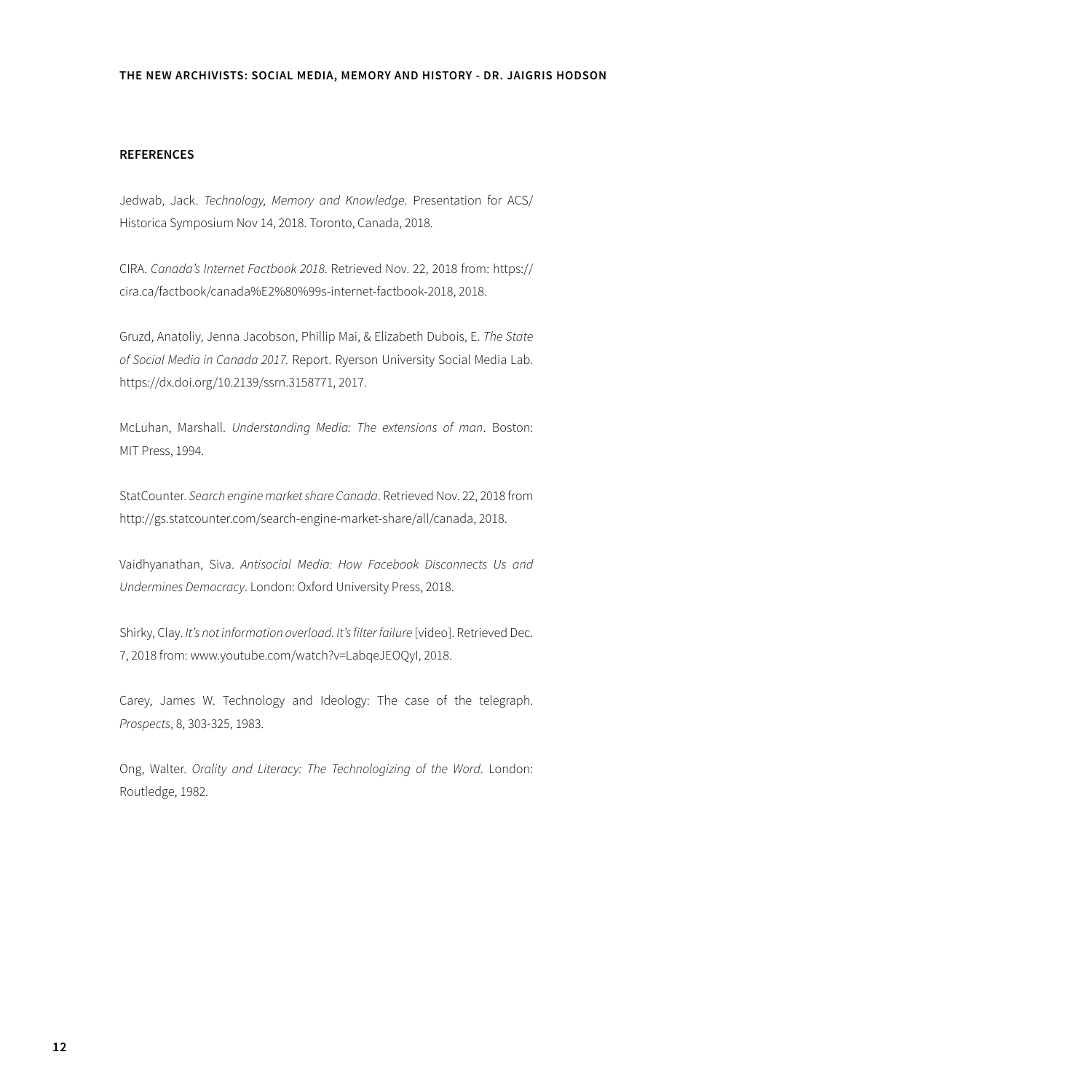# *COGNITIO RERUM***: SOME PERSPECTIVES ON MEMORY, TECHNOLOGY AND THE FUTURE OF HISTORY**

MOYSÉS MARCOS AND BENJAMIN C. STORM

Moysés Marcos earned his PhD in History from the University of California, Riverside. His research centres on late Roman historiography and political culture, particularly in the fourth-century empire. Benjamin Storm is an Associate Professor of Psychology at the University of California, Santa Cruz. His research is focused on human memory with an emphasis on the causes and consequences of forgetting.

In studying history, the "understanding of things" (cognitio rerum) is of fundamental importance.1 For those who produce historical narratives, the advent of scanned and transcribed texts and images on websites has proven a boon in searches for that understanding. The time required to conduct searches for useful references to persons, places and things within academic monographs, journals and other publications has decreased dramatically in the digital age. Now, more and more literary texts are able to be placed in dialogue with one another in studies on the influence and continuity of language within any given society whose literary remains are digitized. For the learner, too, technology in the form of Internet and library catalogue searches has expedited the completion of required assignments and assisted in the necessary understanding of historical actors and events that underlie them. But knowing that something is easily accessible and stored externally, such as in a digital archive or in a file on one's own computer, undoubtedly has decreased interest in and the need for remembering names, dates and even outcomes of events — the facts by which history is written, discussed and understood. Technology thus has had a direct impact on historical awareness.

Technology's relationship with history, however, has not been limited to new modes and mechanisms for accessing archived information. There has also been an advent of new perspectives and methodologies that have influenced how we remember or even

<sup>1</sup> The Latin noun *cognitio*, meaning "The act of getting to know (a fact, subject, etc.)" or "comprehension," among other things (*Oxford Latin Dictionary, s.v. cognitio*), is the source of the modern English term cognition, which denotes complex mental and neural processes, and *rerum*, from *res*, at its most basic can mean "things."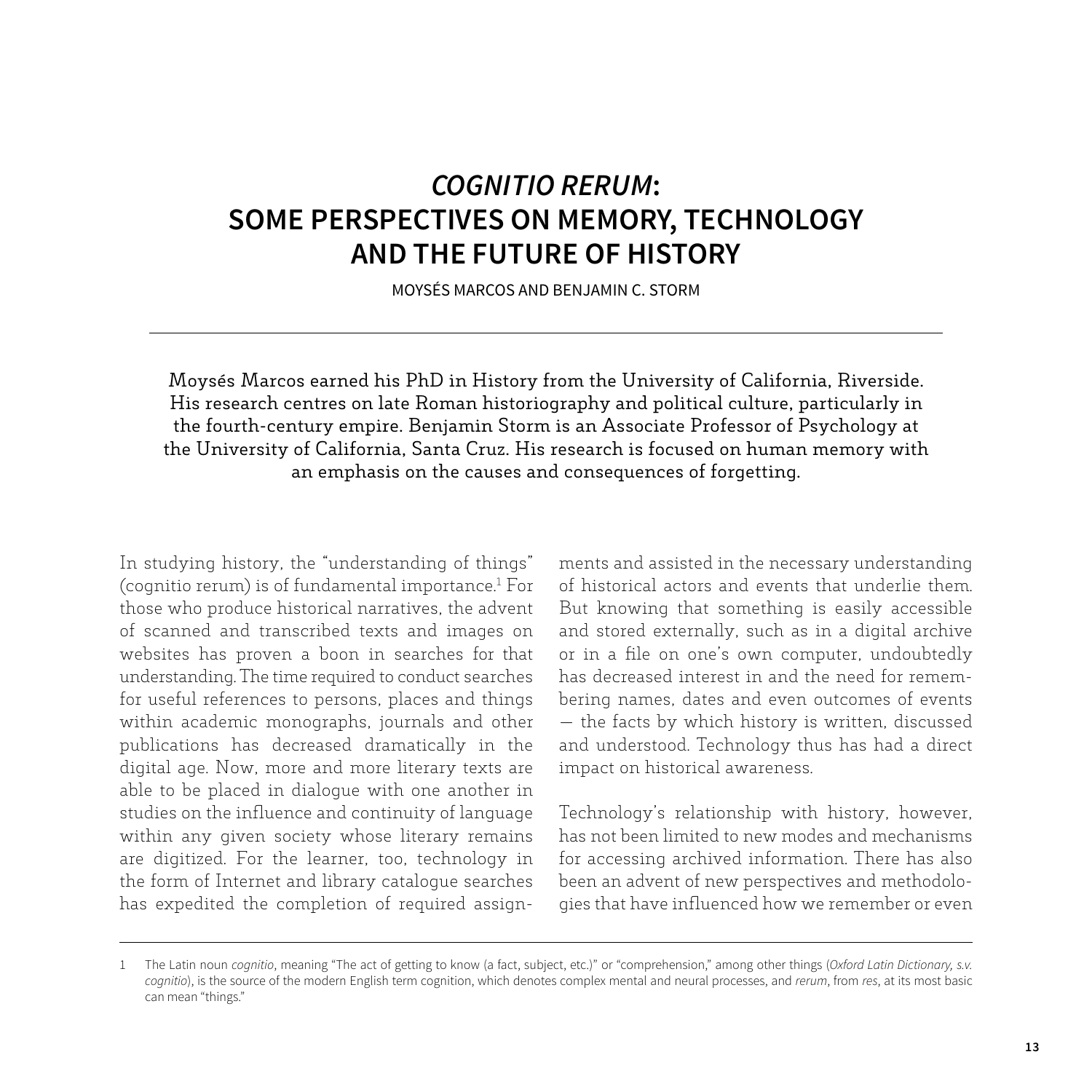conceive of history and how we go about achieving historical understanding. In our view, "History," as a discipline within the Humanities and Social Sciences, is not about seeking "the Truth" with a capital "T" but about seeking small truths, that is, facts, from which a historical image is able to be (re)constructed and then interpreted. From this perspective, history is not the (re)telling of the past exactly as it was and as it unfolded before contemporaries that we completely understand,<sup>2</sup> rather it is a study of historical remains in order to improve our knowledge and understanding of people, products and processes. At best, history can provide only approximations and probabilities of "Truth" regarding the past. Thus, "the future of history" lies with improving those approximations and probabilities and the means by which they are reached.

In the writing and understanding of history, contemporary literary sources have been paramount. And they should continue to serve as the foundation of historical writing and be approached by each one of us free of preconceptions; the use of secondary literature, which offers scholarly interpretations of contemporary sources, can provide a way by which to gauge the range of possible interpretations that these sources can be subjected to. This approach is vital to the development of the skills that are needed to analyze historical remains and sources critically. And improvements on how we understand the orthography, language and syntax of primary source texts and the underlying aims and methods of their authors have improved historical narratives and what we can learn from and about the past.<sup>3</sup>

Historians have long been familiar with qualitative analysis of people, products and processes. Only relatively recently, however, has quantitative analysis been adopted more widely as a method for advancing our knowledge of the ancient world. For example, Keith Hopkins,<sup>4</sup> C. F. Noreña,<sup>5</sup> and E. W. Sauer<sup>6</sup> have all employed a quantitative and interdisciplinary approach to using historical evidence in new and illuminating ways. These scholars have explored and analyzed birth and mortality rates, the circulation, messaging and potency of hard currency, and the function of texts inscribed on specific types of stone columns in the Roman world using approaches that have enhanced historical understanding and so history. The very concept of an interdisciplinary approach is itself a byproduct of technological advances, which will continue to necessitate revisiting and updating approaches to how we view and study history. More often than not, such updating has led to advancements in our understanding of the purpose of products and processes that get us closer to a greater understanding

<sup>2</sup> On this view, see a lengthy but illuminating essay of Peter Brunt, *The Fall of the Roman Republic and Related Essays* (Oxford: Oxford University, 1988), 1–92, esp. 87–92.

<sup>3</sup> For example, see R. W. Burgess, "History vs. Historiography in Late Antiquity," *Ancient History Bulletin* 4.5 (1990): 116–24 and M. Marcos, "A Tale of Two Commanders: Ammianus Marcellinus on the Campaigns of Constantius II and Julian on the Northern Frontiers," *American Journal of Philology* 136.4 (2015): 669– 708.

<sup>4</sup> Keith Hopkins, *Death and Renewal*. Sociological Studies in Roman History, Volume 2 (Cambridge: Cambridge University, 1983).

<sup>5</sup> C. F. Noreña, *Imperial Ideals in the Roman West: Representation, Circulation, Power* (Cambridge: Cambridge University, 2011).

<sup>6</sup> E. W. Sauer, "Milestones and Instability (Mid-Third to Early Fourth Centuries AD)," *Ancient Society* 44 (2014): 257–305.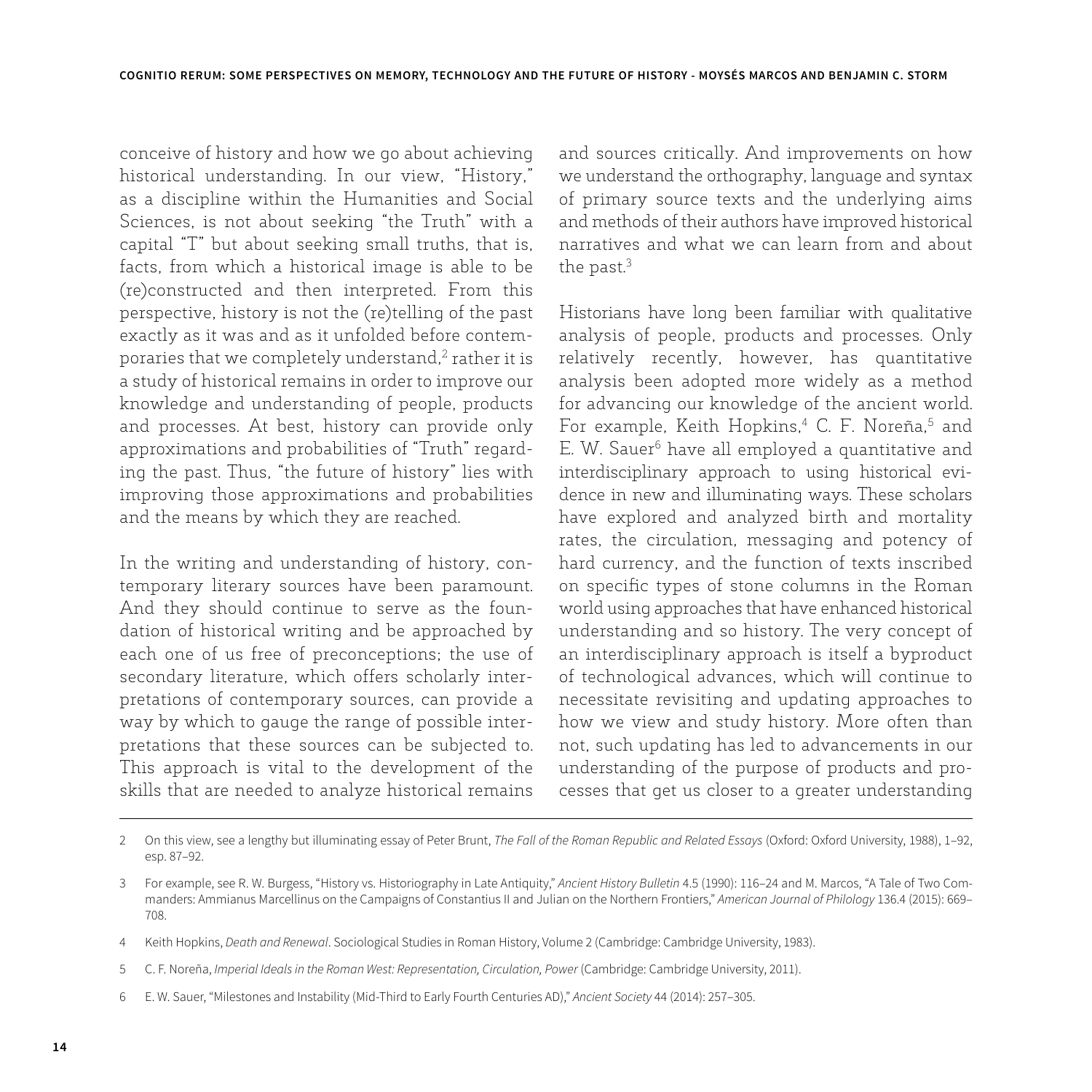of the cognition of those people and societies under historical scrutiny. And improved understanding of human cognition in turn can get us to a greater understanding of what we were, what we are, and what we yet might be. Dates and the names of people and places by themselves mean nothing. What matters is their relation to one another and to those individuals and communities that gave them meaning, and why.

One might argue that as the access and flow of information to researchers, learners and consumers of history increases — owing to advances in digital technologies such as the Internet — the need to form or encode memories of that information will decrease.7 In short, access to information may be used only to fulfill the needs of the moment. The result of this may be, as one might put it, a lessened or more superficial historical awareness, which then may lead to a decrease in the perceived value of the study of history as a worthwhile pursuit. Indeed, the practice of storing facts externally has the potential to alter the nature of expertise fundamentally. The ability to use information rapidly and flexibly *and* to integrate it with other information — processes that are likely to be critical for developing a deeper understanding of history — may largely depend on having information stored in actual minds as opposed to the transactive memory systems<sup>8</sup> or partnerships formed between researchers and digital technologies. We are optimistic, but it remains to be seen, in the undertaking of historical inquiry, the extent to which human intelligence and technology can be utilized or developed in ways that maximize the potential benefits of relying on such partnerships while minimizing the potential costs.

Research has shown that people can become habitually reliant on the Internet<sup>9</sup> and that using the Internet can lead to illusions of knowledge that make people overestimate what they know about a given topic.10 And because people often select their own sources, they can easily find themselves in "information bubbles" or "echo chambers" where most of the information to which they are exposed confirms their preconceptions. In a world of "fake news" and social bots, it has also become increasingly difficult to ascertain whether a given source can be trusted, and people tend to assume that information is true until proven otherwise.11 To be sure, even when information is known to come from an untrustworthy source, it can still exert an influence if the identity of that source is eventually forgotten, as it often is. These influences pose dangers that would seem more likely to affect everyday consumers of history than academic researchers, but there is no reason to think that anyone would be completely immune. Indeed, there is substantial

<sup>7</sup> B. Sparrow, J. Liu, & D. M. Wegner, "Google Effects on Memory: Cognitive Consequences of Having Information at Our Fingertips," Science 333 (2011): 776–778.

<sup>8</sup> D. Wegner, "Transactive memory: A contemporary analysis of the group mind," *Theories of Group Behavior* (New York: Springer-Verlag, 1986): 185–208.

<sup>9</sup> B. C. Storm, S. M. Stone, & A. S. Benjamin, "Using the internet to access information inflates future use of the Internet to access other information," *Memory* 18 (2017): 717–723.

<sup>10</sup> M. Fisher, M. K. Goddu, & F. C. Keil, "Searching for explanations: How the Internet inflates estimates of internal knowledge," *Journal of Experimental Psychology: General* 144 (2015): 674–687.

<sup>11</sup> D. T. Gilbert., D. S. Krull, & P. S. Malone, "Unbelieving the unbelievable: Some problems in the rejection of false information," *Journal of Personality and Social Psychology* 59 (1990): 601–613.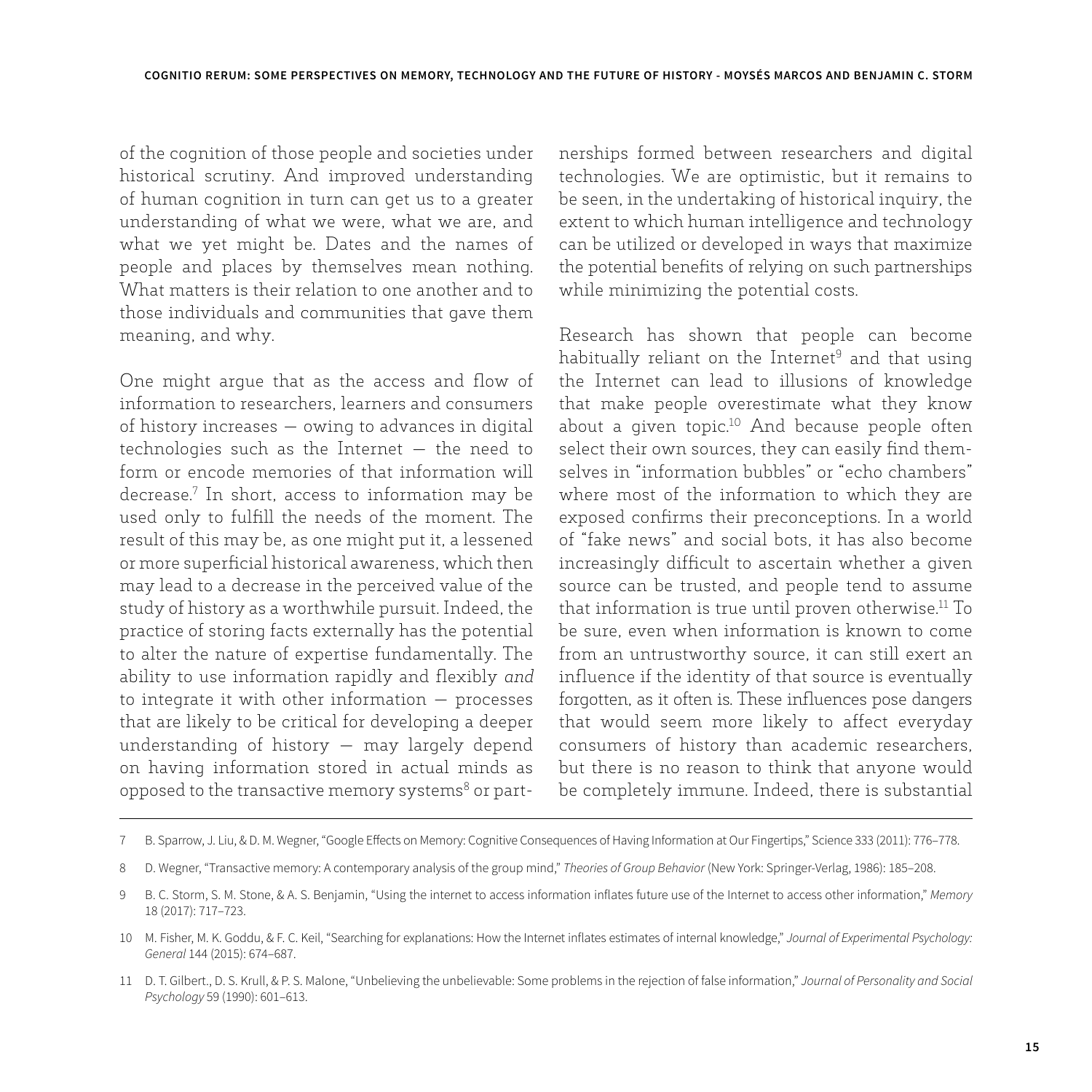evidence from the social and cognitive psychology literatures that people can be oblivious to the sources of their knowledge and beliefs.12

Considering these potential drawbacks, the future of history, both in terms of individuals and communities, will be profoundly constrained by the ways in which we interact with and use the Internet and other technologies. And yet, on balance, greater access to information and data would seem to be a good thing. Human cognition has been remarkably adaptable in the face of new technologies, consistently developing new types of expertise in response to new types of challenges, and technologies can be developed in ways that harness human cognition more effectively. Moreover, "information bubbles" and "echo chambers" are not new concepts. Historical writing has consisted of varying selections and interpretations of materials and sources, and sometimes subjectively so, since history began as a field of inquiry. In fact, "history" and "evidence" have been subjected to various definitions,13 and this is likely to continue. In any case, historical materials and sources are now more readily available, and to a broader and more diverse audience.

Ultimately, technologies like the Internet are simply tools; there is nothing inherently positive or negative about them. It is up to us as consumers and researchers of information to design tools and to take advantage of those already available in ways that bring us closer to approximating truths of what was, what is, and what will be. To deny the potential of technologies such as the Internet to advance the study of history is to deny the impact that pen, paper and binding, as technologies for preserving information, have already had. Even if a day arrives when potential historians and researchers are implanted with microchips that provide instantaneous access to the most comprehensive and up-todate information, that information must still be processed carefully to be understood. And that will not change. Historical inquiry, even if undertaken on a short-term basis, still facilitates cognition, and, we would argue, improvement in the human condition by better understanding the range of possible and acceptable actions within a society. In the end, potential limitations notwithstanding, greater access to information and data should improve human understanding of things (*cognitio rerum*), and thus improve what we know and what we can know from and about "history" and ourselves.

<sup>12</sup> A. Koriat, "The feeling of knowing: Some metatheoretical implications for consciousness and control," *Consciousness and Cognition* 9 (2000): 149–171.

<sup>13</sup> For some definitions of "history," see R. G. Collingwood, *The Idea of History*, revised ed., edited with an introduction by J. van der Dussen (Oxford: Oxford University, 1994), 7–13 and R. L. Cleve, *History of the West to 1500* (Dubuque: Kendall/Hunt, 2004), 1–3. For a classic and fundamental discussion of historical "evidence," see Keith Hopkins, "Rules of Evidence," *Journal of Roman Studies* 68 (1978): 178–86.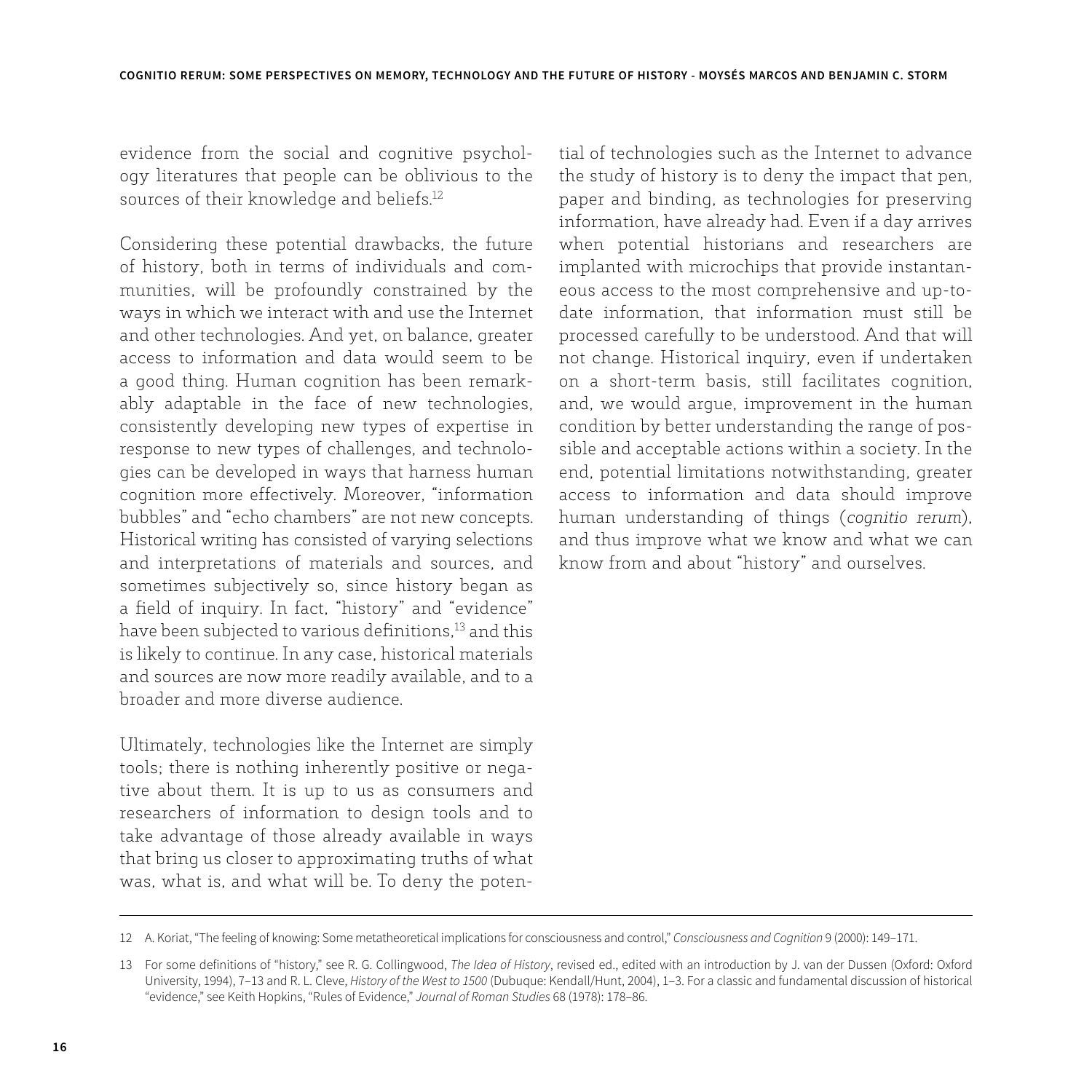### **WHY WE NEED MORE FINDINGS ON CANADIANS, HISTORY AND TECHNOLOGY**

DR. STÉPHANE LÉVESQUE

Dr. Stéphane Lévesque is an associate professor of history education and Director of the Virtual History and Stories Lab, Faculty of Education, University of Ottawa. In 2011, he was visiting professor of digital history at Umea University in Sweden. His research focuses on students' historical thinking and consciousness, Canadian history, citizenship education, and new media and technology in education. He is a board member of the Virtual Museum of Canada, Canada's History Society and The History Education Research Network/Histoire et éducation en réseau (THEN/HiER), a past advisory board member of the Historica Foundation, past president of the Citizenship Education Research Network and co-chair of the Teaching History interest group of the American Educational Research Association.

At every level of society, technology has radically altered how we think and behave, how we communicate and make "friends," how we shop and find a partner, and how we learn and make sense of the world in which we live. In the last 18 years, Internet connection/users have increased from 412 million to 3.4 billion worldwide.<sup>1</sup> In the same period, the number of mobile-phone subscribers, measured as the number of users per 100 persons, rose from 12 to over 98! As technology continues its widespread advances in our modern lives, wellestablished institutions such as schools have to adapt or run the risk of soon being obsolete and replaced. History education is no different. The Association for Canadian Studies (ACS) survey

results on adult Canadians and technology (see page 25) offer useful findings that I will analyze in two ways: what the results tell us, and what they don't tell us — as well as what we urgently need to know.

#### **WHAT THE ACS SURVEY RESULTS TELL US**

Today's younger generation (not only the "millennials," but the entire 18-34 cohort) is the most technologically dependent group of all Canadians and most likely to feel helpless without technology (helpless without Internet: 58% for 18-24; 61% for 25-34; helpless without smartphone: 60% for 18-24; 64% for 25-34). This group is also most likely to use

<sup>1</sup> Julia Murphy and Max Roser (2018), "Internet," Published online at OurWorldInData.org. Retrieved from: https://ourworldindata.org/internet [Online Resource].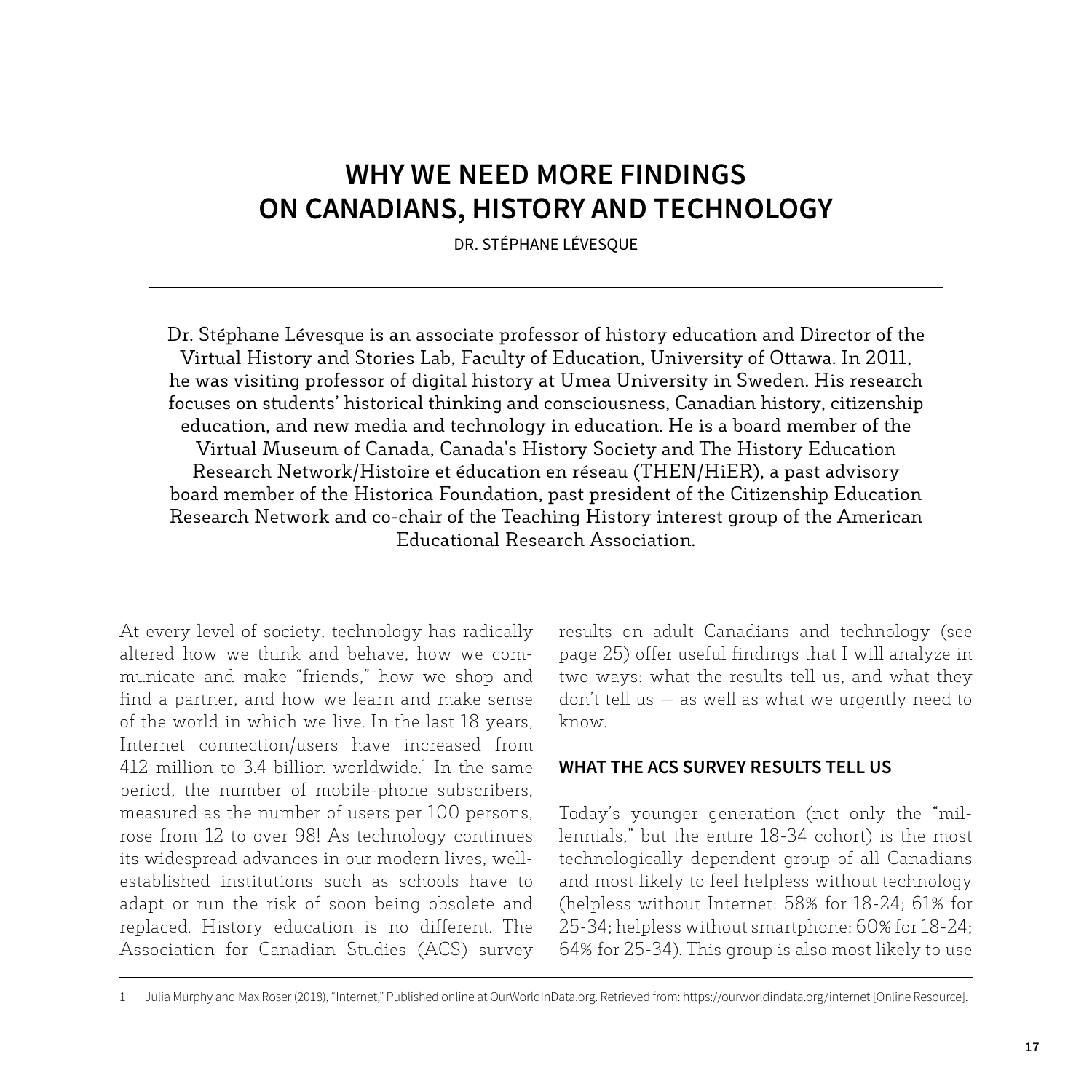such technologies for functioning and orienting themselves in their daily life: booking appointments, getting around the city, searching key history dates, archiving information and passwords, and so forth. These results are consistent with other findings and serve to show that Canadians – young Canadians in particular – are not different or outliers in this regard. They have eagerly embraced the digital revolution that has swept the Western world.

Second, the younger generation is most likely to believe that they "do not need to remember as much as they used to," thanks to technology (74% for 18-24; 82% for 25-34). Again, these findings completely make sense when thinking that today's users have access, from the tips of their fingers, to an exponentially growing number of sources and sites of information that provide instant access to information for memory and life purposes. As Stanford University's Sam Wineburg aptly puts in his latest book: Why learn history when it is already on your phone?2 The obvious correlation here is the high dependence of this group on technology for googling and archiving information and their strong feeling of helplessness without technological devices at their disposal. Technology is clearly part of their 21st century survival toolkit!

Third, this sense of technological dependence among this group also affects how they value technology as being "smarter than people" (78% for 18-24; 84% for 25-34), and also use social media more frequently to find information on Facebook (55% for 18-24; 67% for 25-34), Twitter (26% for 18-24; 22% for 25-34), and LinkedIn (13% for 18-24; 18% for 25-34). Interestingly, this group also relies

more extensively on Facebook than Wikipedia (38% for 18-24; 40% for 25-34) to find information online. This finding is significant. It confirms that young Canadians are far more likely to read about the world from social media platforms than from the most popular web-based free encyclopedia. Unlike traditional websites, social media provide people with instant user-generated content within communities of subscribers. Social media also allow users to curate other content to share among their networks. This new approach to information gathering and sharing requires serious attention and has led to what is now known as the "filter bubble effect" – the situation in which an algorithm selectively guesses what information a user would like to see based on information about the user and his/her network.

Interestingly, survey results suggest that frequent Wikipedia users are more likely to read about Canadian history (39%), which I suspect is related to another variable: literacy. Indeed, Canadian history is still highly studied, published and consumed through traditional print sources (books, articles, magazines) and standard modes of representations, such as essays and other evidence-based narrative, that tend to uphold encyclopedic sources of information, whether they are print or online. Social media, on the contrary, deliver sound bite information in instant, dynamic tweets and posts that require additional digital literacy skills still largely ignored in history circles.

#### **WHAT WE NEED TO KNOW**

If the ACS results offer new evidence on the links

<sup>2</sup> Sam Wineburg (2018), *Why Learn History (When It's Already on Your Phone)*, Chicago, University of Chicago Press.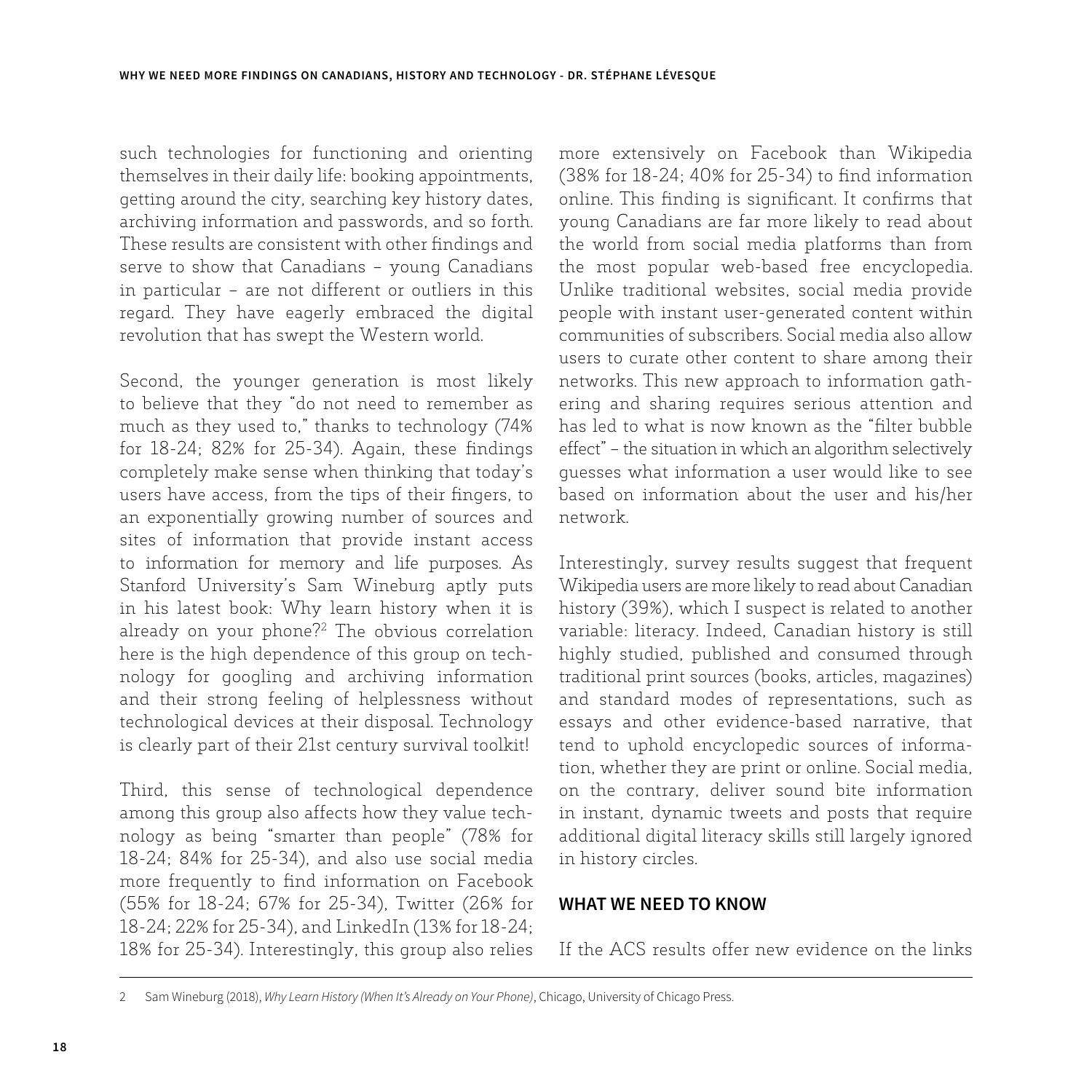between history, technology, and Canadians, they are largely silent on *what* Canadians, young and adult, consume on the Internet or through their mobile devices. We know that social media are replacing traditional sources of information, particularly print sources, but *what* users consume and how they read and evaluate these sources is still unclear. SHEG, the Stanford History Education Group, has done extensive research on how young Americans make sense of online information. Their results are alarming: barely 10% of school participants could correctly evaluate websites (including "fake news") and discover the real organization behind these sites, and over 70% believed that sponsored content from oil-companies was more reliable than newspapers because, as one participant put it, "it's easier to understand with the graph and seems more reliable because the chart shows facts right in front of you."3 "For every important social and political issue," SHEG director Joel Breakstone and his colleagues write, "there are countless groups seeking to gain influence, often obscuring their true backers. If students are unable to identify who is behind the information they encounter, they are easy marks for those who seek to deceive them."4

Equally problematic, many schools and teachers continue to teach history and literacy as if the Internet did not exist or as if it worked just like traditional print media. Various small-scale studies have shown how online visuals and hypertextual sources of information cannot be read vertically like a traditional print source with author, references and footnotes. In the same way, learners need to be more discerning consumers of search engine results. Many trust that Google puts the most reliable sources at the top of its search results – what we have elsewhere called the "Google reflex."5 Unfortunately, we lack comprehensive data on Canadian classrooms and history teachers in particular. We have limited knowledge of how well elementary and high school history classes are preparing students for the 21st century information world.

Organizations such as MediaSmarts have been created to help Canadians and educators develop "digital literacy" – a set of skills needed to use, understand and create information in the digital world. What these organizations have uncovered is the impact of technology on our practical lives. The digital age presents us with unprecedented problems when it comes to searching for information about the past and the present and making sure that such information is trustworthy. Where our first problem used to be getting information, what is more difficult today is filtering out what we need from what we don't. The health of Canadian democracy depends on citizens' access to reliable information to make informed decisions, and increasingly the Internet is where people go to look for it.

Equally unclear from the survey is the link between

<sup>3</sup> Joel Breakstone, Sarah McGrew, Mark Smith, Teresa Ortega, and Sam Wineburg (2018), "Why we need a new approach to teaching digital literacy," *Phi Delta Kappan* 99 (6), 27-32; Sarah McGrew, Teresa Ortega, Joel Breakstone, Sam Wineburg (Fall 2017), "The Challenge That's Bigger Than Fake News," *American Educator*. Retrieved from: www.aft.org/ae/fall2017/mcgrew\_ortega\_breakstone\_wineburg [Online Resource].

<sup>4</sup> Joel Breakstone, Sarah McGrew, Mark Smith, Teresa Ortega, and Sam Wineburg (2018), "Why we need a new approach to teaching digital literacy," *Phi Delta Kappan* 99 (6), 32.

<sup>5</sup> Stéphane Lévesque, Nicholas Ng-A-Fook, and Julie Corrigan, "What Does the Eye See? Reading Online Primary Source Photographs in History," *Contemporary Issues in Technology and Teacher Education* 14 (2), 101-140.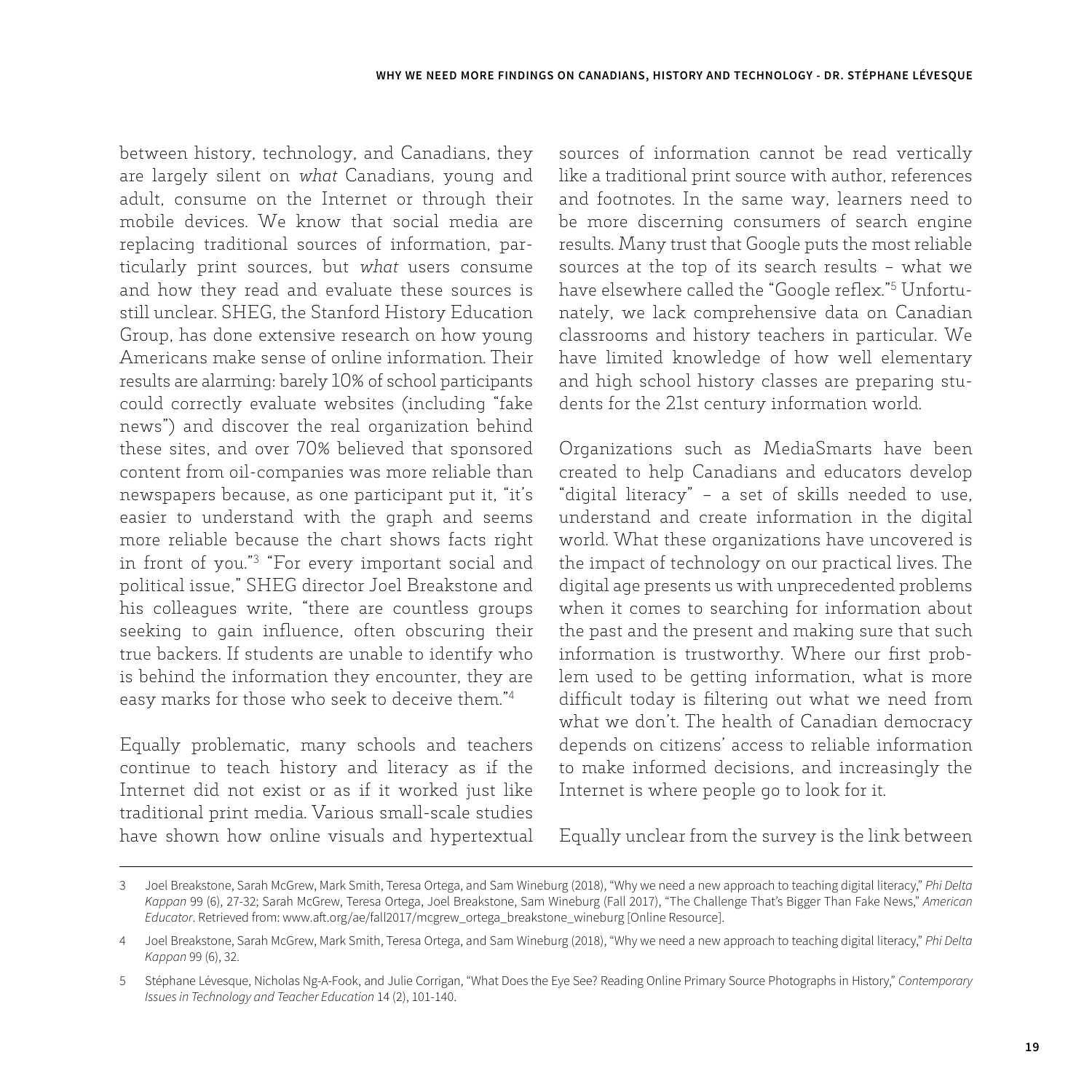historical thinking and the Internet uses of history. Knowing that Wikipedia users are more likely to read history books or that the frequency of Wikipedia use does not significantly impact users' self-assessed knowledge of Canadian history is useful. But these results fail to account for Canadians' uses of history in the digital world.

Many institutions have eagerly embraced the digital revolution with its online archives, Facebook history groups, and augmented-reality apps for historical sites of memory. But these do not, in and of themselves, make informed citizens in the 21st century. Technology, as Kentaro Toyama of the University of Michigan School of Information puts it, "doesn't add a fixed benefit. Instead, it amplifies underlying human forces."6 Amplification helps explain all sorts of human-technology interactions. It helps to explain why, for instance, widespread technology in university has led to innovative flipped classrooms and maker spaces for students, but also favoured the pervasive use of dreadful PowerPoint lectures by professors.

Applied to history education, amplification helps us understand what it might be possible to do with young Canadians. Organizations and people who are making a positive difference in the field are those who have been able to leverage technology as a tool to critically engage their students to use the Internet in intelligent ways (instead of ignoring it) through historical thinking — the disciplinary abilities to think critically about the past for presentday purposes. Adapted to the digital domain, I think

that historical thinking can help develop useful habits of mind: grasping the significance of the past in shaping the present and the future; reading critically to discern between evidence and mere opinions; interrogating texts, posts and tweets, and corroborating sources; recognizing that all narratives about the world are constructed and open to criticism; negotiating a complex and uncertain world made up of multiple perspectives – some more warranted than others.

In these circumstances, I think a new set of questions could be asked in a follow-up survey with distinctive groups of Canadians, some of which are already part of large-scale post-secondary education technology assessment (ECAR studies).7 These include:

- What tools/technologies do young and adult Canadians use to access information about the past?
- How often do young and adult Canadians access information about the past online/Internet? (daily, weekly, etc.)
- What strategies do young and adult Canadians use to evaluate the reliability or trustworthiness of an online source of information? (what makes people believe a source is trustworthy?)
- What is the trustworthiness of the following sources of historical information? (Wikipedia, museum exhibits, newspapers, Facebook, Twitter, Instagram, *Canadian Encyclopedia*,

<sup>6</sup> Kentaro Toyama (June 2015), "Why Technology Alone Won't Fix Schools," *The Atlantic*. Retrieved from: www.theatlantic.com/education/archive/2015/06/ why-technology-alone-wont-fix-schools/394727 [Online Resource].

<sup>7</sup> See EDUCAUSE Center for Analysis and Research. Retrieved from: www.educause.edu/ecar [Online Resource].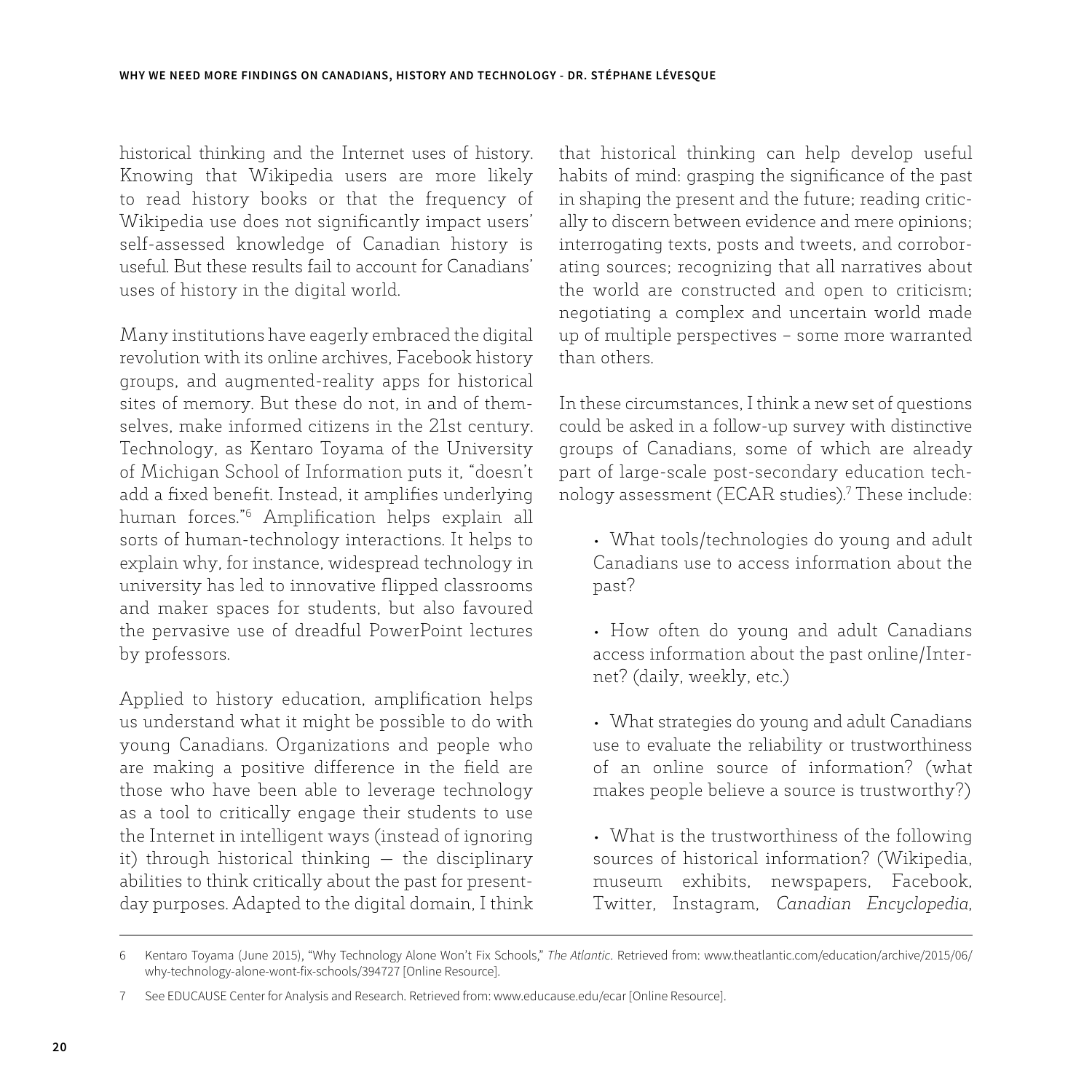genealogy websites, etc.)

• What role should technology play in school? (completely online, blended, face-to face?)

• What are the benefits/drawbacks of using technology in history education?

• What role could history play in developing digital literacy skills?

• Would people's interest in Canadian history be different if the subject was taught with technology?

### **CONCLUSION**

These questions (and many others) could provide us with an additional window into young and adult people's engagement with history in the 21st century. In their national survey *Canadians and their Pasts*, Margaret Conrad, Jocelyn Létourneau and their colleagues came to the conclusion that "history plays a significant role for many people in providing meaning in this fast-changing world."8 History shapes their historical consciousness; it acts like a moral compass for orienting their actions and situating themselves in time. What is currently missing is more comprehensive research on the growing and inevitable educational links between technology and history. Democracy, citizenship and the future of Canada demand no less.

<sup>8</sup> Margaret Conrad et al. (2013), *Canadians and Their Pasts*, Toronto, University of Toronto Press, 160.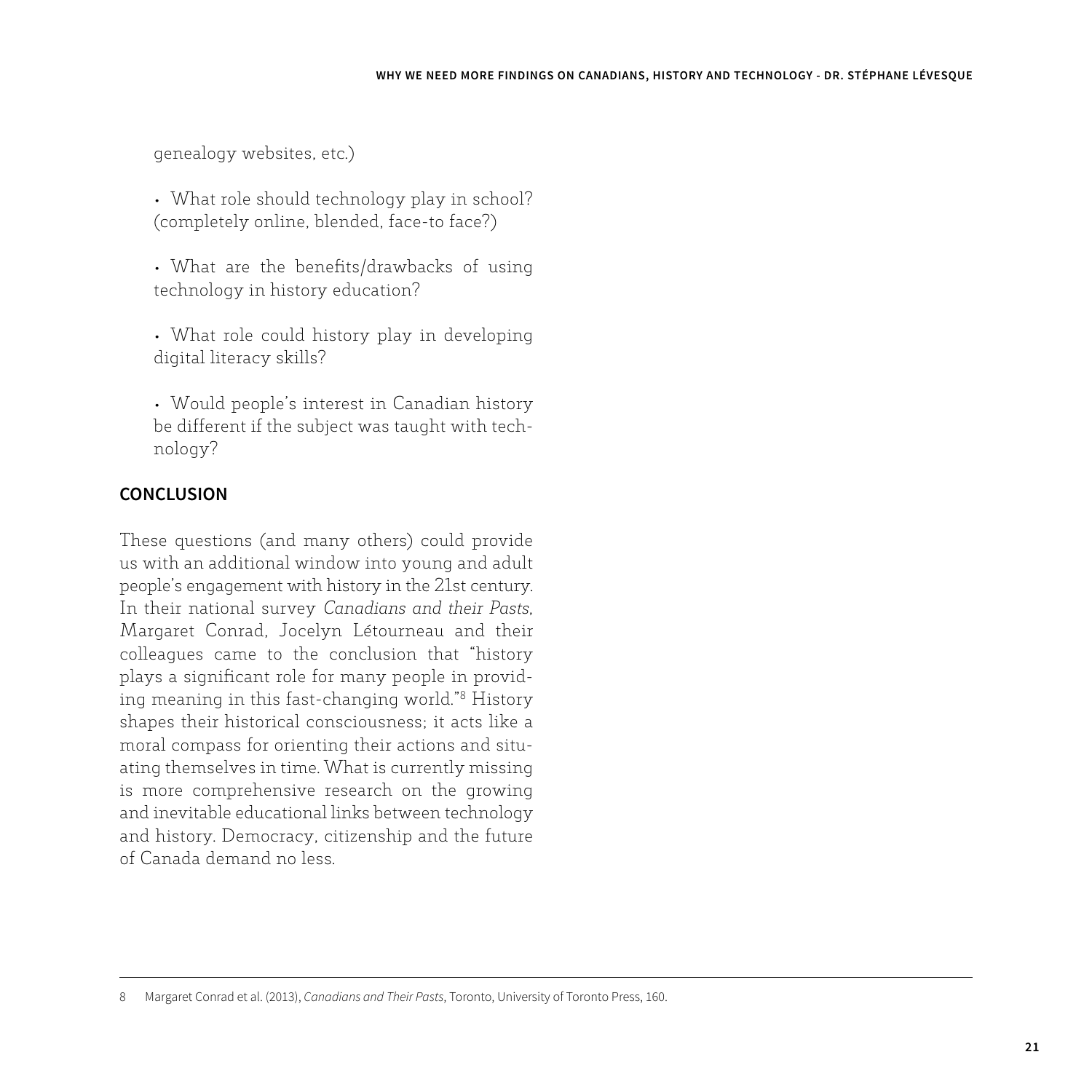### **SHARING OUR HISTORY IN THE DIGITAL ERA: TREMENDOUS TRIUMPHS AND CLEAR CAVEATS**

ANTHONY WILSON-SMITH

Anthony Wilson-Smith is President and CEO of Historica Canada, the high-profile Toronto-based organization that builds public awareness of Canadian history and citizenship. Historica Canada produces and promotes the popular *Heritage Minutes* series as well as *The Canadian Encyclopedia*. It also runs the Ottawa-based Encounters With Canada youth program. Mr. Wilson-Smith joined the organization in 2012 after a long career in journalism followed by senior executive positions at a Crown Corporation and one of Canada's largest financial institutions. As a journalist, he served as author, columnist, foreign correspondent, editor of a national news publication and frequent public speaker. He remains a well-known political and social commentator.

In the 1980s, the great philanthropist Charles Bronfman became concerned that young Canadians lacked sufficient knowledge and appreciation of their country. As he wrote in an email several years ago: "No society can be of merit unless it has heroines, heroes and myths. In Canada, while there were many, they had not been taught." So, in 1991, Charles financed and helped create one of the first products of a meeting of technology and history — the *Heritage Minutes*. In the 27 years since then, the 60-second vignettes, with their stories of people and events that have shaped our country's development, have created catchphrases ("I smell burnt toast" from the Dr. Wilder Penfield story), spawned many parodies – and educated millions of Canadians about events, both good and bad, with which they had not previously been familiar.

If ever there was a program designed for the modern Internet era — where audience attention is fleeting and viewing options are unlimited — it is the *Minutes*. There has never been a better tool for disseminating information than the Internet. That quality means that we sometimes overlook the potential dangers that arise when we presume too much on its virtues, and universality.

Let's consider both strengths and weaknesses, starting with the former. First, it's essential to be wary of misplaced nostalgia. That means challenging the assumption of some that Canadians were more aware and engaged with history when there were fewer sources of information prior to the Internet's advent. Case studies to the contrary include two programs run by Historica Canada. First, the *Minutes*: when they were launched in the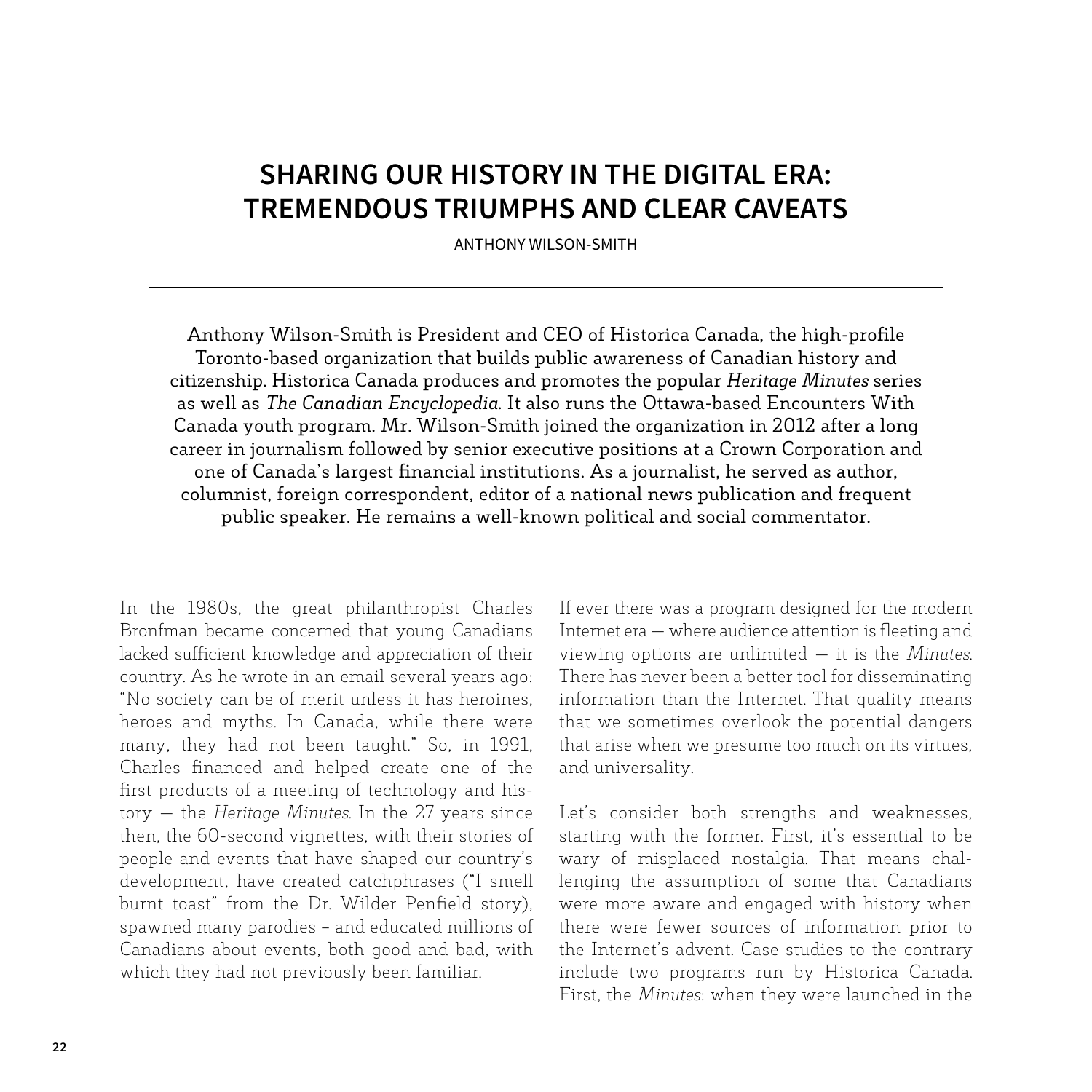early 1990s, they were generally available only on television (at unscheduled times.) Today, they still show on television (more than 116,000 times altogether in 2016), but most of their audience is now online. Last year, they were seen more than *seven million* times online. Our most recent Minute, on Ontario/B.C. gay activist Jim Egan's fight for same-sex benefits, was viewed more than 2.5 million times in the first 30 days of release. Unlike on television, the *Minutes* can now be seen instantly at any time with the click of a mouse – and the person watching them is doing so by conscious choice. They're also available on social media with closed captioning – as opposed to earlier days.

The second example is, in fact, even bigger than the *Minutes* in overall use. When *The Canadian Encyclopedia* was created by publisher Mel Hurtig and editor James Marsh in the mid-1980s, it was a print sensation. It sold more than 300,000 copies, and received enormous media acclaim. Today, in online form, it draws a much quieter reception but is far bigger in terms of regular use. In the last year, it was visited by over 12 million unique users, many of them students — and this year will reach more than 14 million. Unlike a print publication, which can contain outdated material literally the moment it is released, the online Encyclopedia is updated daily by our team of seven fulltime editors and hundreds of freelancers across Canada. And — a major distinction here — when the first print version of the Encyclopedia was published in 1985, it cost \$125. That was a justifiable price given its size and scale, but it was also unaffordable for many people. Today, the online Encyclopedia is free to all, in both official languages.

Despite all the recent debate over "fake news",

most people will surely concede that the Internet, used carefully with an eye to reputable sources, is a hugely positive source in democratizing the dissemination of information. At the recent conference on Technology, Memory and History co-sponsored by the Association for Canadian Studies and Historica, Guy Berthiaume, the National Librarian and Archivist, reminded us that only a few decades ago, access to the archives was restricted to a very select group of qualified Canadians. Today, most of its material is available to anyone at a computer. That is just one reflection of the way in which, for the first time in history, vast troves of information are open to anyone with Internet access.

And yet... the last part of the last sentence is key, because large swaths of our country are still deprived of its full use. Access to the Internet meaning, specifically, minimal standards of at least 50 megabits per second download and 10MBps upload — remains limited in Canada. Rural and remote communities — where need is arguably the greatest because of their isolation — suffer the most. Despite statements of support from successive federal and provincial governments, there is still no clear federal strategy to establish timelines for bringing broadband access to those communities (including many Indigenous communities). One likely reason is price: according to a report by the federal auditor general released in November, the cost of meeting those minimal standards on a countrywide basis would likely start at \$6.5 billion.

That's not an easy amount of money for any government to absorb. But according to the 2011 census, almost one in five (18.9%) Canadians live in rural areas. In an era in which access to instant, accurate information is increasingly a pre-condition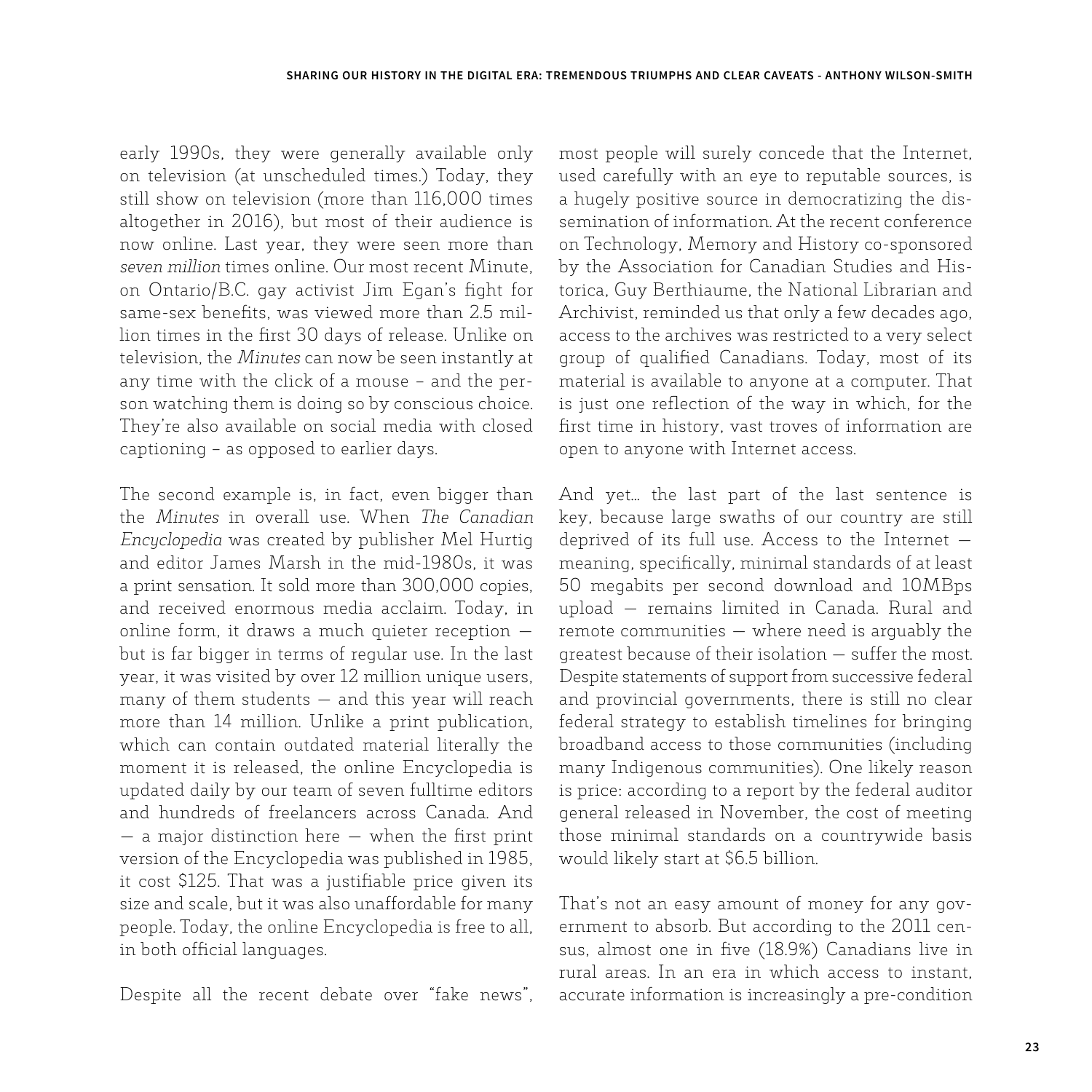to making almost any sort of important decision, those people are at an immediate and significant disadvantage. That includes the 17% of residents of rural and remote communities who are between the ages of 15 and 29. One immediate consequence: if they want to learn more about the world in which they live, the easiest option is to head to a big city – as many do. As that happens in increasing numbers, rural communities, in which about 80% of Canadians lived at the time of Confederation, die off. An important part of our heritage disappears.

The absence of Internet access is also a problem that extends beyond rural and remote communities. The number of schools offering regular access to the Internet for teaching purposes remains surprisingly low. In 2017, our organization sent out an online survey to a database-generated sample of permanent, long-term and substitute teachers across Canada. More than 1,000 teachers responded. Among the findings, 23% said their students use computers during class time every day; 34% said they did so "a few times a week"; 13% answered "occasionally"; nine per cent said "only in specialized classes and courses"; and four per cent said "never". The reasons for limited use include cost of both hardware and Internet usage, and concerns over monitoring the forms of usage by students.

What's the solution for an organization such as ours, where we try our hardest to live up to our commitment to bring awareness of history – for free – to all Canadians, and, especially, students? For one, our survey showed that 53% of teacher respondents use downloadable lesson plans and learning tools – so we now put a greater focus on producing those. As for students and others with very limited Internet service, the answer lies in going back in time in terms of the tools we offer. While we redesigned the Encyclopedia earlier this year to make it easier to use on small-screen mobile phones, it can still be used (in stripped-down form) on dial-up Internet. In addition to posting our *Minutes* online for free, the collection is available via DVD. Our downloadable educational material, such as our Indigenous History timeline and content tied to Black History Month, is available in print as well as online.

And so on. The challenge is that producing hard copy material in print, or on DVD, costs per capita many times the expense of our Internet-based offerings in order to reach a much smaller group of people. As a non-profit organization, that's an added expense that we would be delighted to be able to eliminate – but only when Internet access is genuinely available to all.

Finally, as we often say within our organization, a historical event only happens once, but it can be re-told and interpreted in infinite ways. As attention spans shorten and cynicism over what is "fact" increases, the definition of "history" is increasingly a moving target. In many ways, that's healthy. Nations, like people, improve when they are self-confident enough to acknowledge failings as well as strengths. Canada, as blessed as we are in so many ways, has its share of dark moments, as well. The vast array of material on the Internet reflects this dichotomy and magnifies the volume of every debate. That is both its greatest strength and weakness. As our dependence on technology grows, the same becomes true of us.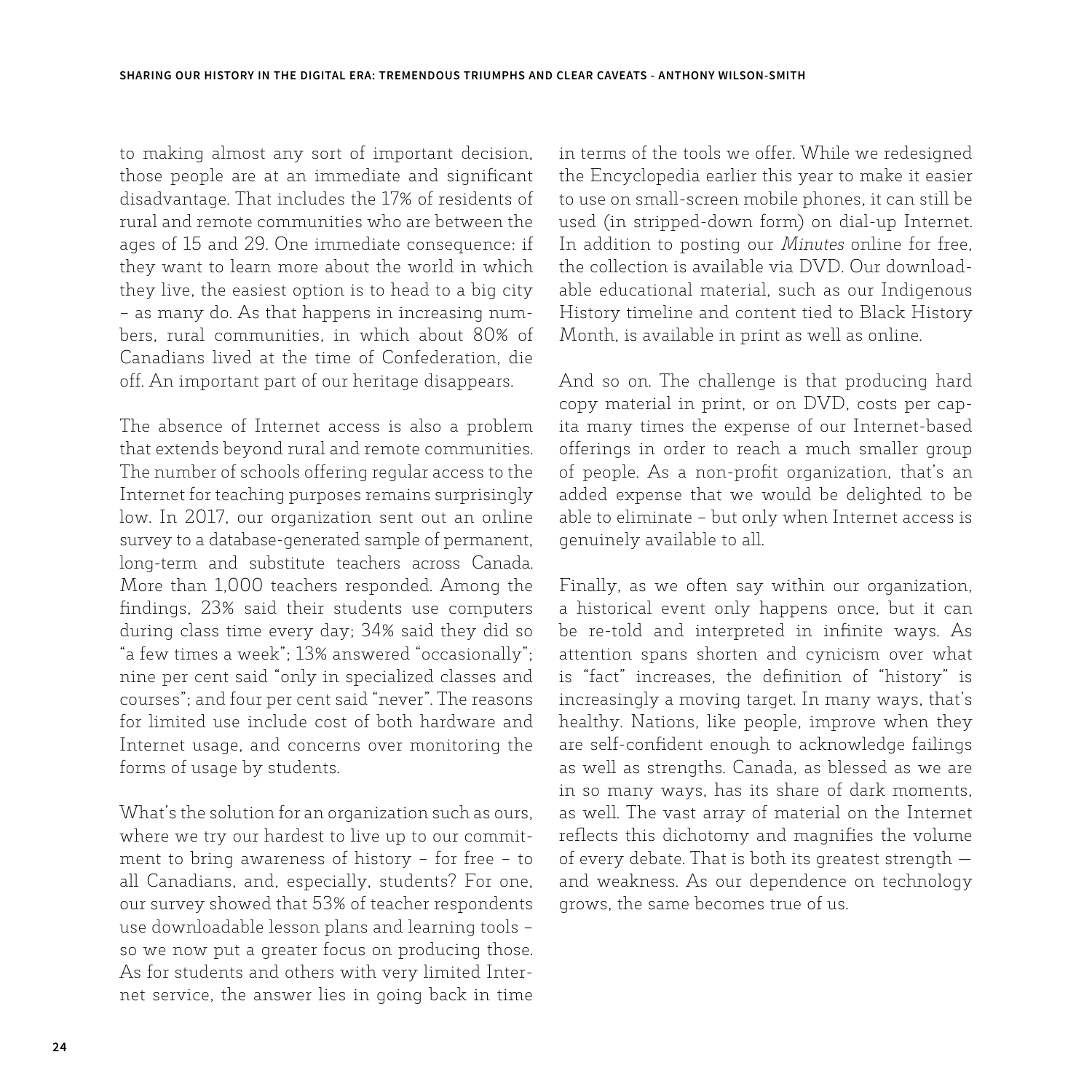# **NET DEPENDENCE: TECHNOLOGY, MEMORY AND KNOWLEDGE ABOUT HISTORY**

JACK JEDWAB

Jack Jedwab is the President and CEO of the Association for Canadian Studies and the Canadian Institute for Identities and Migration. Holding a PhD in Canadian History from Concordia University, he taught at Université du Québec à Montréal and McGill University. He taught courses on the history of immigration in Quebec, on ethnic minorities in Quebec, on official language minorities in Canada and on sport in Canada. He has also written essays for books, journals and newspapers across the country, in addition to being the author of various publications and government reports on issues of immigration, multiculturalism, human rights and official languages. He is a frequent media commentator on politics, public policy, history and culture.

There is an important connection between acquiring knowledge, memory and learning. Learning involves the accumulating of new knowledge and/ or skills while memory is the means by which information is encoded, consolidated and retrieved. In effect, we store some information in our brain for longer-term retention without which it is likely such information is not learned. Hence, the close ties between remembering something and learning about it.

Technologies have altered the way in which we acquire knowledge by increasingly enabling us to offload information that might be otherwise stored in our brain (whether it's names, phone numbers, appointments, birthdays, geographic locations and/ or key events). Things that many of us once recalled are now easily accessed via the Internet on our computers, tablets and smart phones. Researchers Evan F. Risko and Sam Gilbert introduced the term "cognitive offloading" to describe "...the use of physical action to alter the information processing requirements of a task in order to reduce cognitive demand." According to Risko and Gilbert, if you used a smartphone to remind you of an upcoming appointment, you have engaged in cognitive offloading.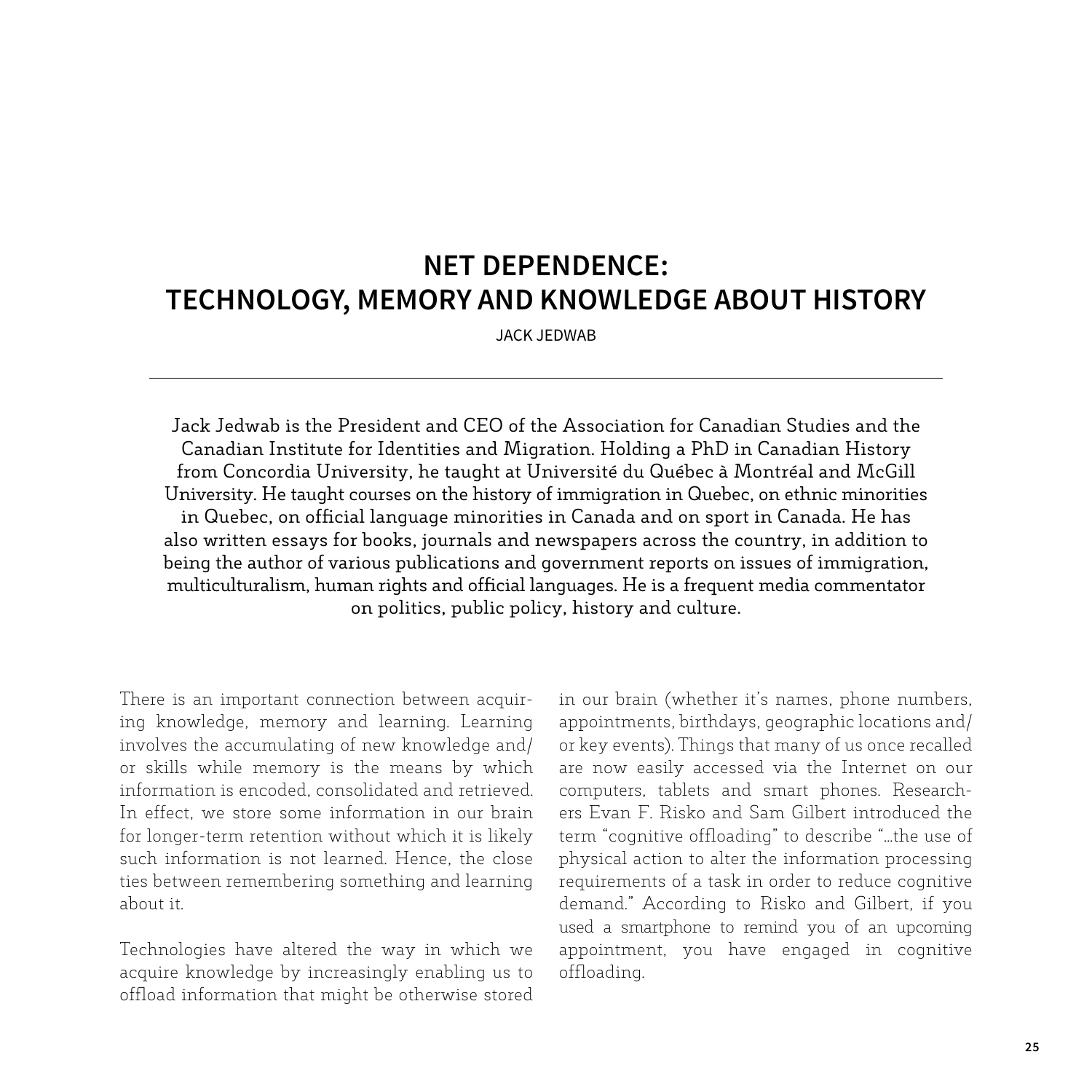Offloading information is by no means new. For some time, we've used calculators to do our finances and used calendars to keep track of key dates. Before the advent of the Internet, the encyclopedia was perhaps the closest approximation for efficiently accessing collective knowledge. But it offered little portability. The big difference with the Internet is the massive amount of information available and the types of offloading it permits. It offers simple access to an endless and ever-changing storehouse of collective knowledge and the capacity to locate and learn seemingly any fact one desires.

Though it may seem as if constant access to a limitless knowledge should improve cognition, much has been written about how the rapidly changing landscape of technology affects what and how we remember people, places and events. And while some researchers believe that offloading hurts our memory, others believe the technological advances enable us to substitute the information previously stored with other things we may regard as relevant. As a consequence, the technologies that we have at our disposal permit the reprioritizing of information we store in the brain without necessarily affecting some "cognitive limit".

Does the ability to offload information about people, places and events have an impact on learning about the past and other related subjects? The interpretation of the past is closely linked to the ability to remember people, places and events, and therefore the ability to offload such information lessens the need to retain it. The impact of technological advances on memory is an area of inquiry that remains insufficiently examined and thus merits far greater attention than it has received to this point. It may also be a key question for history educators, who face diverse challenges in their ongoing effort to impart knowledge to students. As a contribution to the growing conversation over how technologies affect the relationship between memory, knowledge and learning, in August 2018, the Association for Canadian Studies commissioned the firm Leger Marketing to conduct a detailed survey of Canadian opinion on several key questions arising from this issue. Leger Marketing consulted 1,503 Canadians across the country during the week of Aug. 27, 2018, with a probabilistic margin of error of 3.5 percentage points 19 times out of 20. The sample included some 403 Quebecers, with 86 surveyed in English and 317 in French.

In their study of smart phone use, Wilmer et al. note that as "portable media devices have become increasingly pervasive in our daily lives they have become increasingly capable of supplementing or supplanting various mental functions... (and) seem capable of performing an almost limitless range of cognitive activities for us, and of satisfying many of our affective urges." They add that much of the literature in this area consists of quasi-experimental and correlational studies, from which there is no causality (in other words, we can't be certain about the impact of technological dependence). The few experimental studies that have been performed in this area typically investigate temporary rather than longer-term impact of extensive use of technology.

Our objective is not to look at the impact on cognition of varying uses of technology. Therefore, the national opinion survey is by no means a substitute for a clinical test of how technology affects memory and learning. Rather, it is an inquiry into how people perceive this relationship. As such, Canadians are being surveyed about their overall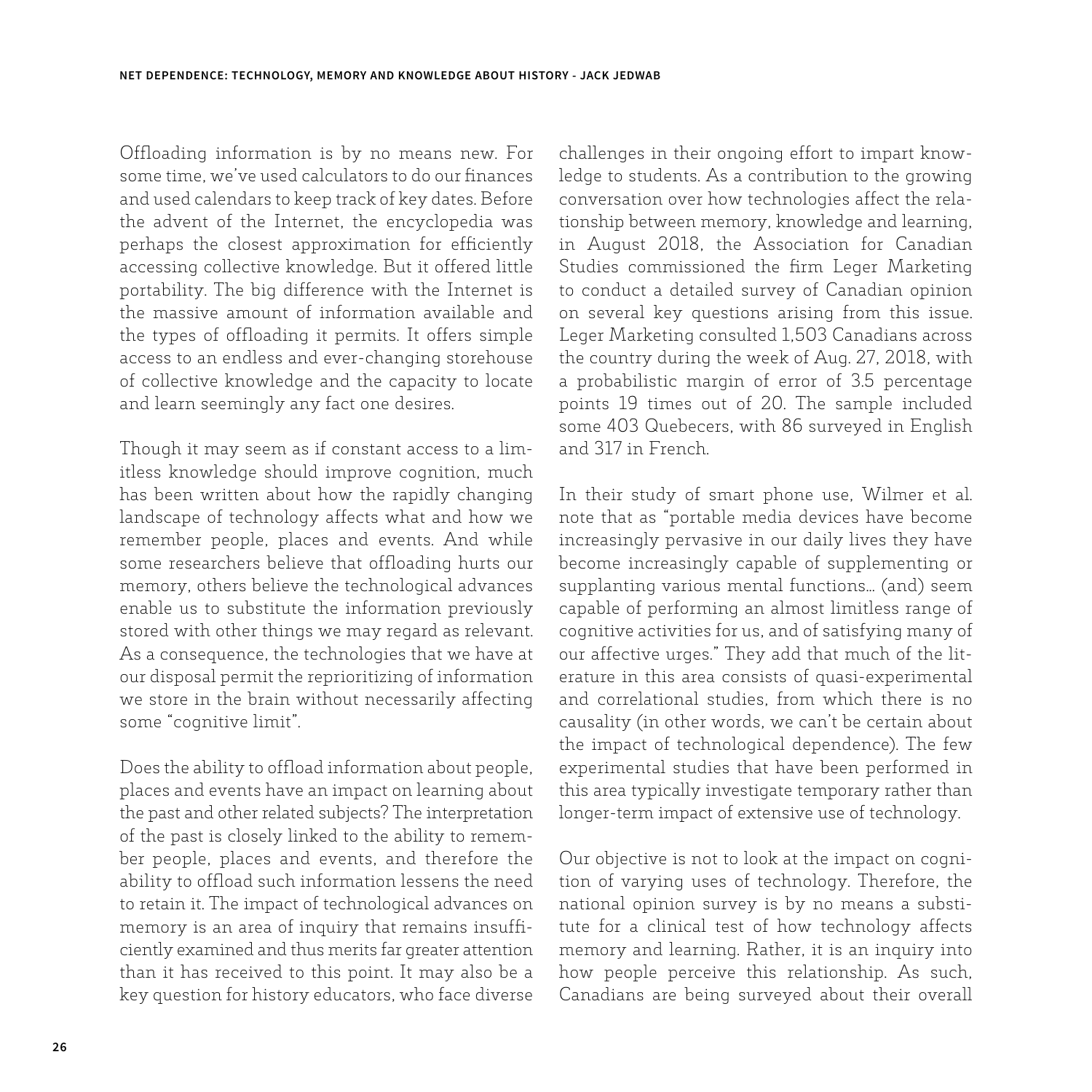reliance on technologies, their own dependence on technologies to retrieve information, whether they think the technologies are "smarter" than people and whether they see artificial intelligence (AI) as a source of positive change for society.

#### **MEMORY**

Research by Benjamin Storm et al. revealed that using a certain method for fact finding has a marked influence on the probability of future repeat behaviour. Thus, the more people use the Internet to support and extend their memory, the more they become reliant on it for securing information. Risko and Gilbert found that people will use technology when they believe it is superior to their own capabilities. The ACS-Leger survey found that some three in four Canadians agree (31% strongly agree and 43% somewhat agree) that "technology is becoming increasingly smarter than people." Nearly nine in 10 Canadians agree (42% strongly agree and 46% somewhat agree) that "people rely too much on technology as opposed to their own knowledge." There is a clear correlation in the extent to which people think that technology is smarter than people and agreement over whether there is too much reliance on technology as opposed to our own knowledge. As observed below, nearly two in three Canadians who strongly agree that technology is smarter than people are more likely to strongly agree that we're overly reliant on it.

#### **TABLE 1: LEVEL OF AGREEMENT AS TO WHETHER "TECHNOLOGY IS BECOMING INCREASINGLY SMARTER THAN PEOPLE" AND EXTENT TO WHICH CANADIANS STRONGLY AGREE THAT "PEOPLE RELY TOO MUCH ON TECHNOLOGY AS OPPOSED TO THEIR OWN KNOWLEDGE"**

|                                                                                         | Strongly | Somewhat | Somewhat | Strongly |
|-----------------------------------------------------------------------------------------|----------|----------|----------|----------|
|                                                                                         | agree    | agree    | disagree | disagree |
| Strongly agree: People rely too much on technology<br>as opposed to their own knowledge | 64.3%    | 34.6%    | 254%     | 33.3%    |

As noted, some observers are persuaded that frequent offloading of information to the Internet will end up eroding memory. To reiterate, the findings we offer are not a causal test of that relationship, but do reveal the degree to which people believe this is the case. In what might be described as a memory self-assessment, the survey shows that most Canadians agree that their memory is not as good as it used to be. That is especially the case amongst the older generation, with some seven in 10 persons over the age of 65 in agreement. As observed in the table below, some seven in 10 Canadian respondents agreed with the assertion that "with the Internet and technology, they don't need to remember as much as they used to." But there is a considerable gap amongst those under the age of 35 in the memory self-assessment and the perceived effect of the Internet on memory.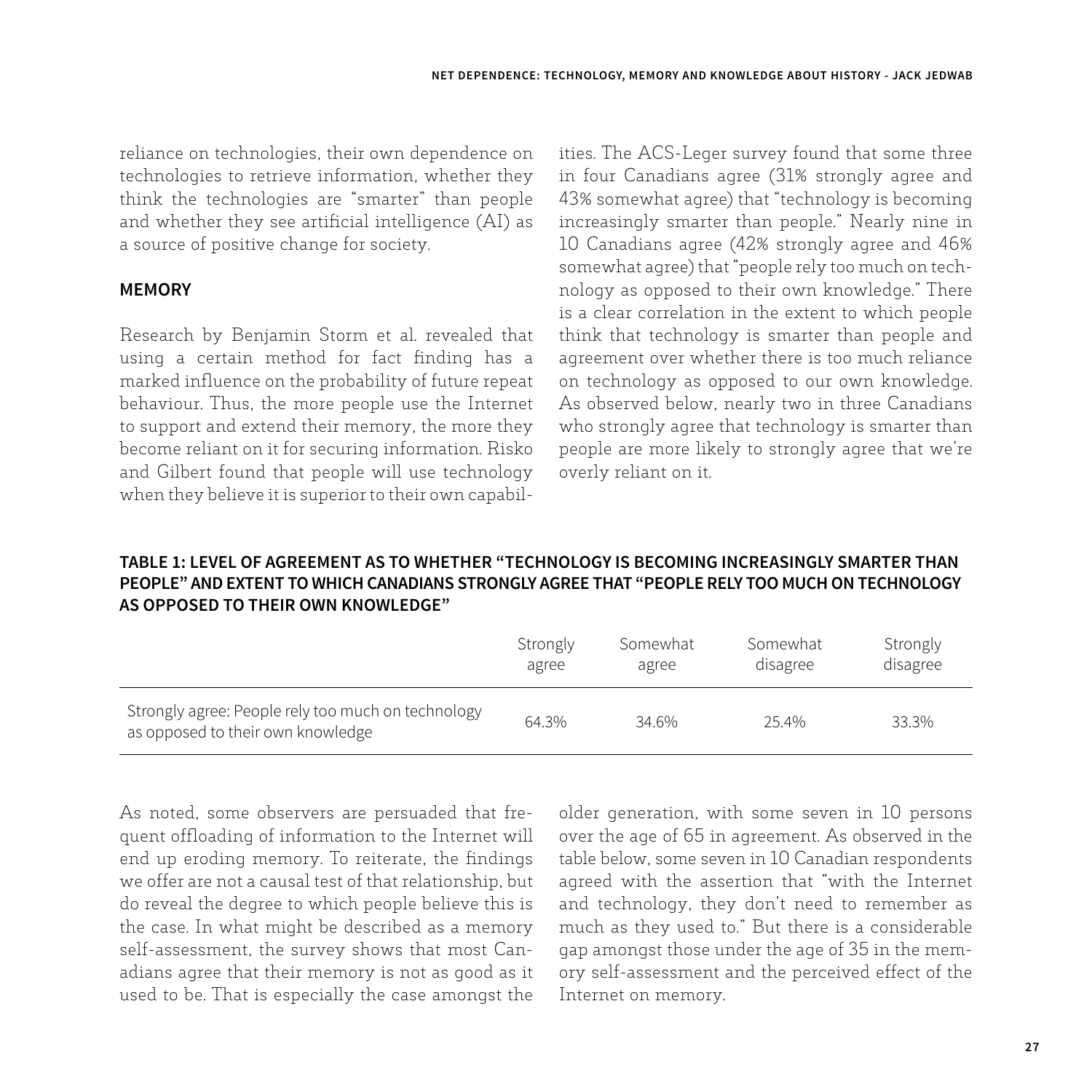|                                                                                         | Total | 18-24 | 25-34 | 35-44 | 45-54 | 55-64 | $65+$ |
|-----------------------------------------------------------------------------------------|-------|-------|-------|-------|-------|-------|-------|
| My memory is not as good as it used to be                                               | 62%   | 47%   | 54%   | 63%   | 62%   | 67%   | 70%   |
| Thanks to the Internet and technology, I don't<br>need to remember as much as I used to | 69%   | 74%   | 82%   | 72%   | 66%   | 63%   | 63%   |

#### **TABLE 2: AGREEMENT THAT "MY MEMORY IS NOT AS GOOD AS IT USED TO BE" BY AGE COHORT**

Below, we look at the relationship between the two and observe that those most strongly in agreement with the idea that thanks to the Internet and technology they need not remember as much as they used to, is the group most likely to give

weaker self-assessments of their memory. On the other hand, those most likely to disagree with the impact of technology on their memory are also least inclined to agree that their memory is not as good as it used to be.

#### **TABLE 3: PERCEIVED IMPACT ON THE INTERNET AND TECHNOLOGY TO REMEMBER AS MUCH AS I USED TO AND SELF-ASSESSMENT OF MEMORY**

|                                            | Thanks to the Internet and technology,<br>I don't need to remember as much as I used to: |                   |                      |                      |  |  |  |
|--------------------------------------------|------------------------------------------------------------------------------------------|-------------------|----------------------|----------------------|--|--|--|
| My memory is not as good as it used to be: | Strongly<br>agree                                                                        | Somewhat<br>agree | Somewhat<br>disagree | Strongly<br>disagree |  |  |  |
| Strongly agree                             | 35.2%                                                                                    | 16.7%             | 10.6%                | 9.4%                 |  |  |  |
| Somewhat agree                             | 35.2%                                                                                    | 51.2%             | 39.1%                | 34.4%                |  |  |  |
| Somewhat disagree                          | 15.7%                                                                                    | 23.0%             | 33.2%                | 22.7%                |  |  |  |
| Strongly disagree                          | 12.6%                                                                                    | 7.2%              | 16.1%                | 29.7%                |  |  |  |
| don't know                                 | 1.1%                                                                                     | 1.8%              | $0.9\%$              | 3.9%                 |  |  |  |

#### **TECHNOLOGY DEPENDENCE**

Nearly half of Canadians surveyed agree that they

feel helpless when they don't have access to the Internet. Such dependence diminishes most for those persons over the age of 65. Some 45% of Can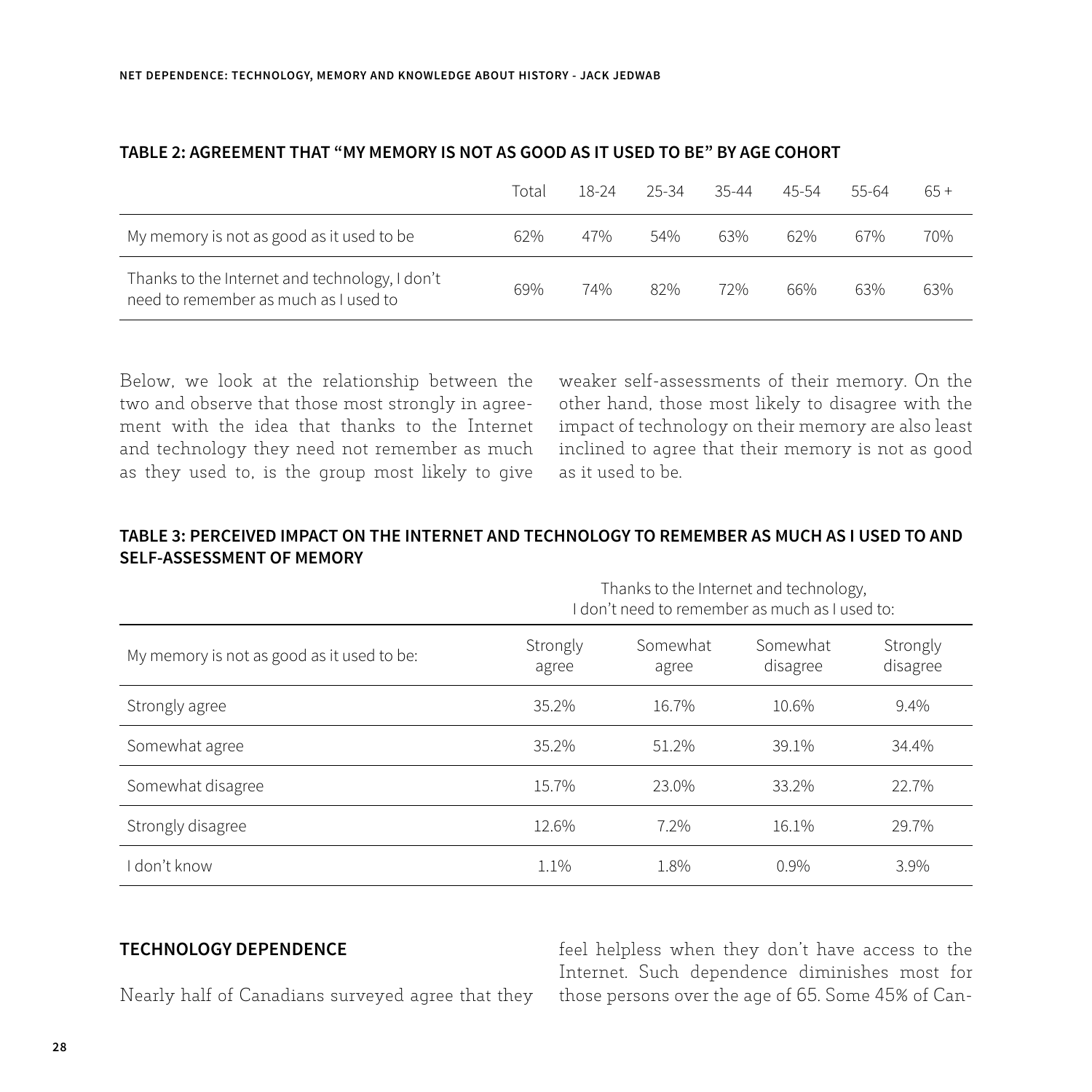adians say they feel helpless when their mobile phone has no battery power. Those under the age of 25 are somewhat more likely to feel helpless without their cell phone than without access to the Internet (bearing in mind the connection between the two) whereas those over the age of 35 are more helpless when they do not have access to the Internet.

#### **TABLE 4: AGREEMENT THAT I FEEL HELPLESS WHEN I DO NOT HAVE ACCESS TO THE INTERNET… AND… WHEN MY MOBILE PHONE HAS NO BATTERY BY AGE COHORT**

| Strongly and somewhat agree that I feel helpless | Total | 18-24 | $25 - 34$ | $35 - 44$ | 45-54 | 55-64 | $65+$ |
|--------------------------------------------------|-------|-------|-----------|-----------|-------|-------|-------|
| when I do not have access to the Internet        | 50%   | 58%   | 61%       | 50%       | 54%   | 45%   | 38%   |
| when my mobile phone has no battery              | 45%   | 60%   | 64%       | 48%       | 48%   | 33%   | 28%   |

Above, we briefly examined the perception of helplessness amongst Canadians in the event of being cut off from the Internet and/or having a dysfunctional cell phone. Below, we look at various areas (appointments, birthdays, geography, passwords and key dates in history) where Canadians feel dependent on technologies or the Internet to act as their memory. In each of the areas identified in the table below, the majority of Canadians describe themselves as very or somewhat dependent. Not surprisingly, the survey reveals that technology dependence diminishes most after 65 years of age, though there are important gaps after 45 years of age as regards the recollection of key dates in history and getting around the city.

### **TABLE 5: HOW DEPENDENT ARE YOU ON TECHNOLOGY OR THE INTERNET TO REMEMBER THE FOLLOWING? (VERY AND SOMEWHAT DEPENDENT COMBINED PERCENTAGE)**

|                                                  | Total | 18-24 | $25 - 34$ | $35 - 44$ | $45 - 54$ | 55-64 | $65+$ |
|--------------------------------------------------|-------|-------|-----------|-----------|-----------|-------|-------|
| Appointment times/dates                          | 54%   | 65%   | 64%       | 60%       | 54%       | 54%   | 34%   |
| Birthdays of close friends and/or family members | 51%   | 61%   | 65%       | 56%       | 45%       | 51%   | 36%   |
| Getting around the city                          | 53%   | 72%   | 66%       | 62%       | 53%       | 48%   | 33%   |
| Online passwords/logins                          | 56%   | 63%   | 65%       | 56%       | 54%       | 51%   | 50%   |
| Key dates in history                             | 57%   | 73%   | 73%       | 63%       | 53%       | 48%   | 43%   |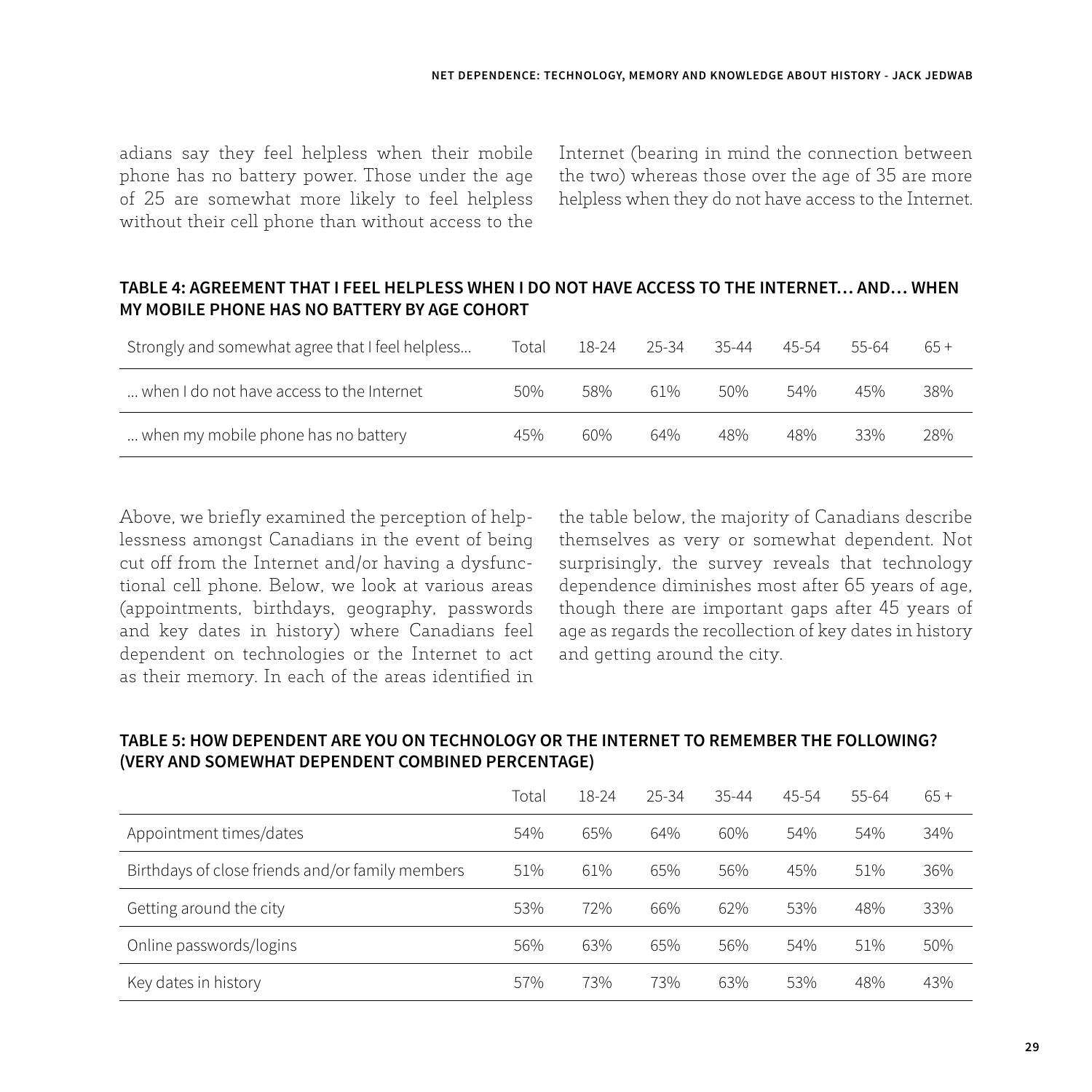On being dependent on technologies and the Internet to remember key dates in history, those Canadians who are most dependent are the ones who feel they don't need to remember as much as they used to. Similarly, those Canadians most inclined to agree that technology is becoming smarter than people are most dependent on technologies and the Internet for remembering key dates in history.

#### **TABLE 6: VERY OR SOMEWHAT DEPENDENT ON TECHNOLOGIES AND THE INTERNET FOR REMEMBERING KEY DATES IN HISTORY AND PERCEIVED IMPACT OF TECHNOLOGY ON REMEMBERING AND AROUND PERCEPTION THAT TECHNOLOGY IS SMARTER THAN PEOPLE**

|                                                                                        | Very or somewhat dependent on technologies and<br>the Internet for remembering key dates in history |                   |                      |                      |  |  |  |  |
|----------------------------------------------------------------------------------------|-----------------------------------------------------------------------------------------------------|-------------------|----------------------|----------------------|--|--|--|--|
|                                                                                        | Strongly<br>agree                                                                                   | Somewhat<br>agree | Somewhat<br>disagree | Strongly<br>disagree |  |  |  |  |
| Thanks to the Internet and technology I don't need<br>to remember as much as I used to | 74.4%                                                                                               | 49.9%             | 45.2%                | 41.1%                |  |  |  |  |
| Technology is becoming increasingly smarter than<br>people                             | 63.7%                                                                                               | 60.4%             | 44 9%                | 43%                  |  |  |  |  |

#### **OFFLOADING INTELLIGENCE**

In a recent consultation conducted by Pew Research, a number of experts predicted that artificial intelligence would augment human capacities, while others believe that "people's deepening dependence on machine-driven networks will erode their abilities to think for themselves, take

action independent of automated systems and interact effectively with other."

As observed below there is a rather substantial difference in the degree to which Canadians under the age of 35 and those over 35 use voice-assisted technologies.

#### **TABLE 7: USE VOICE ASSISTED TECHNOLOGY (E.G., SIRI, ALEXA) TO FIND INFORMATION ABOUT PEOPLE OR EVENT**

|                        | Total | 18-24 | 25-34 | $35 - 44$ | $45 - 54$ | 55-64 | $65+$ |
|------------------------|-------|-------|-------|-----------|-----------|-------|-------|
| <b>TOTAL YES</b>       | 23%   | 41%   | 37%   | 23%       | 20%       | 23%   | 6%    |
| TOTAL NO               | 76%   | 58%   | 63%   | 76%       | 79%       | 76%   | 92%   |
| I prefer not to answer | 1%    | $1\%$ | $0\%$ | $1\%$     | $1\%$     | $1\%$ | 2%    |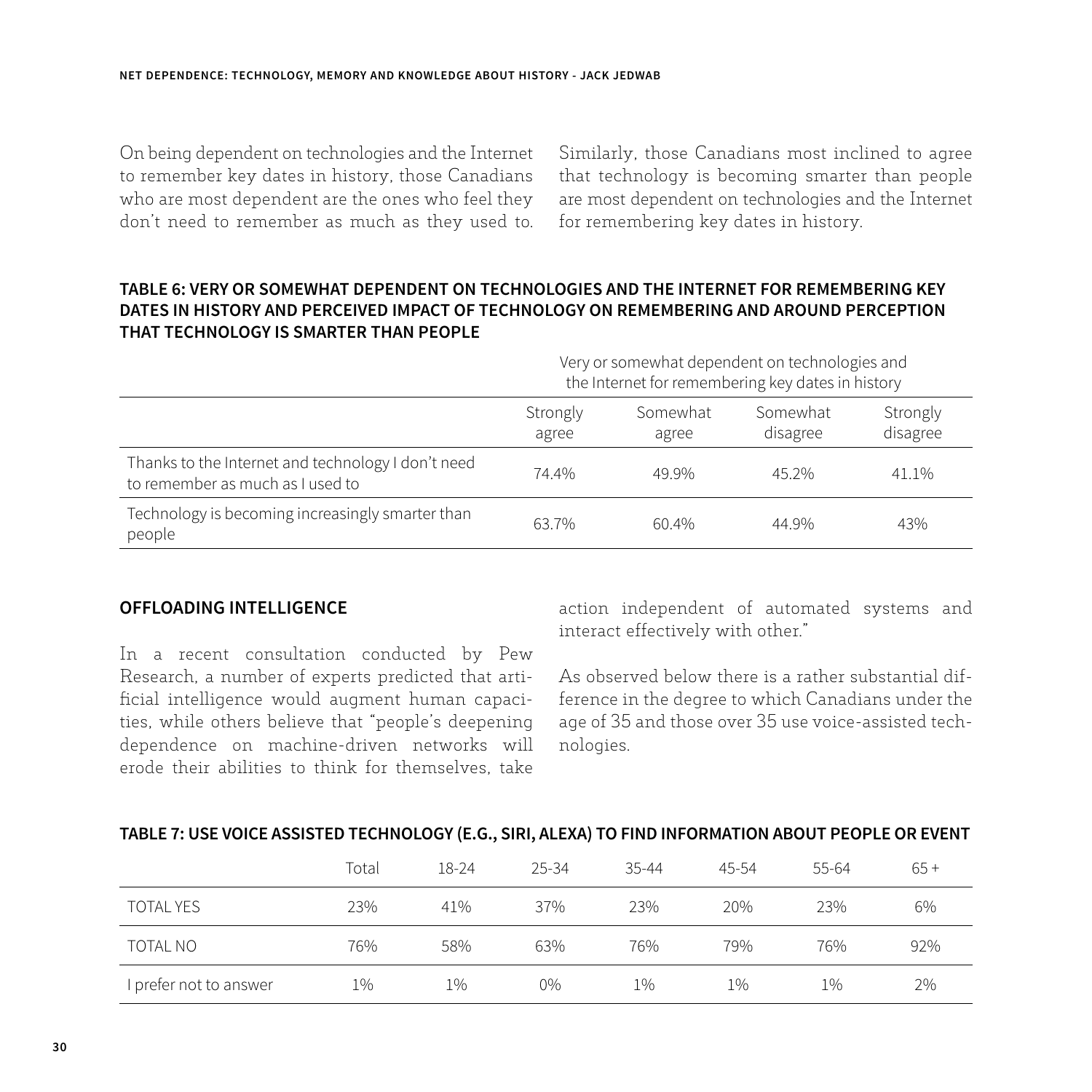The ACS-Leger survey does not directly address whether dependence on technologies is viewed negatively. However, the survey does include a question on the perceived impact of AI on society. At 43%, most Canadians agree that artificial intelligence (e.g. Siri and Alexa) is a source of hope and positive change for society, versus some 28% who see AI as a source of fear or a threat to society.

Another 29% said they didn't know (many of them were likely unfamiliar with AI). There is yet another considerable gap on the basis of age in the extent to which people feel AI is a source of positive change for society. The table below also reveals that older Canadians are far more likely to say they don't know when asked about the societal benefits of AI.

#### **TABLE 8: ARTIFICIAL INTELLIGENCE AS A SOURCE OF POSITIVE CHANGE OR FEARS OR THREATS TO SOCIETY BY AGE COHORT**

| Which of the following statements is closest<br>to your opinion:                                                                                          | Total | 18-24 | $25 - 34$ | $35 - 44$ | $45 - 54$ | 55-64 | $65+$ |
|-----------------------------------------------------------------------------------------------------------------------------------------------------------|-------|-------|-----------|-----------|-----------|-------|-------|
| Technologies, such as artificial intelligence and<br>personal assistants (such as Siri and Alexa) are a<br>source of hope and positive change for society | 43%   | 53%   | 59%       | 41%       | 39%       | 42%   | 32%   |
| Technologies, such as artificial intelligence and<br>PDAs (such as Siri and Alexa) are a source of fears<br>or threats to society                         | 28%   | 28%   | 27%       | 36%       | 30%       | 26%   | 23%   |
| ∣don't know                                                                                                                                               | 29%   | 19%   | 13%       | 23%       | 31%       | 32%   | 45%   |

The ACS-Leger survey further reveals that those Canadians in agreement with the idea that people rely on technology over personal knowledge are more divided over the societal merits of AI. As seen in the Table below, it is those feeling that people are less reliant on AI who seem more enthusiastic about its potential for positive societal change. In effect, more than seven in 10 Canadians who strongly disagree with the idea that people rely too much on technology believe that AI has a positive impact on society.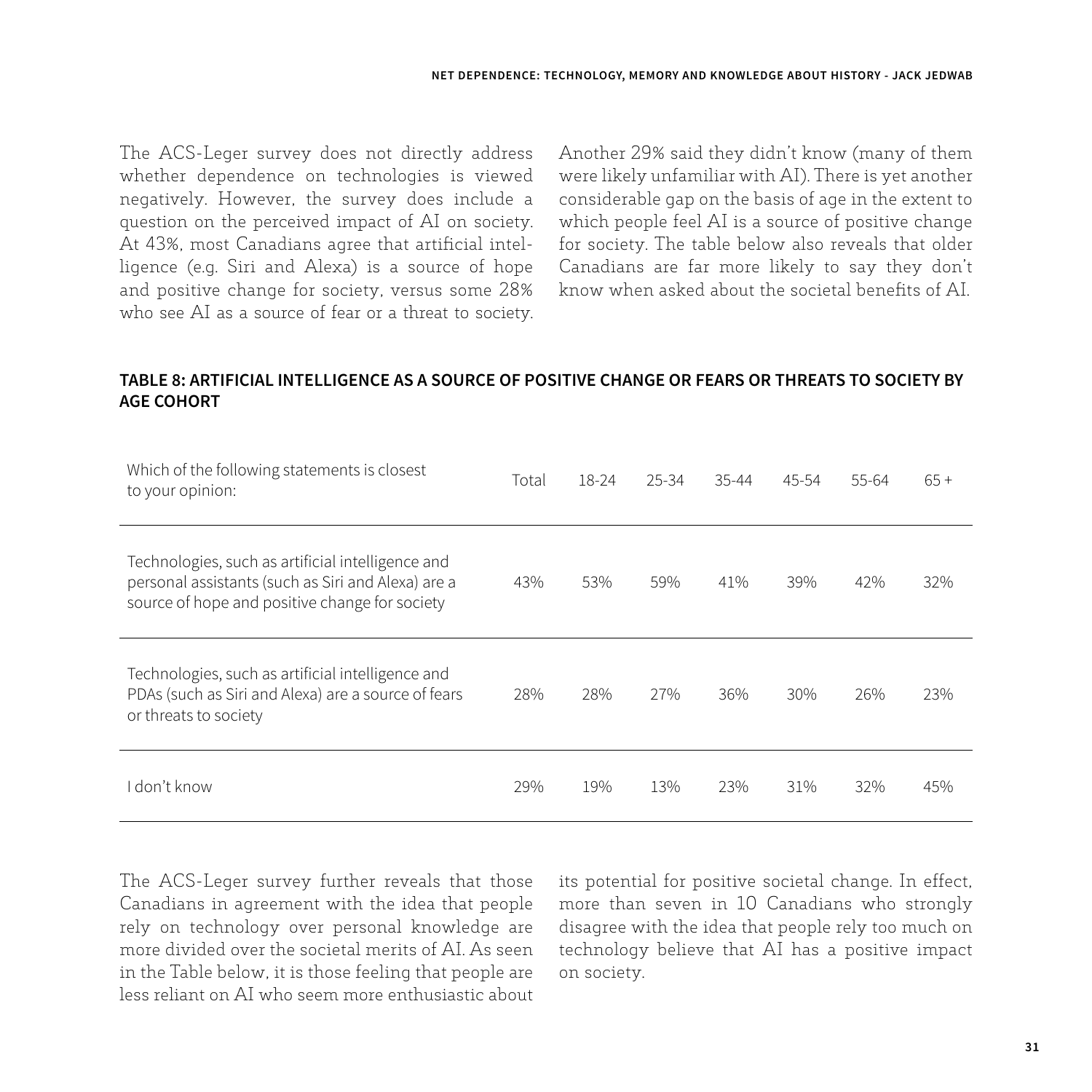#### **TABLE 9: RESPONSE TO "PEOPLE RELY TOO MUCH ON TECHNOLOGY AS OPPOSED TO THEIR OWN KNOWLEDGE" AND "… ARTIFICIAL INTELLIGENCE AS A SOURCE OF POSITIVE CHANGE OR FEARS OR THREATS TO SOCIETY…"**

|                                                                                                                             | People rely too much on technology as opposed<br>to their own knowledge |                   |                      |                      |  |  |  |
|-----------------------------------------------------------------------------------------------------------------------------|-------------------------------------------------------------------------|-------------------|----------------------|----------------------|--|--|--|
|                                                                                                                             | Strongly<br>agree                                                       | Somewhat<br>agree | Somewhat<br>disagree | Strongly<br>disagree |  |  |  |
| Technologies, such as artificial intelligence (i.e. Siri and Alexa)<br>are a source of hope and positive change for society | 35.6%                                                                   | 45.9%             | 62.0%                | 71.0%                |  |  |  |
| Technologies, such as artificial intelligence (i.e. Siri and Alexa)<br>are a source of fears or threats to society          | 37.0%                                                                   | 24.7%             | 10.9%                | 16.1%                |  |  |  |
| don't know                                                                                                                  | 27.5%                                                                   | 29 4%             | 27 1%                | 12.9%                |  |  |  |

It's the most frequent users of AI who are the most positive about its capacity. This may imply that greater familiarity with AI results in more positive views around its benefits. This may also be a function of a digital divide on the basis of age when it comes to AI; a deeper dive into the survey data reveals that amongst persons aged 55-64 who never use AI are those most likely to believe the negative outweighs the positive in terms of societal change when it comes to AI, or to simply affirm that they don't know.

### **TABLE 10: FREQUENCY OF USE OF VOICE ASSISTANTS AND RESPONSES TO "… ARTIFICIAL INTELLIGENCE AS A SOURCE OF POSITIVE CHANGE OR FEARS OR THREATS TO SOCIETY…"**

| Use Voice Assisted Technology (e.g., Siri, Alexa) to find information<br>about people or events                             | Often | <b>Sometimes</b> | Rarely | Never |
|-----------------------------------------------------------------------------------------------------------------------------|-------|------------------|--------|-------|
| Technologies, such as artificial intelligence (i.e. Siri and Alexa) are a<br>source of hope and positive change for society | 74.3% | 72 1%            | 57.0%  | 25.9% |
| Technologies, such as artificial intelligence (i.e. Siri and Alexa) are a<br>source of fears or threats to society          | 14.9% | 15.6%            | 23.8%  | 35 9% |
| don't know                                                                                                                  | 10.9% | 12.3%            | 19 2%  | 38.2% |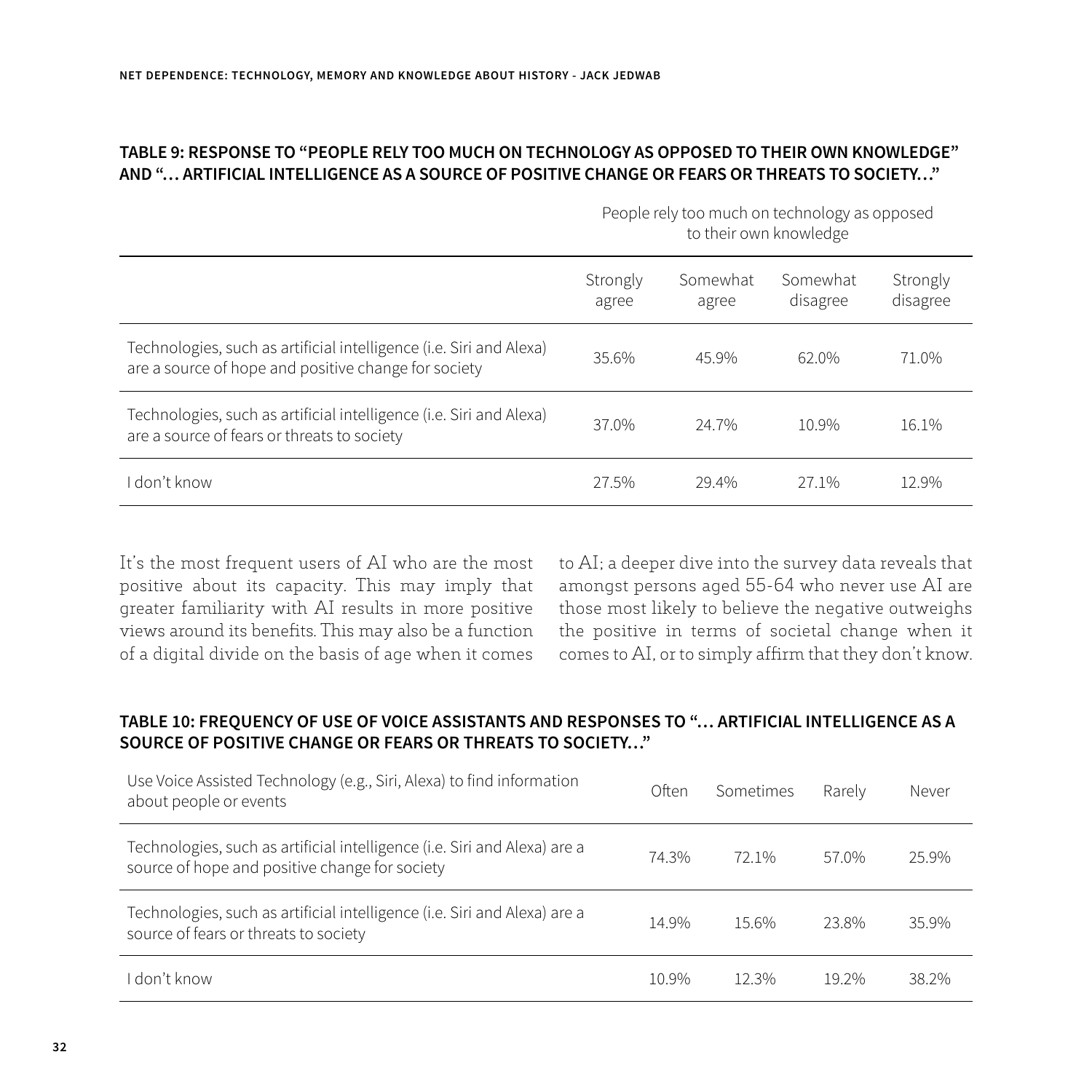#### **BACK TO HISTORY**

The opinion survey strongly infers a link between dependence on remembering key dates in history and the use of voice assisted technology to find information about people and events. In effect, the technology used to secure information will probably impact the degree of dependence. The table below reveals that some 56% of Canadians who often use Voice Assisted Technology (e.g., Siri,

Alexa) to find information about people or events are very dependent on technologies and the Internet for remembering key dates in history. In the case of those who often access an online encyclopedia (in this case Wikipedia, at one-third), the degree of dependence for remembering key dates in history amongst the most frequent Wikipedia users is considerably less than it is amongst those using Voice Assisted Technologies.

#### **TABLE 11: FREQUENCY OF USE OF VOICE ASSISTED TECHNOLOGY VERSUS USE OF WIKIPEDIA AND EXTENT TO WHICH CANADIANS ARE VERY DEPENDENT ON TECHNOLOGIES AND THE INTERNET TO REMEMBER KEY DATES IN HISTORY**

|           | Voice Assisted Technology (e.g., Siri, Alexa)<br>to find information about people or events | Use Wikipedia to find information about people or<br>events |
|-----------|---------------------------------------------------------------------------------------------|-------------------------------------------------------------|
| Often     | 55.9%                                                                                       | 33.1%                                                       |
| Sometimes | 28.2%                                                                                       | 22.5%                                                       |
| Rarely    | 22.8%                                                                                       | 17.8%                                                       |
| Never     | 17.8%                                                                                       | 12.3%                                                       |

The table below reaffirms that age is not a key consideration in the extent to which voice-assisted technologies are used to remember key dates in history. The most frequent users aged 35-44 are far more likely to be dependent than those of the same age cohort who tend to use the voice assistants less frequently.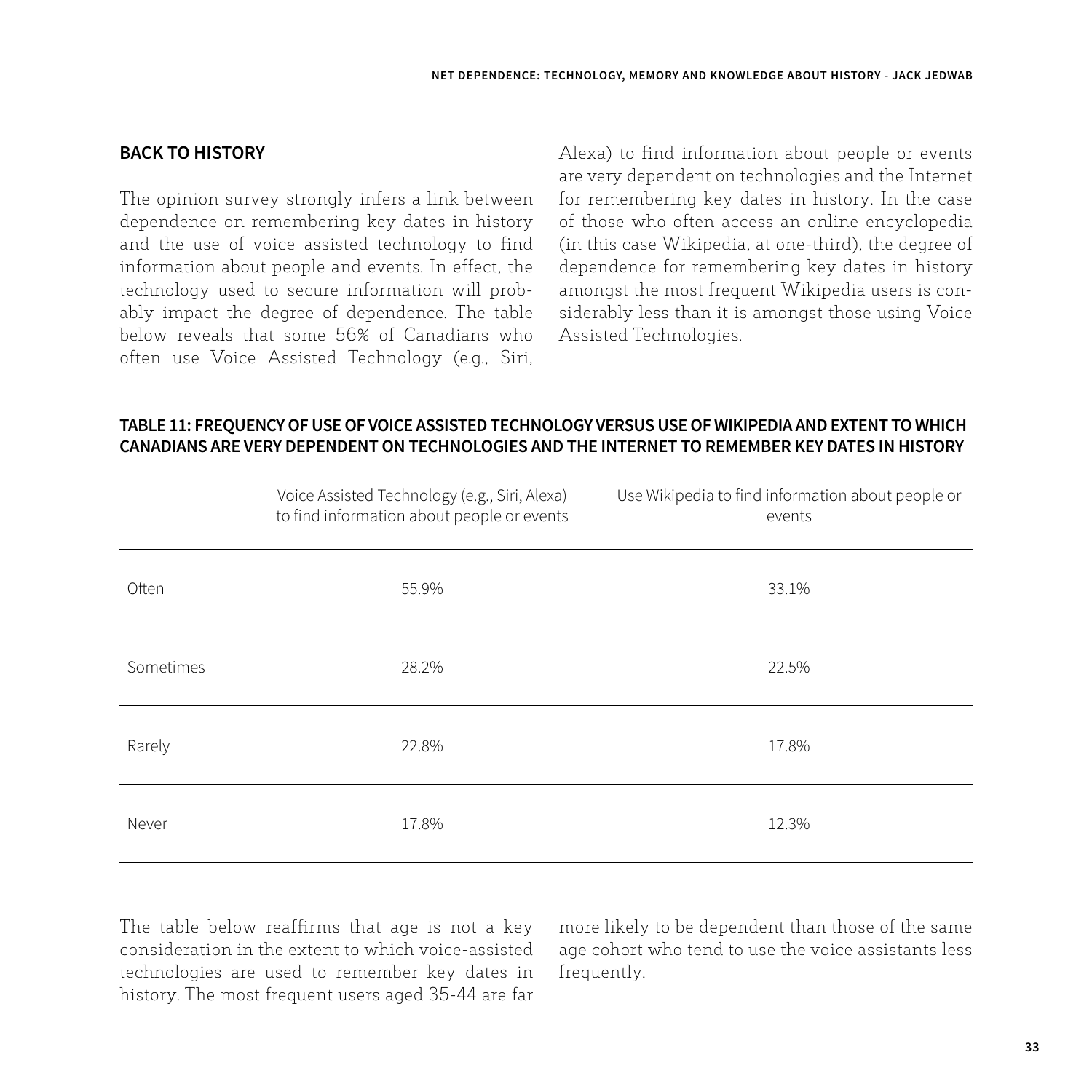#### **TABLE 12: USE VOICE ASSISTED TECHNOLOGY (E.G., SIRI, ALEXA) TO FIND INFORMATION ABOUT PEOPLE OR EVENTS AND DEPENDENCE ON TECHNOLOGIES AND THE INTERNET TO REMEMBER KEY DATES IN HISTORY**

| Between 35 and 44    | Use Voice Assisted Technology (e.g., Siri, Alexa)<br>to find information about people or events |           |        |        |  |  |
|----------------------|-------------------------------------------------------------------------------------------------|-----------|--------|--------|--|--|
| Key dates in history | Often                                                                                           | Sometimes | Rarely | Never  |  |  |
| Very dependent       | 68.8%                                                                                           | 34.1%     | 25.8%  | 17.9%  |  |  |
| Somewhat dependent   | 12.5%                                                                                           | 41.5%     | 41.9%  | 36.6%  |  |  |
| Not very dependent   | 6.2%                                                                                            | 22.0%     | 17.7%  | 30.1%  |  |  |
| Not dependent at all | 12.5%                                                                                           | 2.4%      | 14.5%  | 15.4%  |  |  |
| <b>TOTAL</b>         | 100.0%                                                                                          | 100.0%    | 100.0% | 100.0% |  |  |

#### **CONCLUSION**

The survey results analyzed above suggest that the public believes that technologies and the Internet are having an impact on their need and capacity to recall various things that were often the object of memorization. The public perception around the relationship between use of technology and declining memory may be incorrect, as the perception needs to be tested with behavioral evidence. Still, it is clear that dependence on technologies to remember names, places and dates will have an impact on the retention of information. The question that arises, therefore, is whether the offload of such information

impacts its retention and whether, in turn, this affects learning. With increasingly unparalleled information only a click or vocal command away, the need to remember facts and figures seems less vital to our daily routine. In the particular case of learning about the past, further testing will be required to determine what, if any, are the cognitive effects of reliance/dependence on external sources for securing information.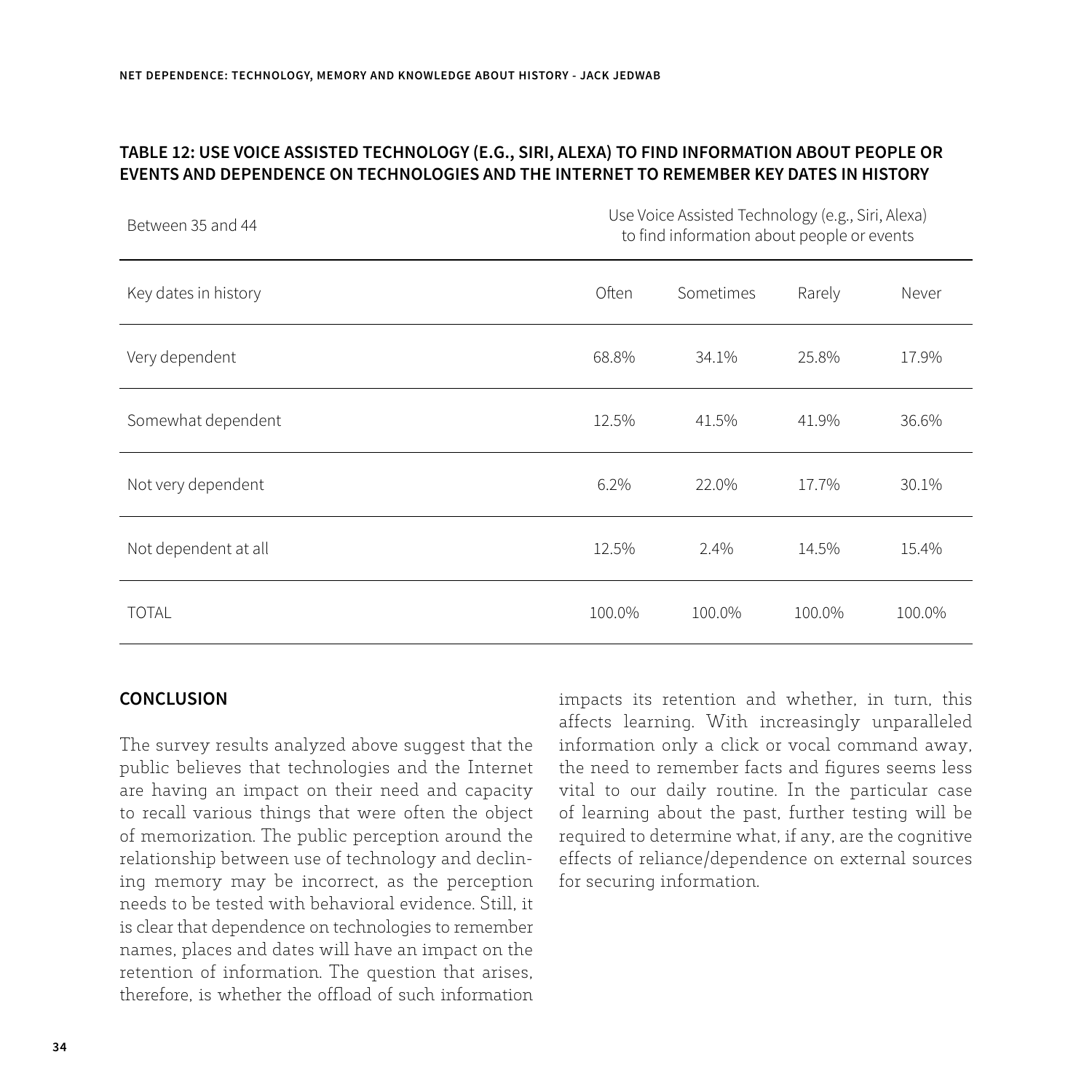#### **REFERENCES**

Benjamin C. Storm, Sean M. Stone, Aaron S. Benjamin. "Using the Internet to access information inflates future use of the Internet to access other information". *Memory*, 2016; 1 DOI: 10.1080/09658211.2016.1210171

Evan F. Risko and Sam J. Gilbert. "Cognitive Offloading" Department of Psychology, University of Waterloo, Waterloo, Canada and Institute of Cognitive Neuroscience, University College London, London, UK

Evan F. Risko, Sam J.Gilbert. Cognitive Offloading As cited in Trends in Cognitive Sciences, Volume 20, Issue 9, September 2016, Pages 676-688

"Cognitive offloading: How the Internet is increasingly taking over human memory." ScienceDaily, 16 August 2016. Taylor & Francis. www.sciencedaily. com/releases/2016/08/160816085029.htm.

Henry H. Wilmer, Lauren E. Sherman and Jason M. Chein. "Smartphones and Cognition: A Review of Research Exploring the Links between Mobile Technology Habits and Cognitive Functioning" Front. Psychol., 25 April 2017 | https://doi. org/10.3389/fpsyg.2017.00605

Janna Anderson, Lee Rainie and Alex Luchsinger, "Artificial Intelligence and the Future of Humans" Pew Research, December 10, 2018

www.pewinternet.org/2018/12/10/artificial-intelligence-and-the-futureof-humans/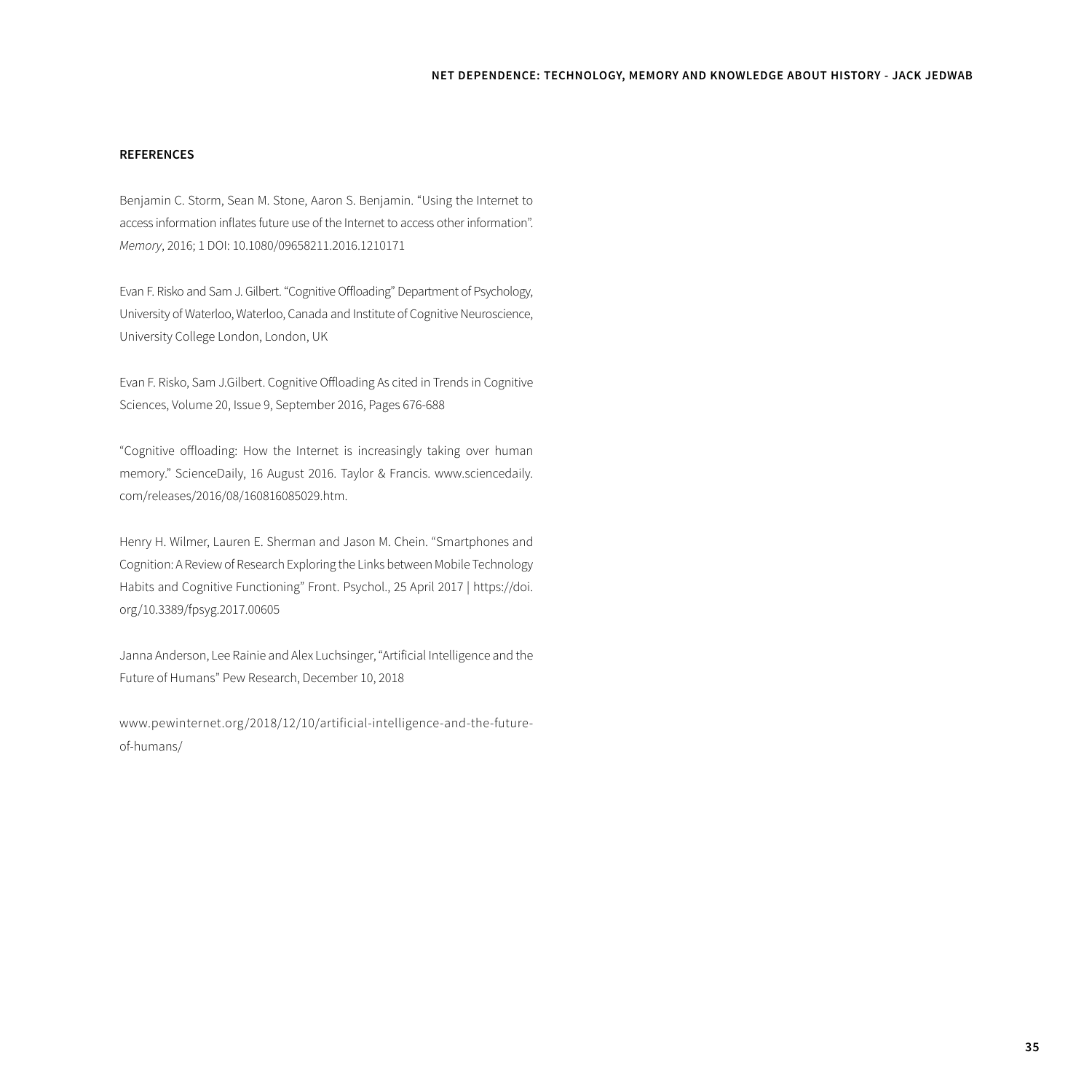### **GETTING READY TO STUDY THE AGE OF ABUNDANCE**

IAN MILLIGAN

Ian Milligan is an associate professor of history at the University of Waterloo. His new book, *History in the Age of Abundance? How the Web is Transforming Historical Research*, will be published in April 2019 by McGill-Queen's University Press.

Technological change is rapidly changing the historical record. Since 1996, organizations like the Internet Archive have been documenting the history of the Web and our digital selves; they have since been joined by most national libraries, universities and other cultural organizations. That embarrassing website you might have written in 1999? That angry tweet in 2011? That series of public Instagram photographs in 2016? All of that is becoming part of the cultural record that historians need to grapple with (for more see Milligan, 2019).

Historians have long had a close association with the documentary record; this relationship is being dramatically transformed in the digital age. While on the balance historians should be optimistic, they will also need new skills and competencies to deal with the problem of digital abundance. We need to understand the impact of web archives on writing about the past, but we also need to rise to the challenge presented by this new form of historical evidence by embracing interdisciplinary collaboration and encouraging our national memory institutions to digitally archive the lives of Canadians today.

#### **WHY WE NEED TO CARE: THE 1990S ARE HISTORY**

The historical record began to dramatically change in 1996 with the advent of widespread web archiving. In that year, the Internet Archive was co-founded by U.S. computer engineers and pioneering "digital librarians" Brewster Kahle and Bruce Gilliat. They understood that as people were living their lives online, these historical records were at risk of destruction (Kimpton and Ubois, 2006; Webster, 2017). National libraries also began to recognize these new sources and developed various programs to capture the material of their residents for future historical research.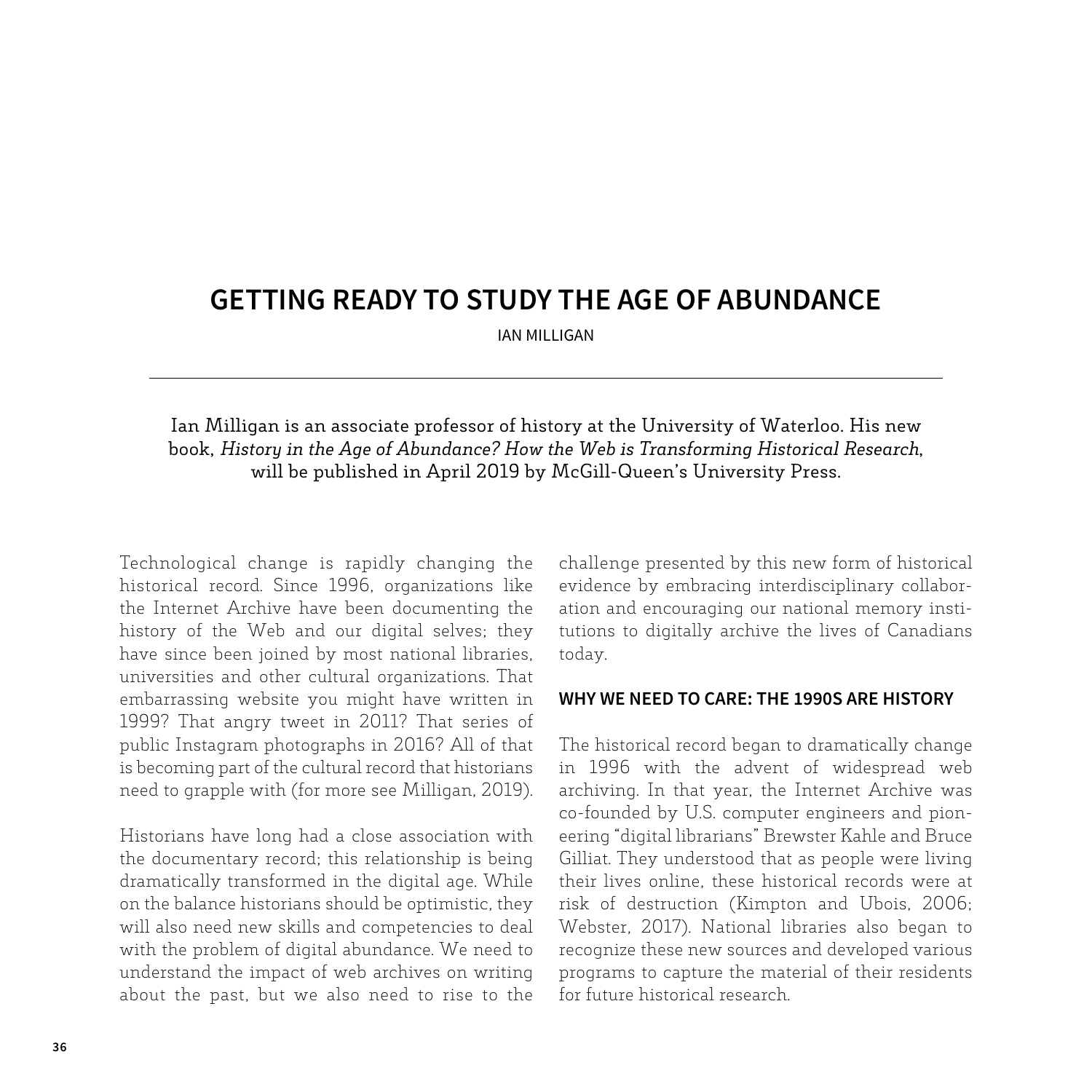Often when I make this point in public presentations, someone often objects: "The 1990s are not history." If we use historical parallels to see when events in the "past" began to be considered history, it is clear that this critique does not hold water. Can you imagine Canadian historian C. P. Stacey writing a book about Mackenzie King in 1976, twenty-six years after his death (Stacey, 1976)? Or Douglas Owram writing about Canada's 1960s in 1997 (Owram, 1997)? This is little different than a scholar today writing about the birth of the Web in the early 1990s, and soon after, the advent of the widespread World Wide Web in the mid-1990s.

This new historical record being preserved since 1996 differs dramatically from the previous one in three key respects: scope, speed and scale.

Scope in that this record includes many people previously not included in the print historical record. For the 2015 federal election, for example, our research team captured almost four million tweets from over 300,000 distinct users (Ruest and Milligan, 2016). In an election from the 1960s or 1970s, we use letters to the editors and other notices as proxies for public sentiment; now we have hundreds of thousands of users to explore firsthand.

Speed in that the record is made accessible quickly, in some cases the same day. Records from decades ago face understandable processing backlogs at archives, whereas if you use the "Save Page Now" function at the Internet Archive to preserve a site it can be saved and served to a user within an hour.

Finally, all of this happens on a massive scale. The Internet Archive has over 43,000 terabytes of content. None of this is a magic bullet giving a perfect view of the past; who uses the Internet and how they produce content on it is profoundly influenced by race, ethnicity, gender, class, rural/urban status, or beyond (see, for example, Haight et al., 2014) — but traditional historical records are also influenced by these factors.

Most scholars of the 1990s and later will find their studies shaped by web archives: political studies enriched by analyses of webpages, business by corporate webpages and discussions, military studies through discussion posts by soldiers deployed overseas, cultural studies by the everyday production and exploration of culture online. In short, our students will soon want to study the 1990s…. are we ready?

### **WE'RE NOT READY TO STUDY IT: THE ACADEMIC STRUCTURE**

There are two main reasons why we are not ready. First, there is not yet the professional apparatus needed to mentor, train, and sustain a new generation of digital scholars. Imagine an eager student who wants to study digital culture in the 1980s or 1990s. Given that some of our undergraduate students today were born in 2001, this isn't too farfetched — some of the readers here might have studied the 1950s or 1960s in their own studies and were roughly the same distance from the event they tackled. What sort of training might they receive in their undergraduate education? At the undergraduate level, some universities have digital history courses. But these are individual courses, placed here and there in the curriculum, as opposed to larger programs of studies.

The problem becomes especially pronounced at the graduate level. In most humanities disciplines,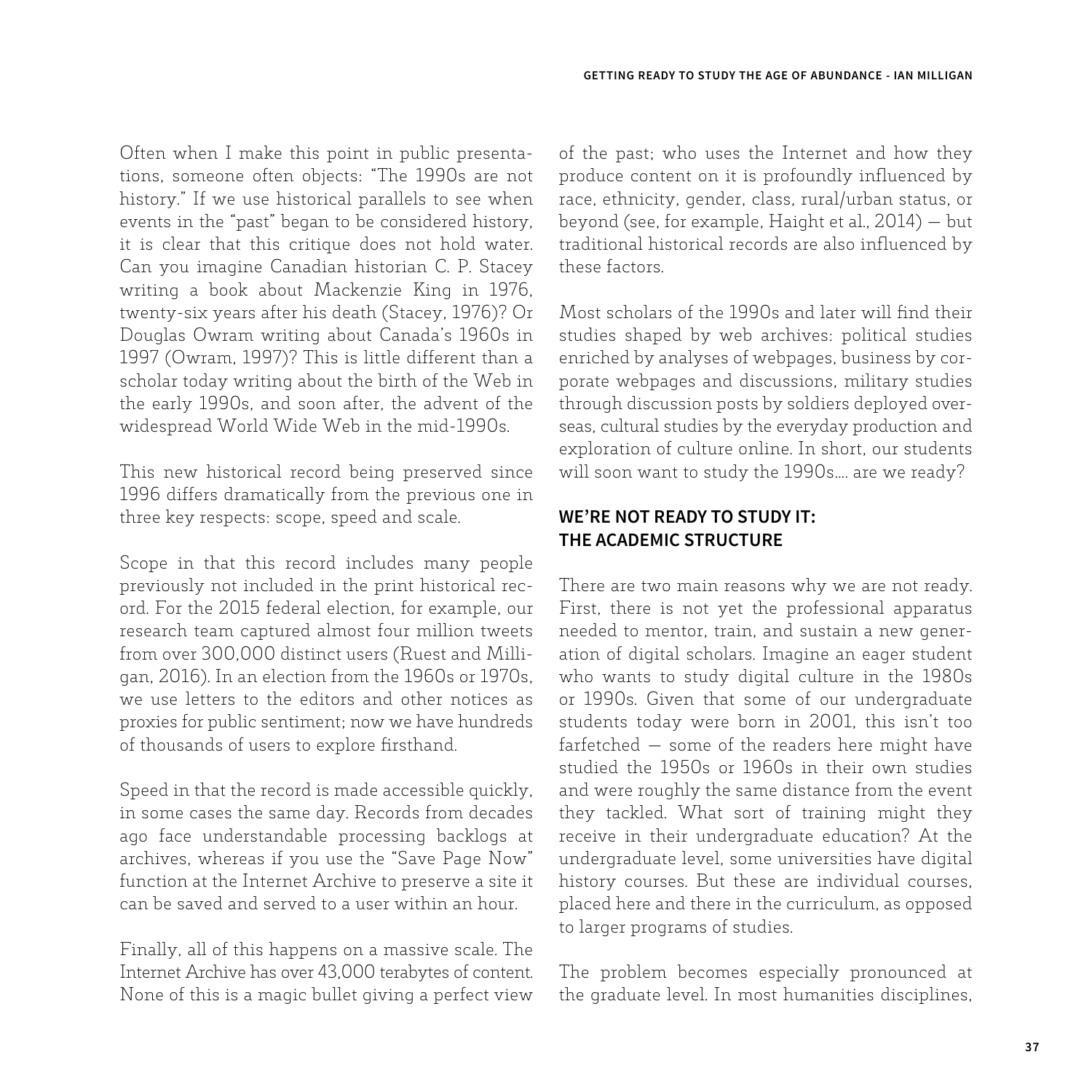graduate education relies on an apprentice model: a student takes classes and writes a major paper or thesis under the supervision of a professor. Professors can often be expansive in the topics they study  $$ an expert in 1950s labour unions might be able to supervise an exploration in 1970s social movements, for example — but they also need to leverage their expertise. Using sources from the 1990s, new students face two obstacles. First, they are working with a newer time period. While this is not in and of itself a barrier, coupled with the second factor – the new form of digital primary sources – the two issues combine to mean that it is very hard to find a graduate program that can support historical research into the 1990s.

What can we do? Canadian Studies offers one way forward. Interdisciplinarity is the only way we can rise to this challenge. A student working in this field may need to draw on a specialist in new media rhetoric from English, an institutional expert from Political Science, and a historian. Canadian Studies departments and centres have long supported research institutes and collaboration. This is exactly what we need to tackle this challenge.

### **THE IMPORTANCE OF WEB ARCHIVING AND LEGAL DEPOSIT IN CANADA**

Even if we had the skills and abilities to use digital sources fruitfully, we also need to worry about the availability of Canadian sources. The preservation of born-digital content is one of the major challenges of our age. To underscore the problem, imagine a book sitting on a shelf. Barring catastrophe, if you come back to that shelf 20 years later, the book and content will still be intact and readable. Now imagine a website. If nobody pays the server fees, the content disappears unless it has been actively captured by a web archive.

Digital preservation needs active intervention, and crucially, we need to try to get a broad representative scope of the Canadian web in order for historians and other scholars in the future to understand the state of the world today. The crafters of the *Library and Archives Canada Act* (2004) had foresight on this front (Milligan and Smyth, 2018). Library and Archives Canada has power under section 8(2) to take "a representative sample of the documentary material of interest to Canada that is accessible to the public without restriction through the Internet or any similar medium." Similarly, it defines publication expansively, noting that it "may be in any form, including printed material, on-line items or recordings."

Library and Archives Canada does fantastic work: the Government of Canada Web Archive (http:// webarchive.bac-lac.gc.ca/?lang=en) provides access to federal records, as well as thematic collections relating to, for example, the commemoration of the First World War, the Truth and Reconciliation Commission, or the Olympic Games. Yet these thematic web collections are no replacement for largescale collection of the Canadian web domain more broadly. In countries such as the United Kingdom, France, Denmark and others, national libraries have been empowered through their legal deposit powers to capture this material. Meeting this challenge could be one way to steward cultural resources for the next generation of historians.

#### **CONCLUSION**

Web archiving is not a common word, even within the halls of an academic history or Canadian Studies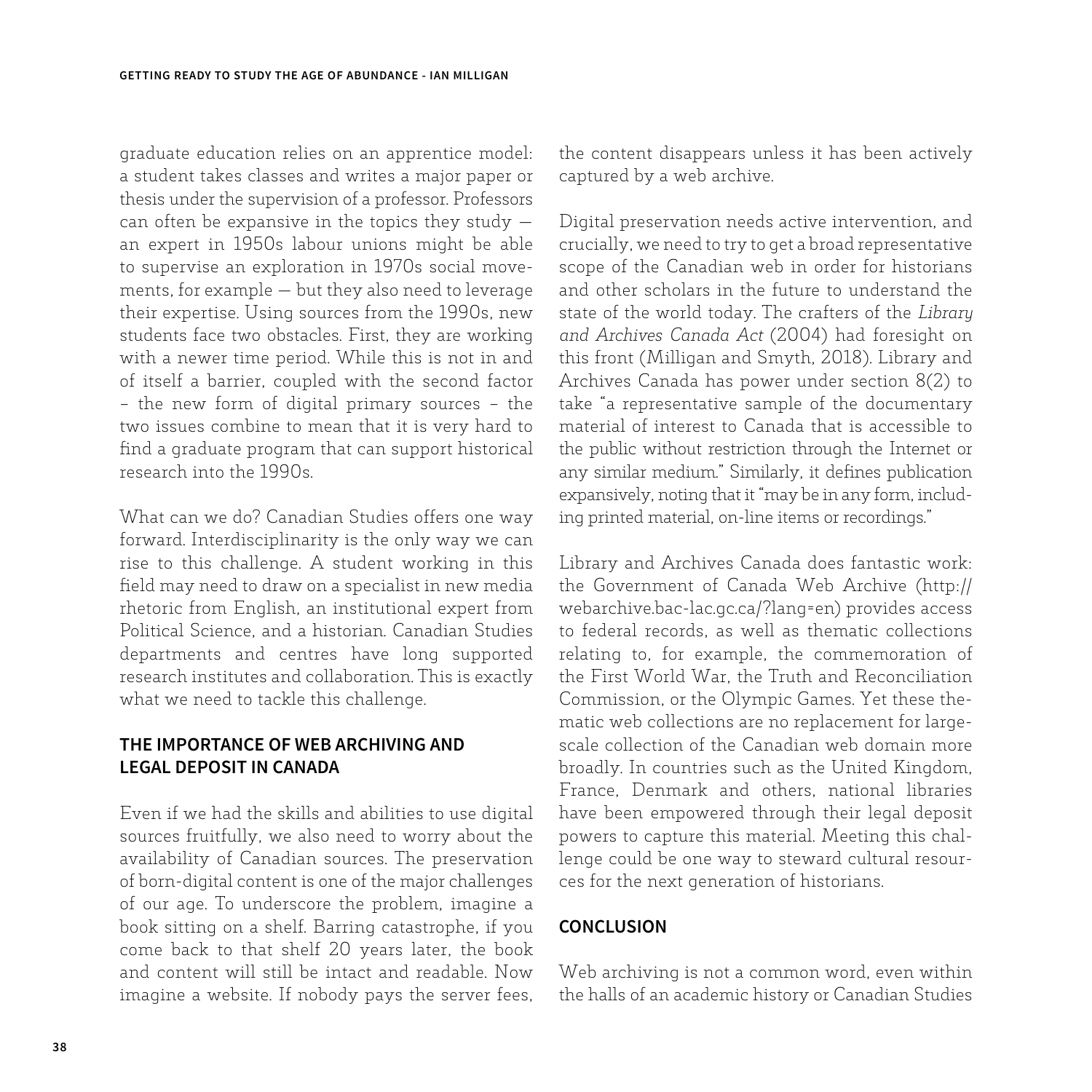department. Yet if we are to understand how Canada and Canadians have lived in the period since 1996, these born-digital records will lie at the heart of future studies. Academics need to be ready, and our national memory institutions need to continue their great work to steward, shepherd and preserve this great amount of information.

#### **REFERENCES**

Haight, Michael, Anabel Quan-Haase, and Bradley A. Corbett. "Revisiting the Digital Divide in Canada: The Impact of Demographic Factors on Access to the Internet, Level of Online Activity, and Social Networking Site Usage." *Information, Communication & Society* 17, no. 4 (21 April 2014): 503–19.

Kimpton, Michele, and Jeff Ubois. "Year-by-Year: From an Archive of the Internet to an Archive on the Internet." In Web Archiving, 201–12. Berlin: Springer, 2006.

Milligan, Ian. *History in the Age of Abundance? How the Web is Reshaping Historical Research*. Montreal & Kingston: McGill-Queen's University Press, in press for 2019.

Milligan, Ian and Tom J. Smyth, "Studying the Web in the Shadow of Uncle Sam: The Case of the .ca Domain," in *The Historical Web and Digital Humanities: the Case of National Web domains,* eds. Niels Brügger and Ditte Laursen. Routledge, in press for 2018.

Owram, Douglas. *Born at the Right Time: A History of the Baby-Boom Generation*. Toronto: University of Toronto Press, 1997.

Ruest, Nick and Ian Milligan. "An Open-Source Strategy for Documenting Events: The Case Study of the 42nd Canadian Federal Election on Twitter." *Code4Lib Journal*, 32, April 2016.

Stacey, C. P. *A Very Double Life: The Private World of Mackenzie King*. Toronto: Macmillan, 1976.

Webster, Peter. "Users: Technologies, Organisations: Towards a Cultural History of World Web Archiving." In *Web 25: Histories from 25 Years of the World Wide Web*, ed. Niels Brügger, 175–90. New York: Peter Lang Publishing, 2017.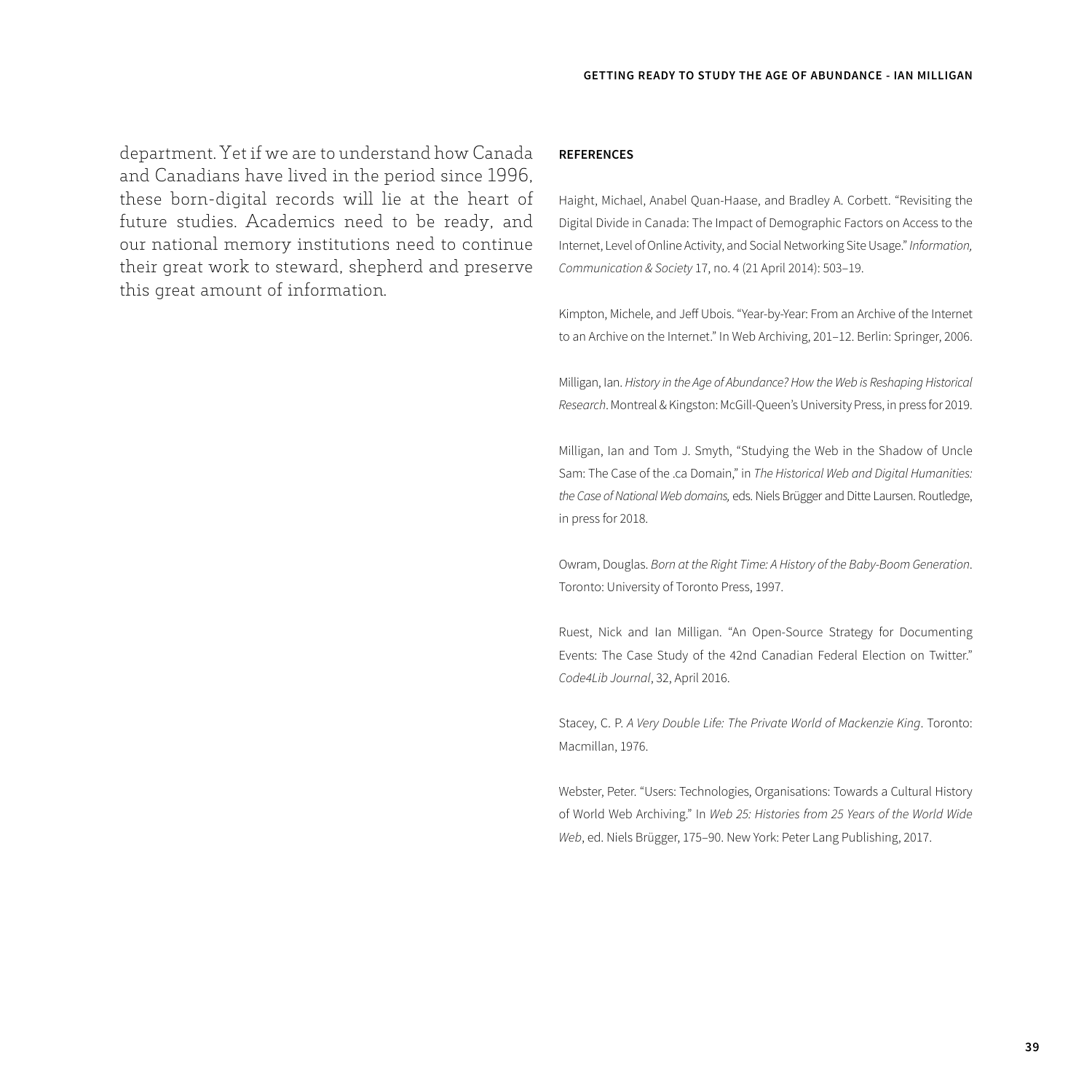# **THE CLASSROOM IS A FOREIGN COUNTRY: THE CHALLENGES AND OPPORTUNITIES OF TEACHING DIGITAL NATIVES**

DEBORAH MORRISON

Deborah Morrison is President and CEO of Experiences Canada, a national charity that encourages youth to discover Canada in ways they never could have imagined through experiential learning, travel and exchanges. She is also volunteer Chair of the National Alliance for Children and Youth. Previously she has held leadership positions with a number of Canadian history organizations including Canada's History Society, Historica Foundation of Canada and The CRB Foundation's Heritage Project.

While we tend to consider technology and its relationship with history in the context of how we use it to learn and communicate about the past to future generations, it is equally true that technology itself has influenced history and the way we remember the past today. There has been less time spent thinking about this latter phenomenon, an area of research that could be very helpful in informing how we might better understand present-day technologies and how they are influencing historical thinking and knowledge among youth today.

Academic and public historians spend a great deal of time talking about the absence of a master narrative in Canadian history. This hasn't always been the case. For the most part, the major narratives that have emerged throughout Canadian history have been technology-driven. From the time of European contact throughout much of the 19th century, settler colonialism was the predominant theme. As new forms of transportation and communication technologies fuelled the steady recruitment of migrants and resettlement across the country, so too emerged a story of the emergence of an improbable nation, bound together by innovation and ingenuity.

The story shifted in the 20th century as American social and economic influence and dominance began to flow across our borders. With the advent of television, telecommunications and other innovations, the narrative focus became the Americanization of Canada and trying to define what it meant to be Canadian in an increasingly continental context.

As the emergence of the Internet and social media in more recent times opened up possibilities for the creation of new communities of interest, we appear to have entered a new era in Canadian history. Here, multiple platforms and fragmentation of audiences are causing an emphasis on inclusion and adding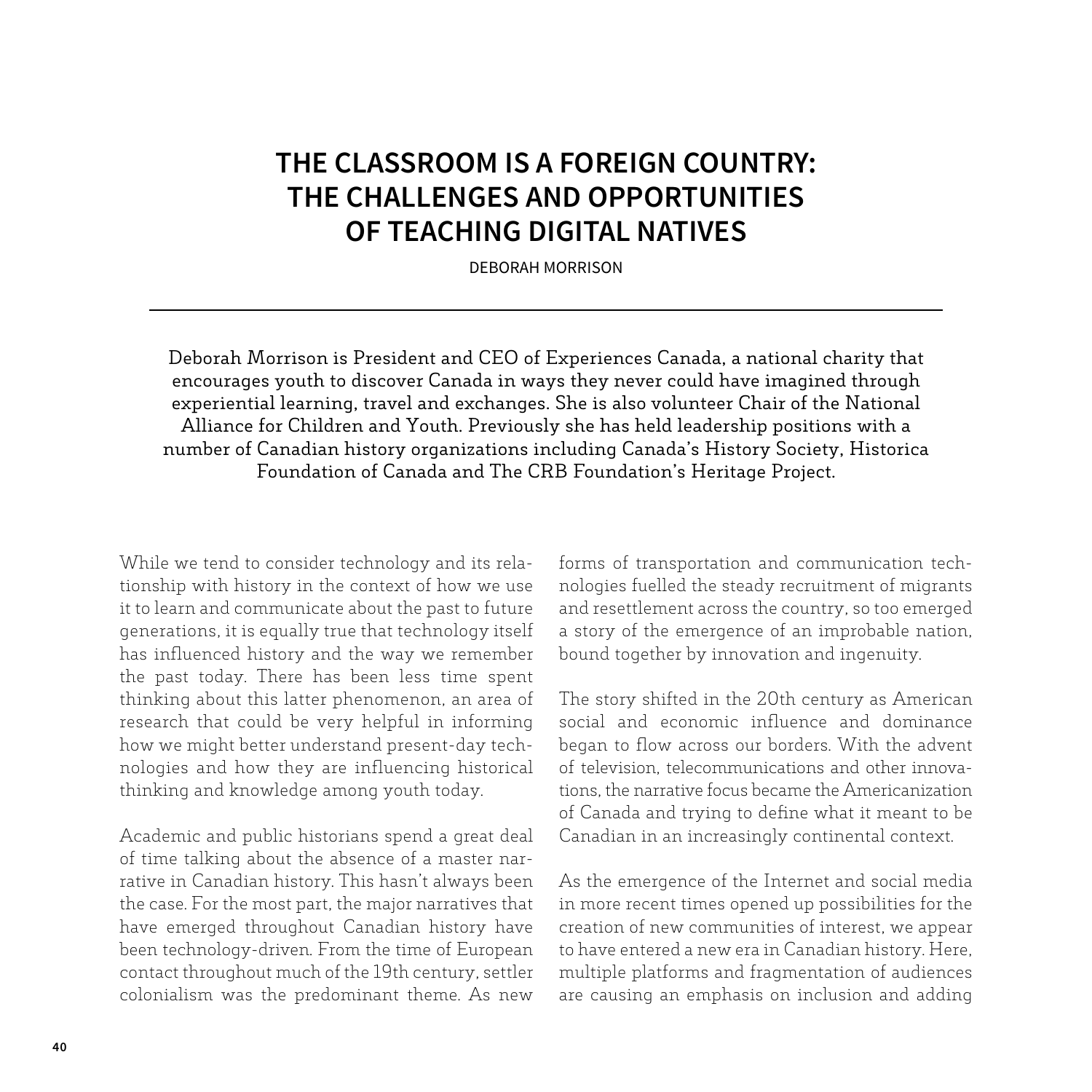in "other histories," which inevitably has also led to the Decolonization movement and the deconstruction of the Empire, as we have known it. These developments have cultivated a period in which a single master narrative simply does not exist.

Since so many of today's technologies are still fairly new, it is very difficult to imagine just exactly how they will shape the history of tomorrow. There is much to be discouraged about in terms of the impact of these technologies, particularly among young people, but there are also some truly exciting opportunities for the teaching of history, as well.

First, the bad news. The most pervasive tendency with the advent of Twitter and the 24/7 news cycle is "presentism", by which I mean that today's society seems to be easily distracted by what is dominating the headlines and social media feeds of the moment. For many young people, history refers to anything that has dropped out of the screen of their Twitter feed. For others, history is something that has to be "really old"  $-$  like something that happened over 100 years ago. As with youth from any previous generation, they typically do not look to history to inform their thinking about contemporary issues, and seem genuinely surprised when historical events are referenced to illuminate modernday challenges. On the other hand, unlike any previous generation, it could be argued that the realities faced by present-day youth are vastly different and more complex than anything any other previous generation has had to deal with. The pace and scope of societal and technological change has been unprecedented – and continues to accelerate. So who can argue with the assumption that history will not be able to provide significant insights into the realities young people currently face and the

future ahead of them? Is it possible that history has never been more irrelevant?

The second challenge is the sheer volume of unfiltered information available, and the potential for "Fake History." The democratization of information in this digital era has enabled anyone to become a writer, producer and distributor of content. We all welcome the opportunities this has provided to tell other histories or tell them more fully. We also know that not all of that information is always factual, and without proper training, it makes it difficult for young learners to identify reliable, authoritative research sources. I recently asked a group of young people to tell me about their go-to sources for Canadian history. Like all of us, everything today starts with a Google search. Where that takes them is likely to be determined as much by the level of interactivity and attractiveness of the web links offered as the quality of the content itself. Google dropped its scholar filter years ago from the main website, so even when high school students know to prioritize scholarly references, they are likely to be buried pages deep down on the list of search engine results.

Information and entertainment are inextricably blurred in the digital universe. History content thrives in a wild variety of forms including video games, reality TV shows, Facebook quizzes and YouTube videos. Obviously, when the power of these new media are combined with strong content — as in key Canadian history projects such as the *Historica Canada Minutes*; the CBC series *Canada: A People's History*; and the collaborative website Great Unsolved Mysteries in Canadian History — the impact is significant for both formal and informal teaching in Canadian history. However, this type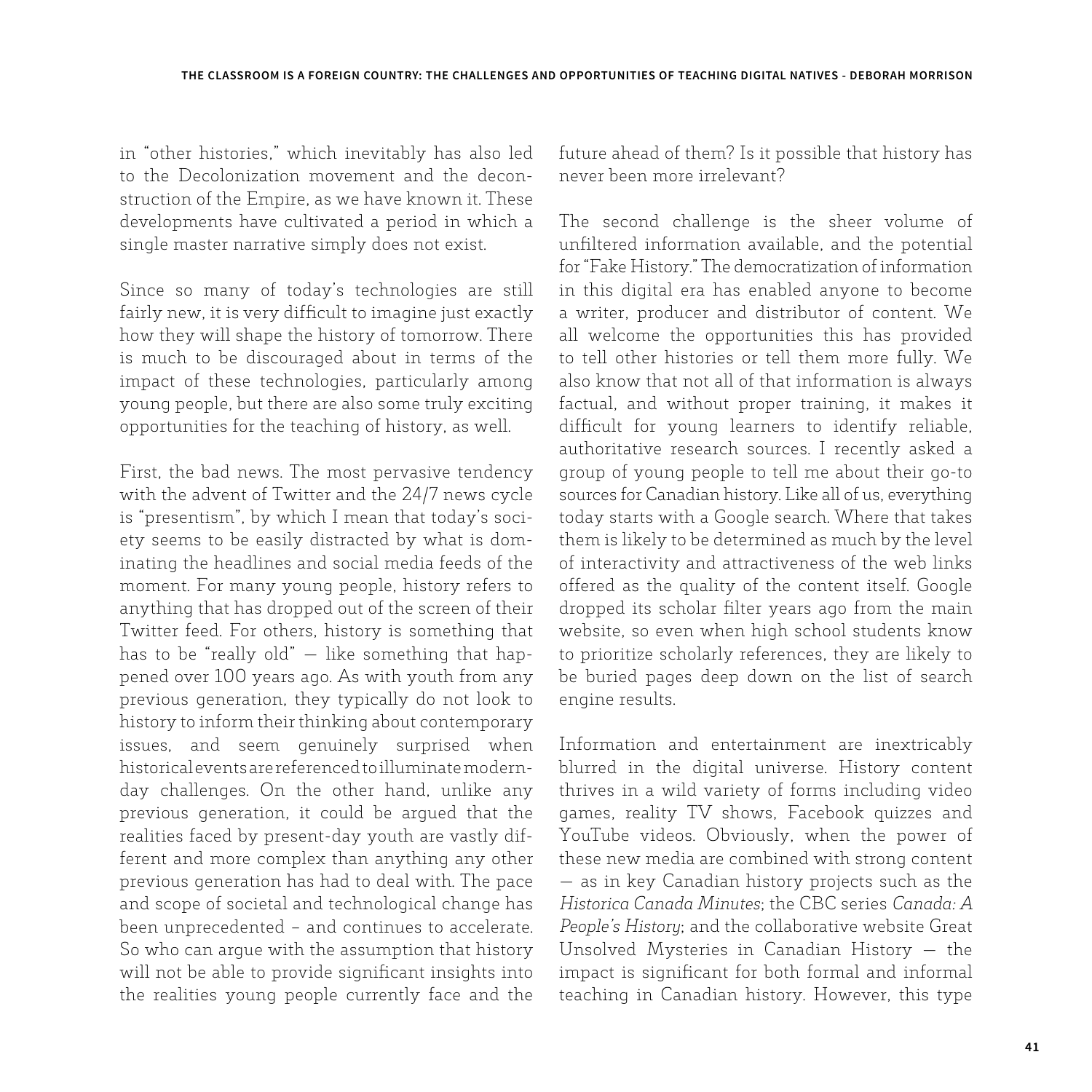of collaboration between popular media producers and content experts is rare.

Lastly, the antisocial nature of social media is a particular challenge. On the one hand, young people have access to more information in an instant than all previous generations did combined. Increasingly, today's youth are filtering and curating that information, sometimes by themselves. At other times, it's done for them based on what else they search and look at online. In a world where it has never been easier to connect to more people or discover alternative viewpoints regardless of geography or background, people's actual social media interactions are getting narrower and narrower, limited to the perceptions, beliefs and values they already possess. And so, while we may be in the middle of an historical era that is preoccupied with deconstructing master narratives and championing greater inclusivity in the telling of our stories, it is not necessarily leading to a broadening of perspectives of any given individual's knowledge of or interest in those histories.

Despite significant challenges to the "future of history" in this technological era, there are a couple of big reasons to be optimistic.

These recent advances in technology enable us to immerse ourselves in the past, enabling and empowering some of the more challenging historical thinking skills such as understanding the dimensions of continuity and change, and empathy for the social values in a given time period. Whether you are able to revisit a time and place through virtual reality, or explore different events and outcomes in a video game, there is no denying that today's tools make it much easier to make the past far less of a foreign land for today's learners. The human experience has never been linear; however, that is how we have represented it to future generations for the most part. Today's technologies permit young learners to see everything in layers, explore alternative views, and delve deeper into aspects of history that interest them. Being able to approach the past in much the same way as they tackle contemporary life offers the potential for a quantum shift in young people's ability to connect with history, as well as a better chance to appreciate its relevance in resolving present-day challenges and issues.

Secondly, the skills taught as part of a sound history education have never been more relevant. We tend to focus a lot on outcomes related to the teaching of history content, when in fact the historical thinking skills we are developing have much broader application and benefits. The ability to analyze sources and assess bias, for example, are essential to strong media literacy. Being able to consider multiple perspectives when assessing a given situation and to have empathy for those with other experiences will help with resiliency and adaptability in an increasingly complex society and workplace. Indeed, the seven top skills that Google looks for in candidate employees are rooted at least as much in historical thinking than in the science-math STEM skills basics. These include:

- Being a good coach.
- Communicating and listening well.
- Possessing insights into others (social awareness)
- Empathy and support toward colleagues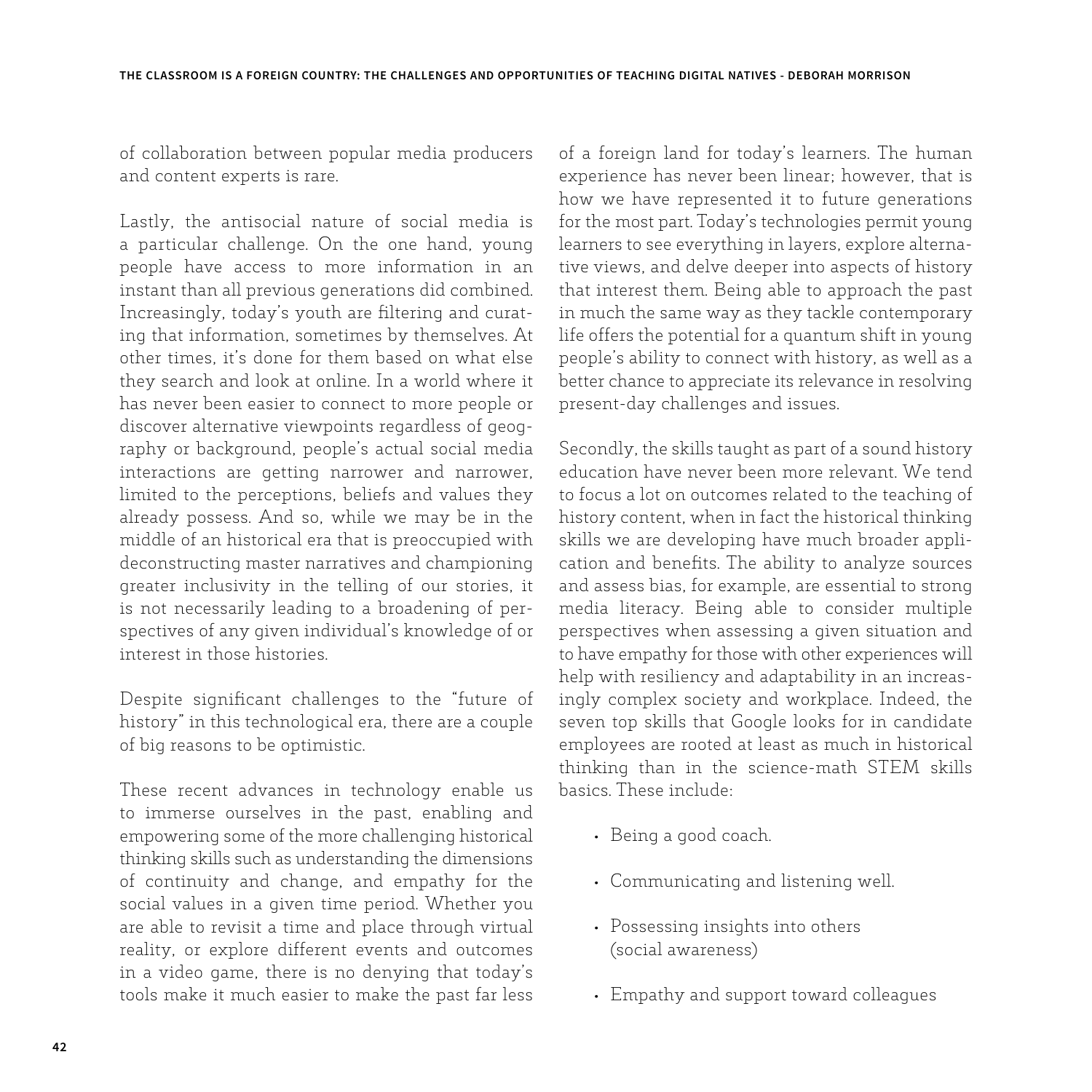- Critical thinking
- Problem solving
- Connecting complex ideas

The value and relevance of teaching history has never looked brighter, and yet, how our history is taught remains the biggest risk. Youth today are fundamentally different than any generation that preceded them. Being digital natives, they cannot imagine a world in which you couldn't get an instant answer to any question. Memory means something different. They are more globally connected, and think more deeply about world issues and how they are affected by those issues. Even "meaning" means something different for young people than it used to. Their world is highly interactive, often utilizing multiple technologies as part of a single experience. Engagement, to younger Canadians, means something different, too.

Older generations are inclined to downplay these differences and believe that every younger generation feels they have bigger burdens than the last. There is something fundamentally different about how this generation is developing — socially and intellectually — and yet our school system has not changed its methods for nurturing that development in any significant way in the past 100 years. What we have to teach young Canadians has never been more relevant, but there has to be more effort made to bridge the divide between the world inside the classroom and the world youth live in every day. Academic experts and educators have a lot that they can contribute to the content and production of popular history programming, and media producers would welcome it so long as we don't keep trying

to mould it into a classroom tool. History classes could be a lot less boring if we did a better job of integrating these technologies into the classroom; either by unpacking the productions that exist as part of an assignment; or better yet, empowering youth to create their own using the research and critical thinking skills they are taught.

Returning to the question of a master narrative: it will be difficult for a new one to emerge in this new, fragmented universe without more resources invested in guiding people through the fragments and connecting these worlds together. Young people are already weaving their own narratives. History thrives in a variety of ways in their world – Ancestry.ca, Game of Thrones, Call of Duty, even Back in Time for Dinner are all testaments to this.

It's the classroom that has become a foreign country. Here, everything is different.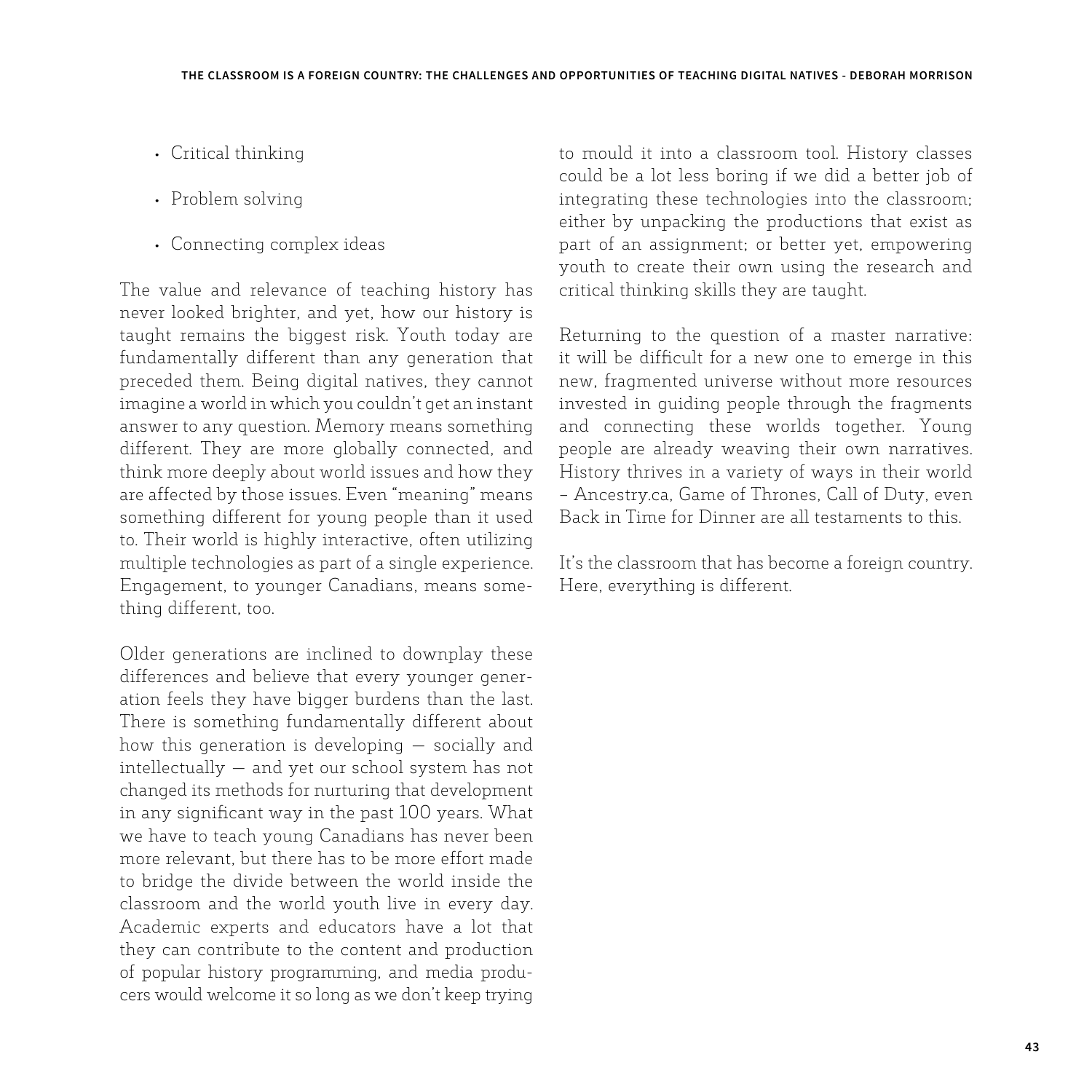### **SEARCHING FOR WISDOM IN THE AGE OF DIGITAL DISTRACTION**

DR. NANCY SALAY

Dr. Nancy Salay is an associate professor in the Department of Philosophy and School of Computing at Queen's University. Nancy received her PhD in the philosophy of mind, language, and logic from Dalhousie University. After a research fellowship at Brandeis University and six years working as a computational linguist and ontologist at Cycorp, an artificial intelligence think-tank in Austin, Texas, her central area of specialization is now embodied cognitive science with a focus on language and representation.

Who do you want to be? Epictetus, a Greek Stoic philosopher of the first century C.E., though born into slavery, went on to establish a school of thought that continues to influence people today. He advised this: "First say to yourself what you would be; and then do what you have to do." (Epictetus, *Discourses*, Book III, ch. 23).

He was right to focus on *doing* as the ground for learning — at any given moment in our lives, we are the sum of everything we have ever done, broadly taken. Depending on what we spend our time doing, this can be an advantage or a liability.

If, for the next six weeks, you diligently begin each day with a half-hour meditation, at some point during those six weeks you will notice that your responses have changed: previously what would have absorbed your attention, no longer does; what might have provoked a knee-jerk reaction, you now thoughtfully resist.

If, for the next six weeks, you spend one hour of each day running, you will find that where before you resisted this high-intensity activity, you now *crave* it.

If, for the next six weeks, you spend one hour of each day reading a book that describes a world of experiences and responses that is completely foreign to you, by the time you are finished, you will notice that your own perspective has expanded.

If, for the next six weeks, you spend six hours of each day answering texts, sending e-mails, surfing the Internet for news, gossip, and ways to spend your money, you will begin to notice that your mind is continually racing and that you have become distracted and irritable.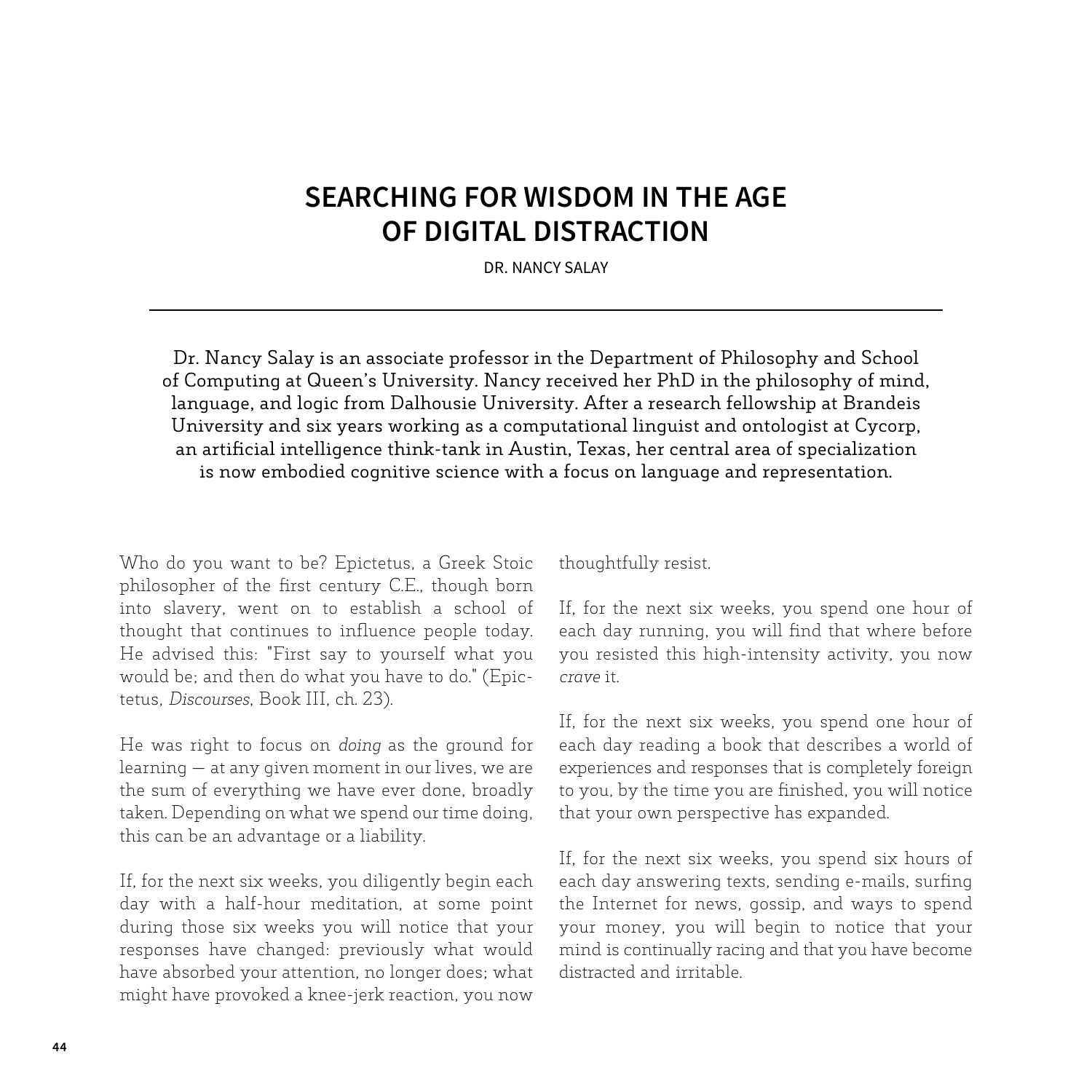In short, the way we spend the seconds and the minutes and the hours of our days, determines who we are. This is our ongoing, implicit, education. Most of us know this, even when we don't act in our own best interest.

What many do not realize, however, is that we can also learn from the experiences of others, directly, through perception, and indirectly, by reading and hearing their *words*. Our capacity to learn in this way is rooted in our mirror (empathy) neurons and in the plasticity of our nervous systems, but it is extended and deepened by language. This is a remarkable fact, one that is increasingly lost on newer generations who spend more time engaging with technology than with people and their stories.

The more broadly we educate ourselves, the richer our system of conceptual connections will become: new knowledge introduced into a dense conceptual web is deeply integrated as it cascades along the foundation of associations. The result is someone with broad cognitive reach — an independent, creative, and flexible thinker who makes good judgements in novel situations.

Given a narrow education, on the other hand, the more threadbare our web of understanding will be: new knowledge introduced into a patchy foundation will have little opportunity for integration and, consequently, will be isolated into local silos of influence. The result is someone who may have some areas of expertise, but little ability to apply this knowledge widely, especially in uncharted terrain.

Not so long ago the ideal of education was the Renaissance man — a person knowledgeable in a diversity of areas: art, science and the humanities. Leonardo da Vinci is a classic example because he was such a voracious learner, but anyone who aspires to a broad understanding of the people and the world in which she lives is embracing this ideal. Its value lies in the result: by learning from the rich tapestry of human lived experience, we gain wisdom.

Renaissance thinking is no longer an ideal in our modern world. Indeed, today we value precisely the opposite: we encourage our youth to specialize, at increasingly young ages, in STEM subjects because these, we think, will ensure their economic futures and will further our collective technological aims.

This shift in public value has resulted in an increasingly specialized educational system. Whereas in the past, elective requirements or a foundation year or two in the humanities, prepared the ground for a cross-fertilization of ideas, today's degree programs leave no room for anything beyond field specific courses. Students begin their post-secondary education at an increasingly young age, having had precious little lived or learned experiences in which to base their education. And they face increasing pressure, from parents, from peers, from society, to "just get the degree," its perceived worth lying more in the resulting certificate  $-$  in what financial opportunities this may bring for the bearer — than in the learning and the lasting effect this will have on who the student becomes.

We have the potential today for more information than ever before and this availability certainly makes us smarter, both as individuals and collectively: videos teach us how to write computer programs, start businesses and build bombs. But as we spend our time mining for data, we are missing the opportunity to *learn*, to make deep conceptual connections of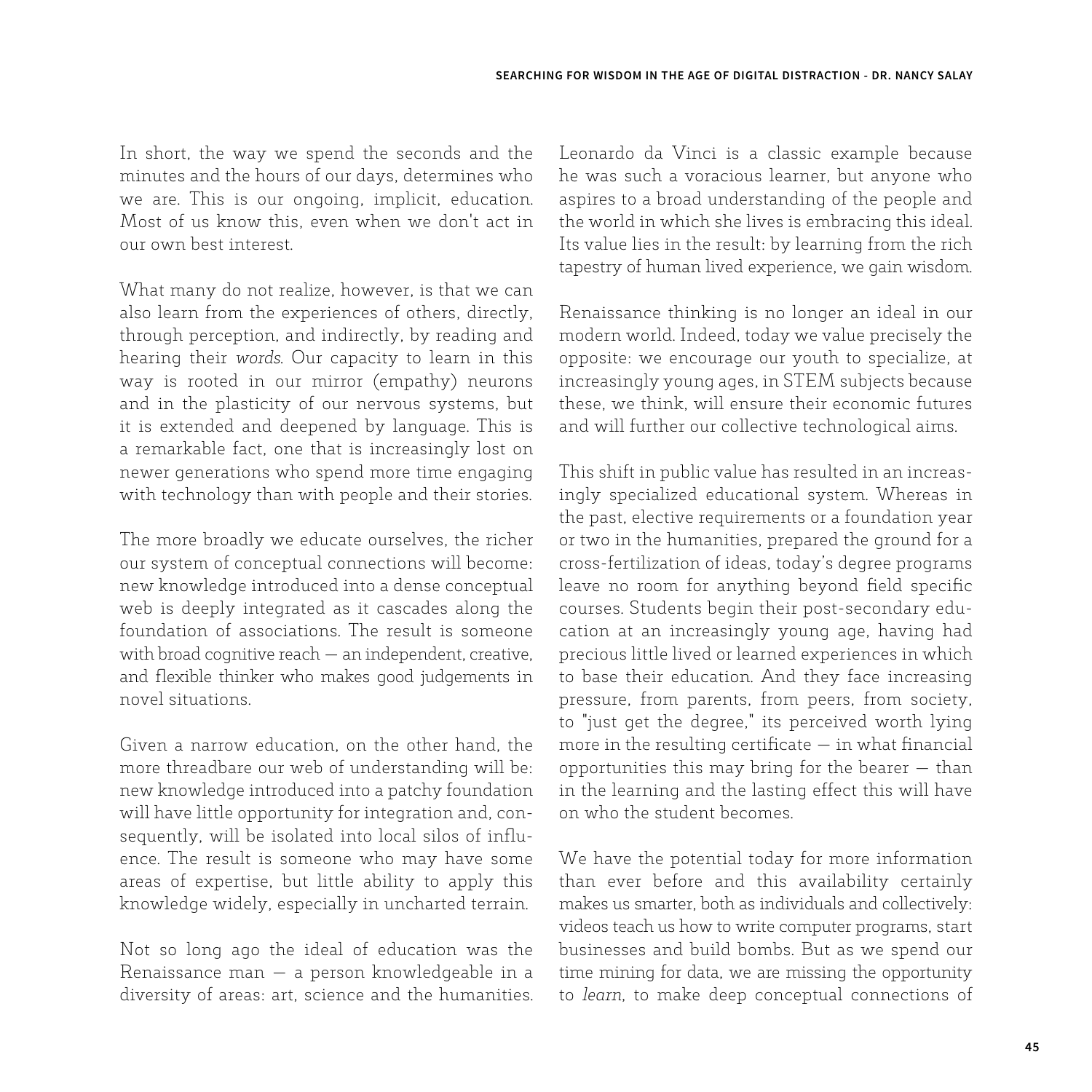the sort that come from lived experience as well as from the slow immersion in another world that reading a book involves.

Ironically, then, this increase in smartness is accompanied by a decrease in wisdom. We have a wealth of information silos, but no ground in which to sow them.

Contrary to the current buzz in education, then, more technology in the classroom is not necessary for an enriched learning environment. Instead, students need opportunities for human interaction something our increasingly virtual world is sorely lacking — and ideas and experiences from a multitude of perspectives, both present and past. Ensuring that they receive a balanced education, in the humanities and the arts as well as in the sciences, is a good place to start.

Who do we want to be? Once again, we can learn from Epictetus: "Only the educated are free," he said. (Epictetus, *Discourses*, Book II, ch. 1) Having experienced life as a slave, he knew firsthand what a lack of freedom means: no choices. If we want an enlightened future, *we* must become enlightened. How we educate our children and ourselves — what we *do* with the seconds and the minutes and the hours of our days — will determine the outcome.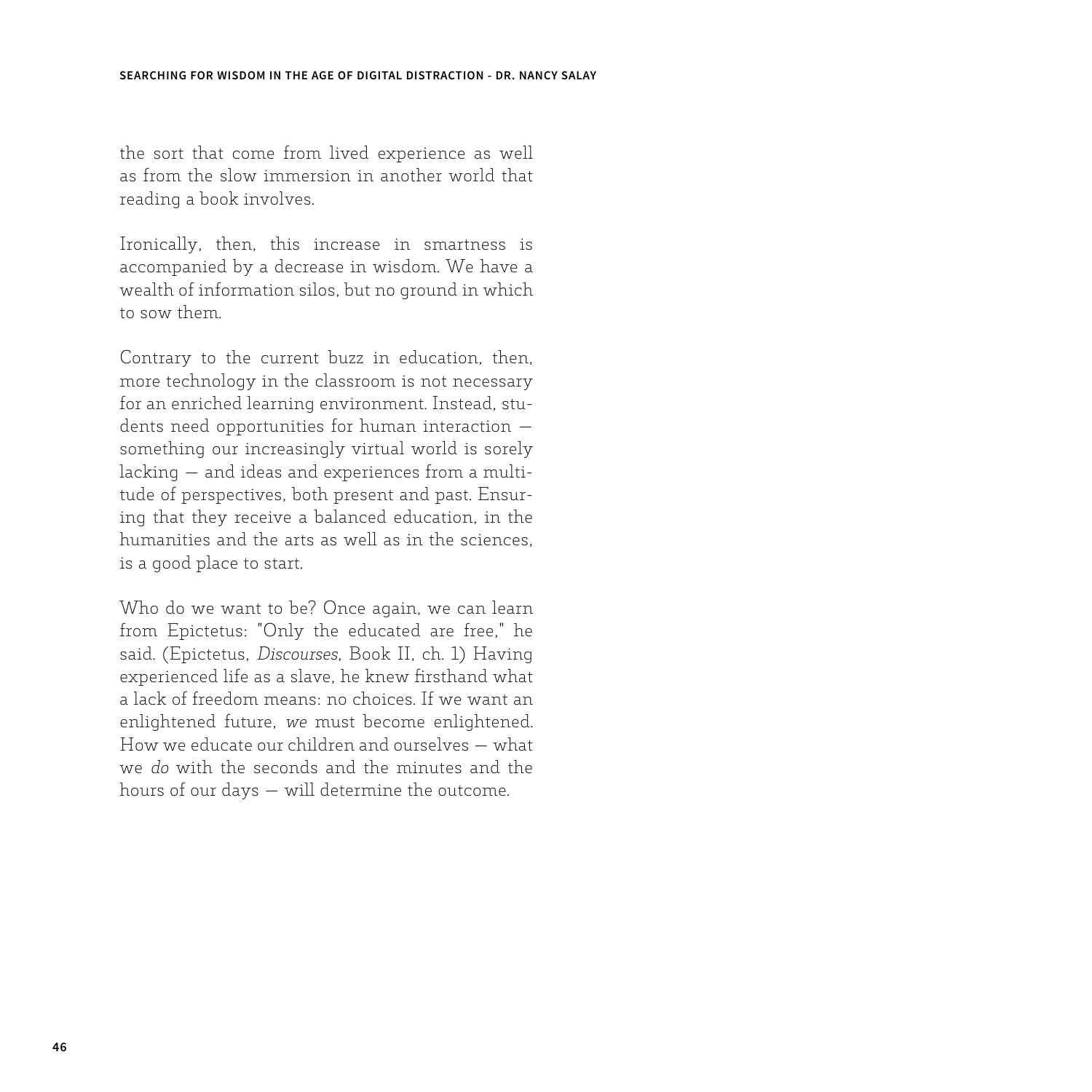# **A FUTURE OF HISTORY EDUCATION: HOW HISTORY'S METHODS ARE MORE IMPORTANT THAN ITS FACTS AND NARRATIVES IN A POST-REALITY, ALTERNATIVE-FACTS, FAKE-NEWS SOCIETY1**

ROBERT CASSIDY

Robert Cassidy is the director of the Centre for Teaching and Learning and affiliate assistant professor of Education at Concordia University, Montreal. He was previously assistant dean of Academic Development at Dawson College and holds a PhD in Neuroscience from Georgetown University.

The Association for Canadian Studies (ACS) has focused its attention in this project on the impact of technologies on the teaching and learning of history. Particularly, it asks: How does the modern technology landscape — ranging from the Internet to mobile devices to search engines to social media, etc. — increasingly "challenge educators as to how best to reach citizens with key information"?2 To get at this issue, ACS commissioned a survey amongst Canadians inquiring into their relationships with technologies, information, memory and history. In a subsequent forum, a room full of scholars from various disciplines gathered to synthesize the results of the survey and discuss their implications. Even more interesting than the answers given to a survey, however, are the questions asked. The ACS's survey questions probe at a principal concern: that technological advances, via effects on our memories, are potentially changing our relationship with history and historical information. In this essay, I'll briefly examine this concern through the lenses of education curricula to offer some thoughts on how the education sector might wish to respond.

To start, I'll characterize the concern like this: that in our embrace of this contemporary wave of technological advance, our cognitive capacity of memory will atrophy, and in its departure we will be left with forgetfulness; we will come to rely on and trust the information these technologies present us and cease to rely on and trust our own memory; these technologies do not present raw facts and information, but rather pre-interpreted narratives, answers to others' prior questions, pre-woven yarns, if you

<sup>1</sup> The opinions expressed in this essay are solely the author's and do not represent those of Concordia University.

<sup>2</sup> Jedwab, J. (2018). Technology, memory and knowledge. Presentation, ACS Historica Symposium, Toronto, November 2018.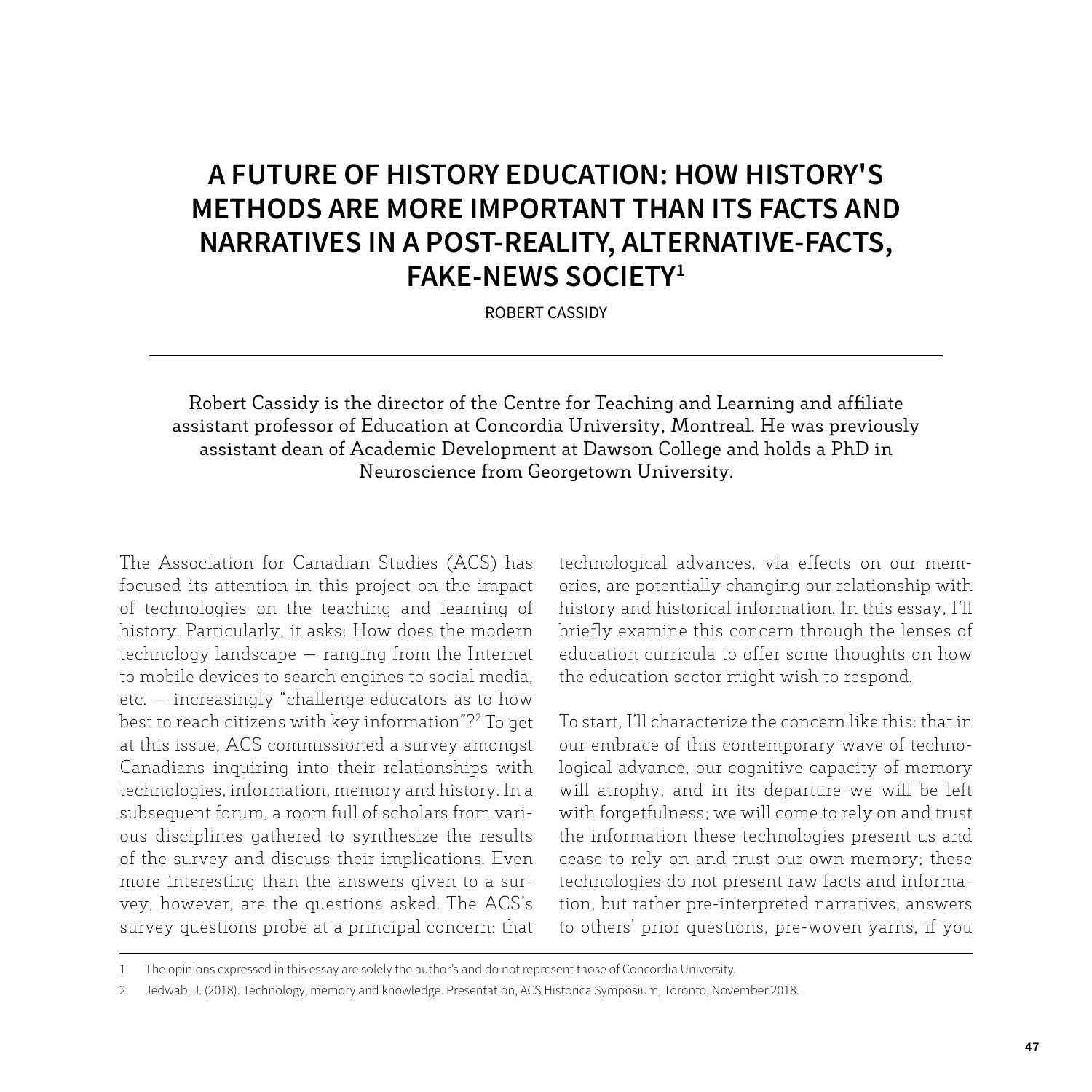will. And in our ability to conjure them, we will thus seem to know things, but it will be an illusion of knowledge; people will conjure vast amounts of information with ease, appear omniscient yet know very little; we'll have the appearance of wisdom without the reality. The fundamental premise of this concern is that these technological trends portend a deep shift in our knowledge of and relationship with history. With respect to education and curriculum, I will offer two potential responses that the education sector may consider.

The first is, nothing. We've been through this type of transformation before. In fact, the concern articulated above is simply an adaptation of Plato's ancient polemic against writing and handwritten books.3 It is safe to say that we have intellectually survived and adapted to both writing and books rather well (and even to the Steve Jobs-esque contributions of Johannes Gutenberg), and not only are we OK, not only have books not degenerated us into a collection of vapid charlatans4 , but in fact we are all the better for it. So, a first response is to simply carry on, we'll adjust and be all the better for it.

There is, however, a grave problem with doing nothing. Technologies have indeed disrupted the social, cultural, cognitive and economic roles of information; they have changed the rules of the game. Perhaps related to these disruptions, the role and relevance of education in society are challenged as never before. Given that education has a special relationship to information, it is apparent to educational leaders, economists, policy-makers, and others that something needs to be done to make education a more viable solution to the problems present and future — encountered by society at large.

A second response, given these imperatives, is a case for adjustment. Plato got it wrong back then: we weren't left with nothing; we adjusted in ways that liberated us from traditional ways of acquiring and using information. The ACS survey suggests that the advances in technology that people are experiencing today are contributing to noticeable changes in our relationship with historical information. The utility value of information (including historical facts) has changed. I suggest that the value proposition for education must shift in sync for education to be a solution to the degenerative effects of these tech-induced changes.

To frame the type of adjustment called for, it is important to see that the trouble comes not from the abundance and accessibility of information (e.g., historical facts that people no longer need to remember), but rather the democratization of that information base. Up to now, historians — those who professionally engaged in the scholarly community of history — held a privileged position in society and in this information economy. They were the gatekeepers of our historical facts, the curators and creators of our historical narratives, crafted with rigorous methods and held to conventionally accepted standards of verisimilitude. The fruits of this scholarship were tested within the scholarly community and communicated to the public via privileged and publicly sanctioned channels such as academic journals. Today, virtually anyone with Internet access can marshal "alternative facts" and

<sup>3</sup> Ironically written down in a book entitled *Phaedrus*.

Stephen King's books aside.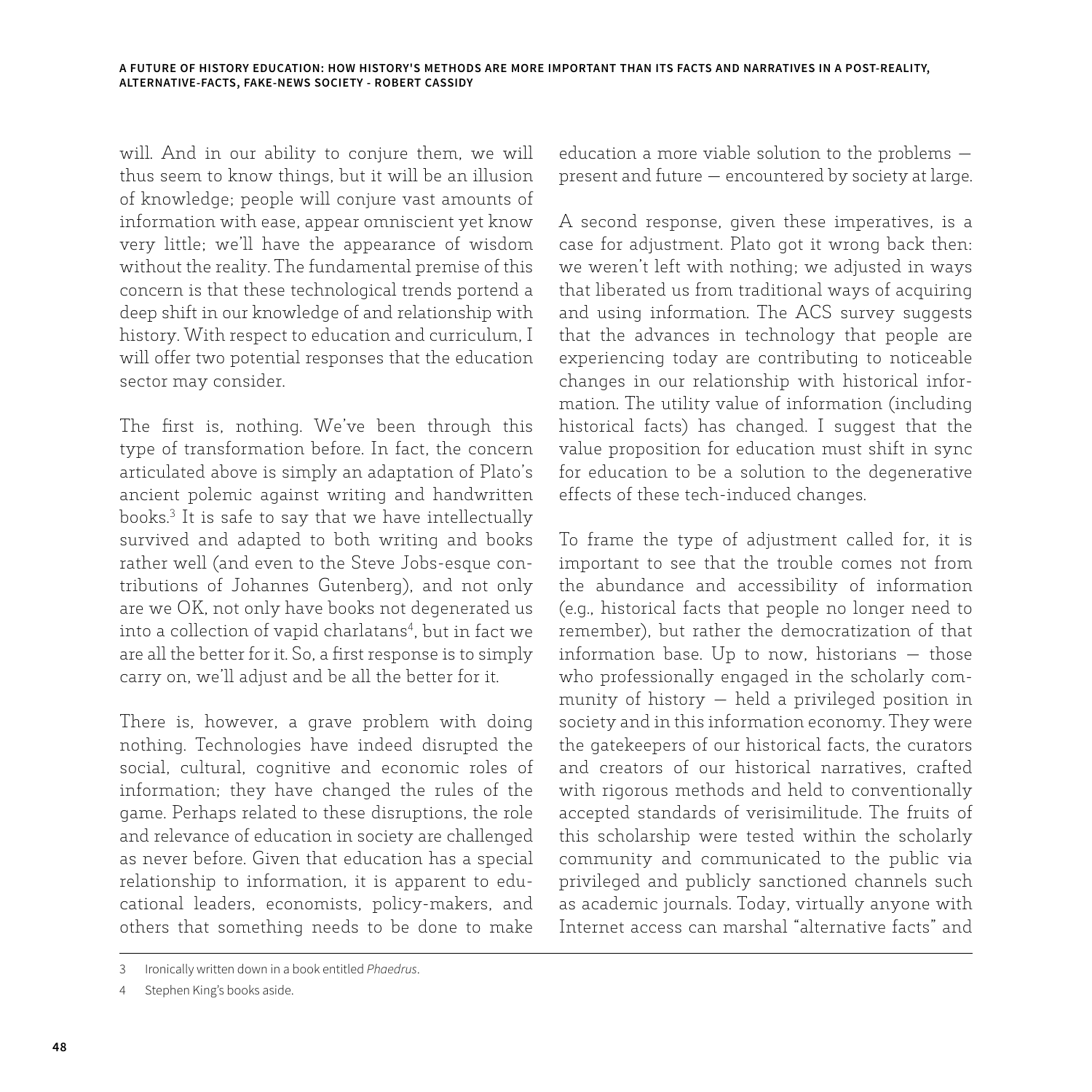spin patently false narratives that give the appearance of truth (historical or contemporary), by simply bypassing the methods and the discourse that give historians their rigor, reliability, and authority. Furthermore, people who control the Internet can deliberately and strategically serve up falsehoods to unwitting people looking for truthfulness.

New gatekeepers have been established. At the ACS forum, this was the evident discomfort. It is not the unprecedented access to information that is the problem — indeed, few would be uneasy if every Canadian had unbridled access to *The Canadian Encyclopedia* — but rather the democratization of information and the loss of our traditional gatekeepers to historical information and its sanctioned narratives. Indeed, in this time of alternative facts and fake news, information and narratives have become a politicized and corporatized weapon, and historians see right through this. So why doesn't everyone else? I suggest it is a failure of the education system.

Maybe you have a different experience of history curricula, but when I help my daughter study for her 4th-grade History tests, I play the role of a big, supportive flashcard. Right in line with what she will be tested on, we go through it over and over again: What year did Champlain found New France? Who was the first European to have landed in the Americas? Who did Cartier meet on his first expedition? And so on. She is taught to drink it in, to internalize it. Does she really care what European explorer did what and when? Not a smidge. But somebody else does, and so she must subject herself to it. She's not apathetic about the past, but these are not her interests or the answers to the questions she's interested in. In fact, nowhere is there even a slight invitation to think about this stuff, to question it, to examine whose story it is, what other stories might similarly be told. I cannot fathom that this is learning "history", any more than learning the parts of a cell is learning biology. And this is where, I believe, education has got it wrong, and keeps getting it wrong right up until university.

Given that historical facts are so abundant and so questionable, why are we not teaching kids (and adults) to locate, evaluate and adjudicate facts and stories? To engage in the methods of historians that have given them rigor, reliability and veracity? Education research could not be clearer about the value of memorization relative to higher-order thinking skills. The memory for facts is not, after all, a highly valued skill. The conjuring of facts is more a beginning to more important things than a worthy end in itself.

I'm not really in a position to characterize with any precision what those higher-order thinking skills are in History, only to point to them as more valuable than remembering facts. I look to the many historians, psychologists and educational researchers who have collaborated for decades to characterize what they call "historical thinking" or "historical cognition".5

Historical cognition is described differently by different researchers, but to name some of the skills coming from the research literature:

<sup>5</sup> For this list, I draw upon the work of Peter Seixas (UBC), *The Historical Thinking Project* (historicalthinking.ca), as well as that of Stéphane Lévesque (UOttawa), Sam Wineburg (Stanford), Bruce VanSledright (UNC Charlotte), Pierre Nora (École des hautes études en sciences sociales), Denis Shemilt (Leeds Trinity University) and others.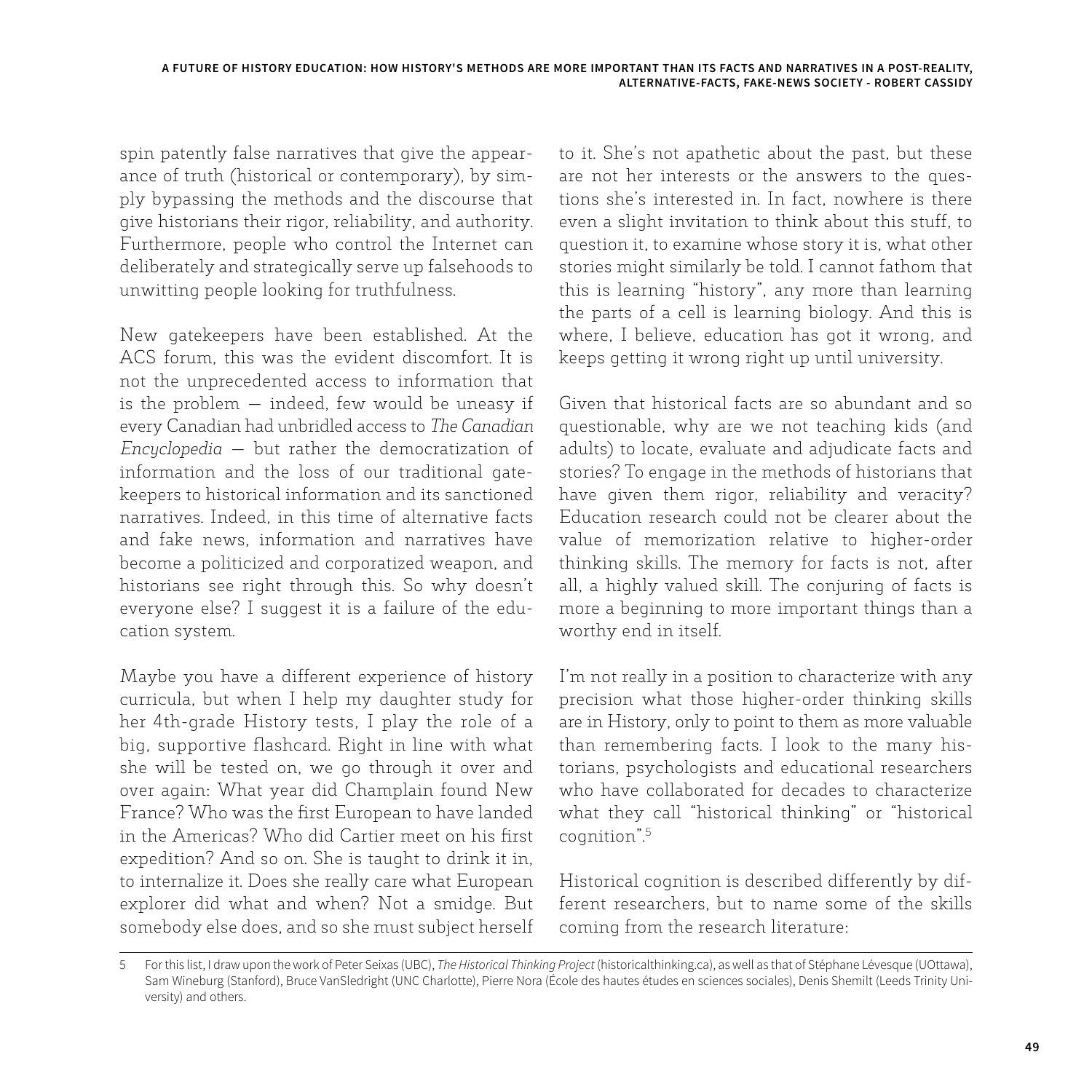• to evaluate and identify persons, events, etc., of historical significance

• to interpret past events in light of various competing ideologies

• to construct, analyze and adjudicate narratives

• to use primary source documents as evidence for the interpretation and creation of narratives

- to attribute causes to past events
- to manage ideological dilemmas created by equally favorable alternative interpretations
- to use empathy as a means to understand people, ideologies, motives, etc.
- to understand the processes of interpretation and how they manifest various ideological agendas, empathies and theoretical lenses
- to critically examine the interactivity between evidence and interpretation
- to synthesize interpretations in light of complementary points of view.

And there is much more. Historians and education researchers continue to collaboratively bring more clarity, more precision and validity to these intellectual functions. Yet, nowhere in this list is "remembering" historical dates or facts. There's nothing in this list that you can google your way out of. Thinking like an historian doesn't seem to be at all about remembering factual information.

As these higher-order skills are quite distinctive of history as a discipline, it seems that history has a particular role (responsibility?) to help society (i.e., non-historians) develop them through history education.

So how is history education doing? Well, for many Canadians, it is not until they reach the upper echelon of an undergraduate history degree that they develop these skills. The rest of us get bogged down imbibing historical facts, the narratives and interpretations of others — the products of historical cognition rather than the processes. In their lower forms, history curricula press students to adopt and regurgitate the narratives that are sanctioned by the state (for K-12) or by the professor (higher education). In their higher forms, the curricula challenge students to use historical thinking to analyze and evaluate others' narratives, and to create their own.

The needed adjustment in history education is a good rethinking of the very meaning of the "foundations" of history education. Universities must continue to push past our legacy curricula, constrained by chronological and geographical delimiters, and even social movements and other major changes of historical significance. We need to start thinking more deeply about the methods and habits of mind that lead to truth (or at least statements of truth that hold water). This calls for a transition away from history as a collection of facts about the past, with its fundamentals being the mastery of particular broad strokes of regions, time periods and movements that serve as the knowledge foundation for drilling down into more specifics. We need to think of history instead as the art and science of not taking accounts of the past at face value. We might re-imagine the fundamentals curriculum as the develop-